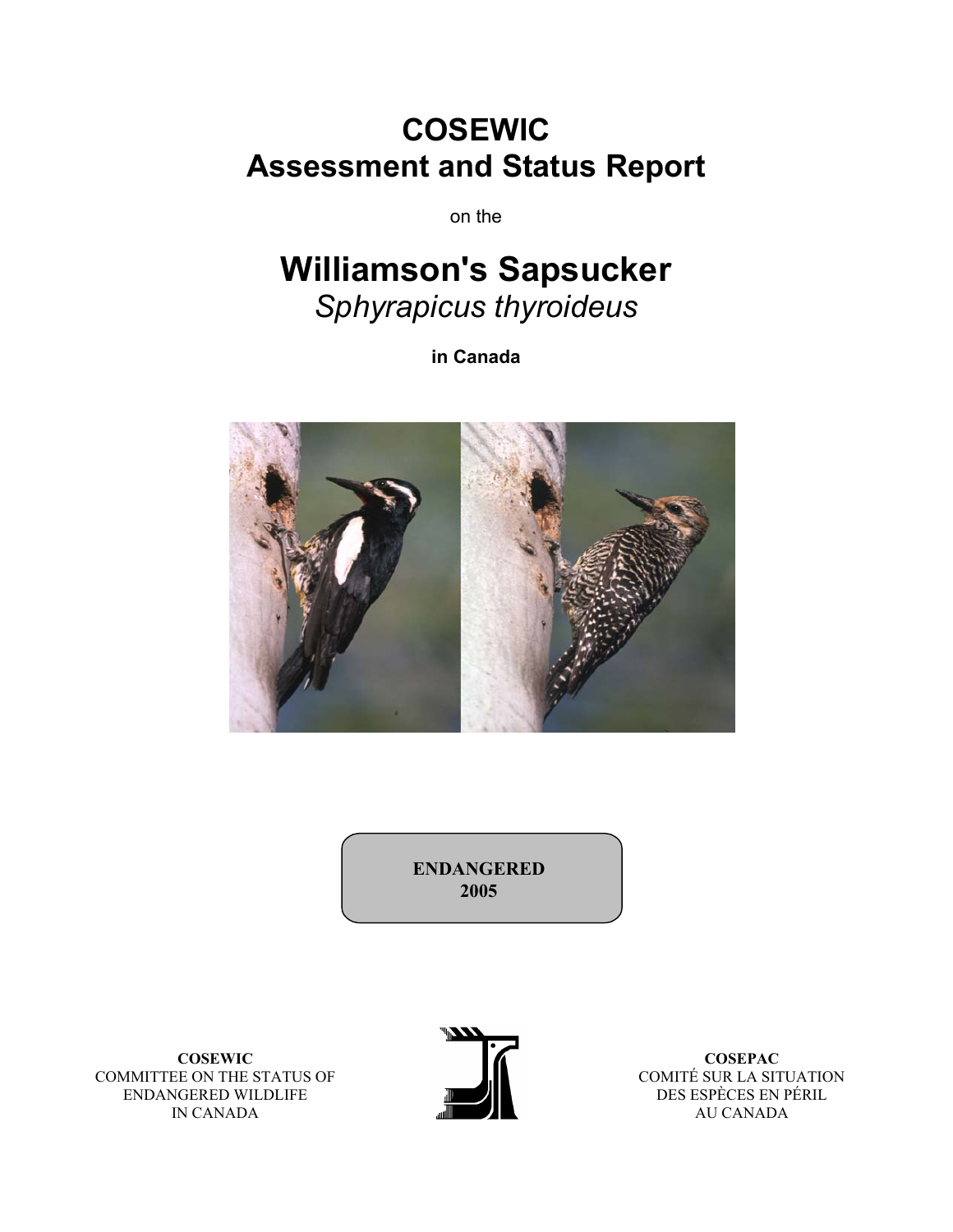COSEWIC status reports are working documents used in assigning the status of wildlife species suspected of being at risk. This report may be cited as follows:

COSEWIC 2005. COSEWIC assessment and status report on the Williamson's Sapsucker *Sphyrapicus thyroideus* in Canada. Committee on the Status of Endangered Wildlife in Canada. Ottawa. vii + 45 pp. (www.sararegistry.gc.ca/status/status\_e.cfm).

Production note:

COSEWIC would like to acknowledge Les W. Gyug for writing the status report on the Williamson's Sapsucker *Sphyrapicus thyroideus* prepared under contract with Environment Canada, overseen and edited by Dick Cannings, the COSEWIC Birds Species Specialist Subcommittee Co-chair.

For additional copies contact:

COSEWIC Secretariat c/o Canadian Wildlife Service Environment Canada Ottawa, ON K1A 0H3

Tel.: (819) 997-4991 / (819) 953-3215 Fax: (819) 994-3684 E-mail: COSEWIC/COSEPAC@ec.gc.ca http://www.cosewic.gc.ca

Ếgalement disponible en français sous le titre Ếvaluation et Rapport de situation du COSEPAC sur le Pic de Williamson (*Sphyrapicus thyroideus*) au Canada.

Cover illustration: Williamson's Sapsucker — Male (left) and female (right) Williamson's Sapsuckers at a nest hole in a Trembling Aspen, Copper Mountain Road, Princeton, British Columbia, June 2001. Photos by Les W. Gyug.

Her Majesty the Queen in Right of Canada 2005 Catalogue No. CW69-14/452-2005E-PDF ISBN 0-662-40687-7 HTML: CW69-14/452-2005E-HTML 0-662-40688-5



Recycled paper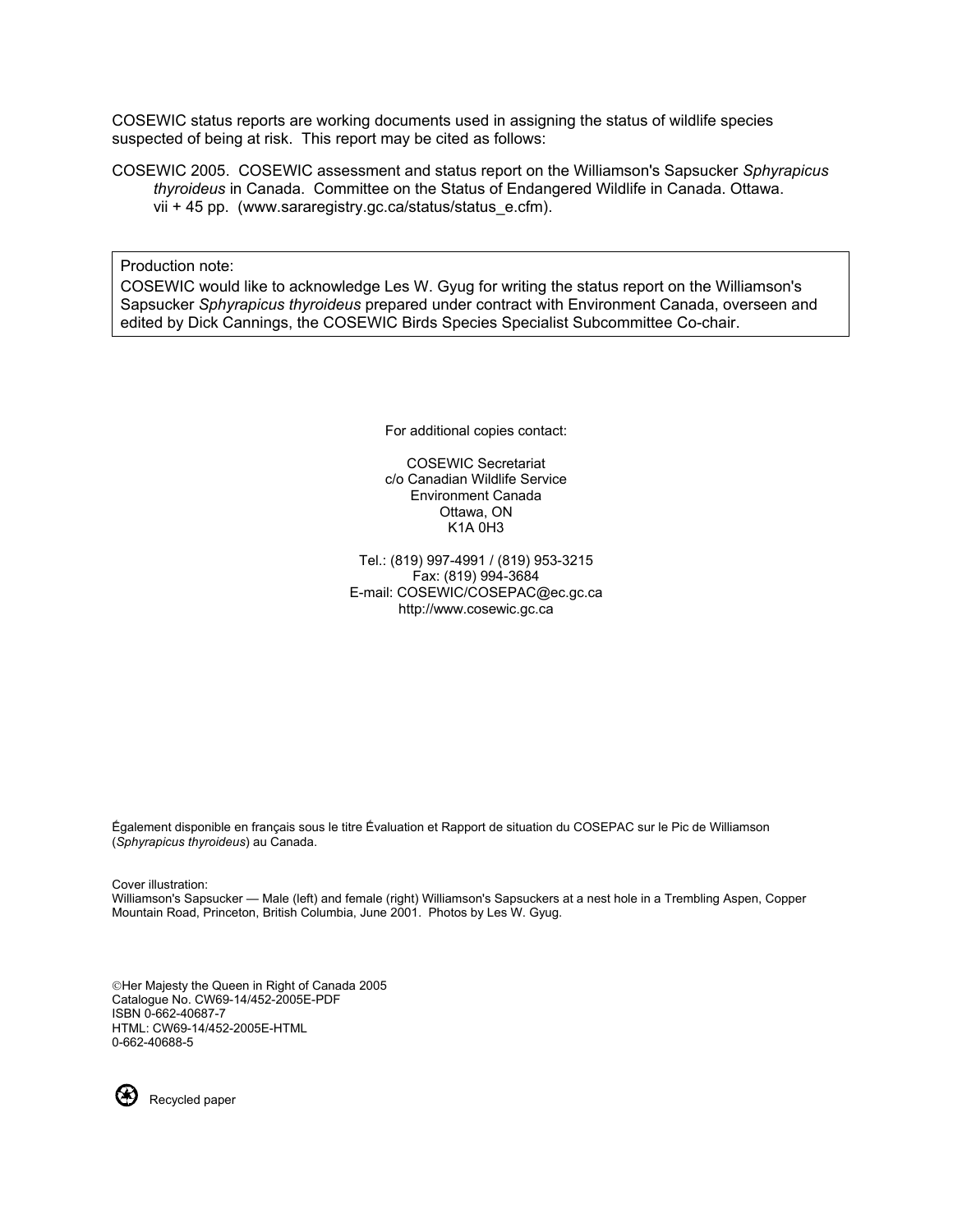

#### **Assessment Summary – May 2005**

**Common name**  Williamson's Sapsucker

**Scientific name**  *Sphyrapicus thyroideus* 

**Status**  Endangered

#### **Reason for designation**

This woodpecker is associated with mature larch forests in south-central British Columbia; less than 500 individuals breed in Canada. Habitat loss through forest harvest is estimated to have been 23% over the last 10 years and is projected to be about 53% over the next decade.

**Occurrence**  British Columbia

**Status history**  Designated Endangered in May 2005. Assessment based on a new status report.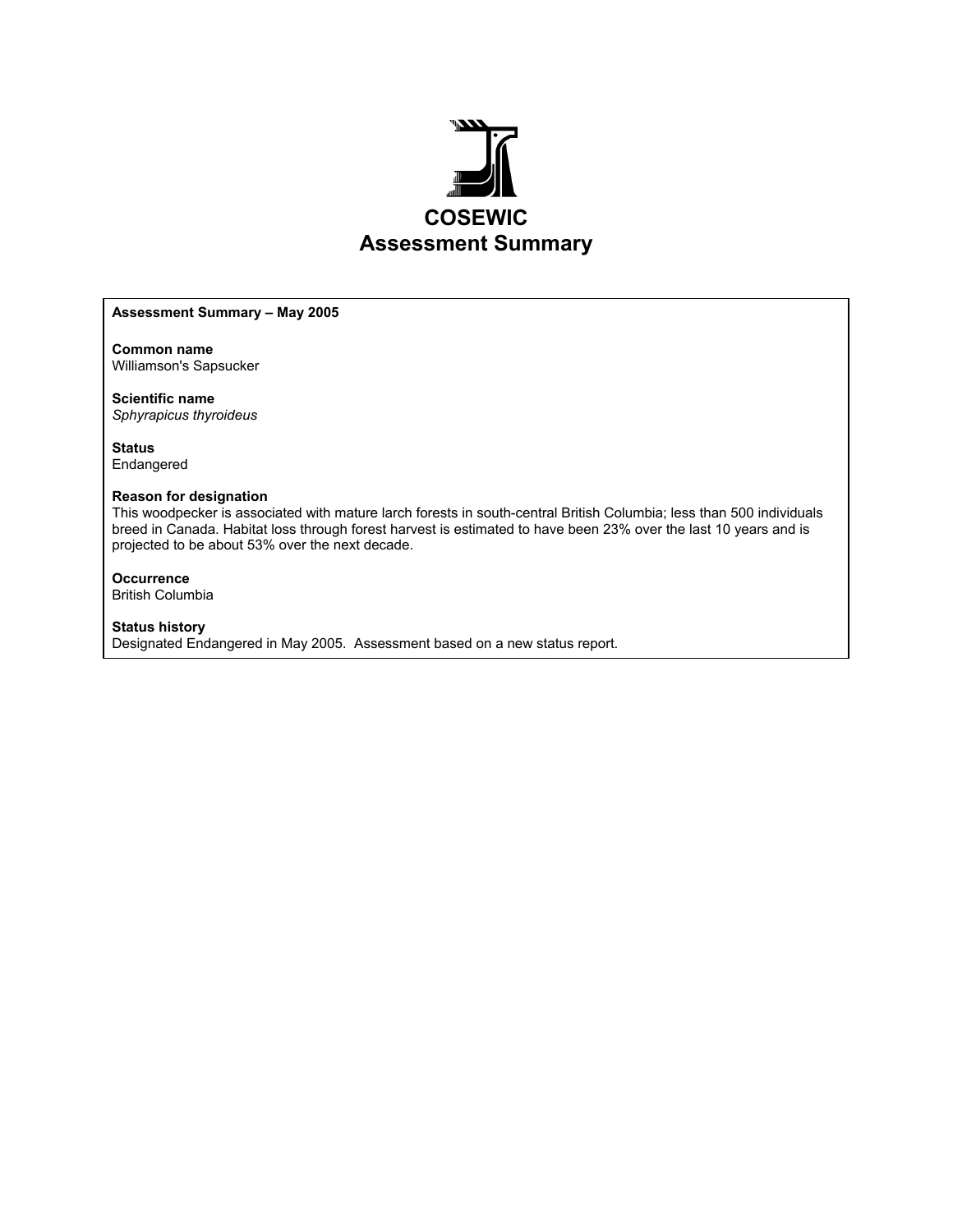

**Williamson's Sapsucker**  *Sphyrapicus thyroideus* 

# **Species information**

The Williamson's Sapsucker, *Sphyrapicus thyroideus*, is a medium-sized woodpecker. Unique among woodpeckers, the male (mostly black and white) and the female (mostly black and brown) exhibit strikingly different plumage. There are two recognized subspecies, *S. t. thyroideus* and *S. t. nataliae*, both of which occur in Canada. However, there are no distinctive morphological features known that can reliably separate individuals of the two subspecies, so the subspecies have not been assessed separately in this report.

# **Distribution**

The breeding range of Williamson's Sapsucker is in the mountains of western North America from southern British Columbia to the southern United States, and northern Baja California in Mexico. All breeding records in Canada are from British Columbia. In British Columbia, *thyroideus* breeds from Manning Provincial Park near the U.S.A. border, north to the Lytton, Cache Creek and Kamloops areas, through the Okanagan Highlands and east as far as Greenwood. The *nataliae* subspecies is found in the Rocky Mountain Trench north to Cranbrook, Kimberley and Whiteswan Lake, and in the Flathead River valley. There is no zone of overlap of the subspecies in Canada.

# **Habitat**

In the United States, Williamson's Sapsucker breeds in coniferous mountain forests at middle to high elevations. In Canada, the majority (80%) of the breeding records have been in, or within 200 m of, Western Larch forests at elevations of 1000 to 1400 m. A smaller proportion (up to 10%) of the breeding adults may be found in Ponderosa Pine forests and Trembling Aspen groves adjacent to Ponderosa Pine or Western Larch forests, generally at elevations of 800 to 1100 m. Suitable habitat in Western Larch forests is defined by the presence of large (>70 cm Diameter-at-Breast-Height or DBH) veteran (>200 yr old) Western Larch nesting trees that have typically survived many fires and have extensive heartrot making them suitable for cavity excavation, coniferous sap well trees (usually medium-sized 20-50 cm diameter-at-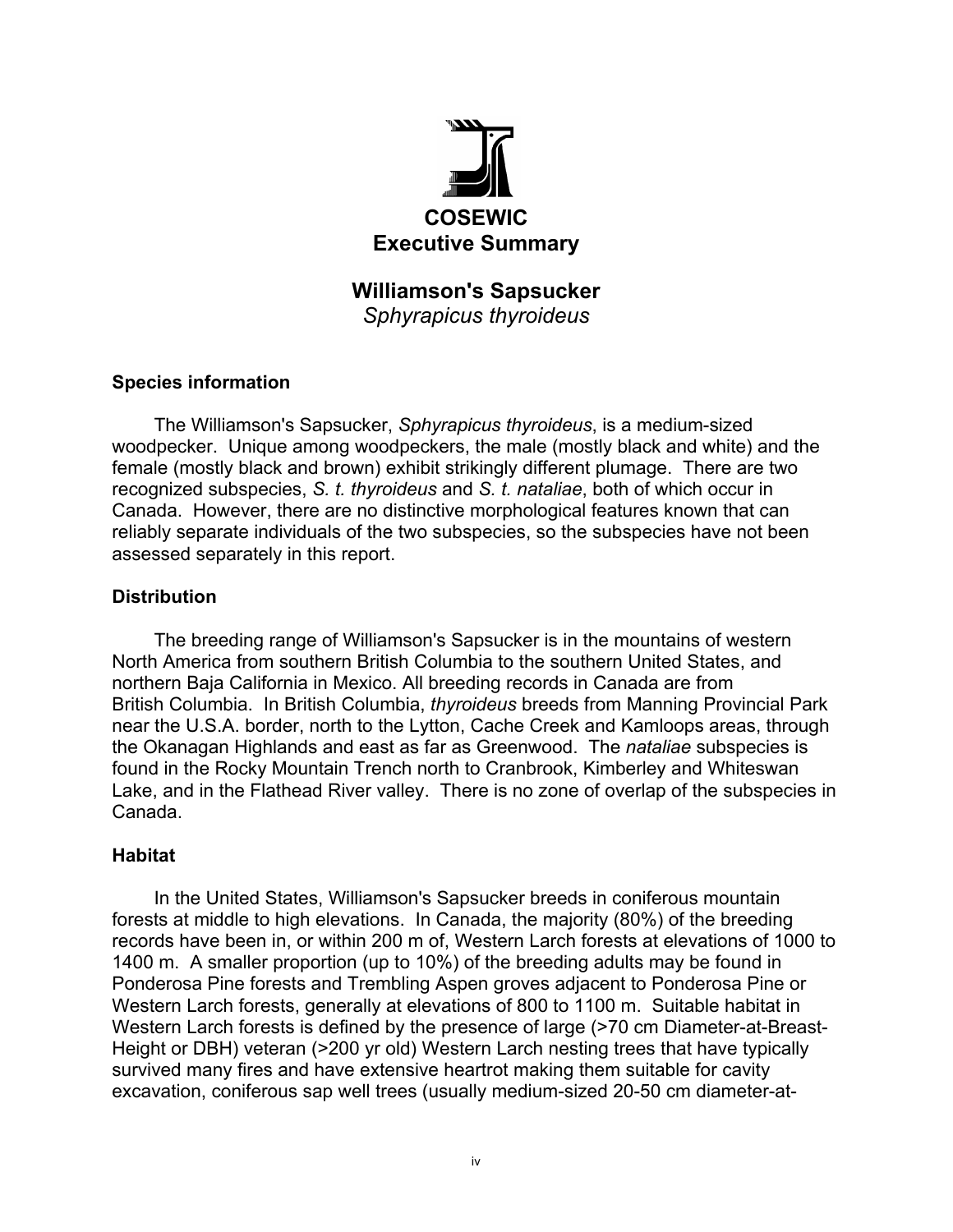breast-height Douglas-fir), and large trees infected with carpenter ants. Seventy to ninety-nine percent of the diet that the adults feed to nestlings is ants, mainly carpenter ants, gleaned from the surface of decaying trees.

# **Biology**

Williamson's Sapsuckers are migratory birds, only found in Canada during the breeding season, generally late March to September. Breeding home range sizes in Canada in Western Larch habitats are on the order of 17-54 ha, much larger than those reported from Ponderosa Pine and Trembling Aspen habitats in Colorado and Arizona, which were on the order of 4-11 ha, but which were determined by different methods, i.e., the maximum distance from the nest at which the male will respond aggressively to conspecific intruders. Maximum density in Canada is 3.17 pairs/ $km^2$  in old-growth Western Larch forests. This is the highest density reported for the species from census areas at least 100 ha in size. High densities previously reported elsewhere have been derived from very small plots that probably do not yield valid density estimates.

# **Population sizes and trends**

Total Population size of Williamson's Sapsucker in Canada is estimated at 430 breeding adults in five populations. The largest population, making up 85% of the estimated Total Population, is the Okanagan-Greenwood population, with much smaller populations in the Princeton, Merritt and Hat Creek areas. Population size of the *nataliae* subspecies in Canada is estimated at only 10 breeding adults.

There are no quantifiable trends in population numbers because the species is relatively rare, detected too infrequently in most areas on Breeding Bird Surveys (BBS), and there have been no previous population estimates prior to this assessment. Only in Oregon was there enough data (26 routes, abundance >1.0 per route per year, and low variance) to provide a reliable estimate of trends from BBS routes where Williamson's Sapsucker numbers have been decreasing at an annual rate of 3.3% from 1980 to 2003.

Based on decreases in suitable habitat the *thyroideus* Okanagan-Greenwood population is likely declining. There is no known population trend for the *nataliae* subspecies.

# **Limiting factors and threats**

The principal limiting factor to the species is availability of suitable habitat (oldgrowth Western Larch) which is being reduced by timber harvesting and land clearing. Only 19.5% of the 594 km<sup>2</sup> main Area of Occupancy of the Okanagan-Greenwood population was considered suitable habitat as of the early 1990's. This amount has decreased since then to about 15% in 2004. Timber harvesting is proceeding at the rate of about 1% of this land per year, the majority of which is targeted at the same older forests used by Williamson's Sapsuckers. Estimated habitat loss from logging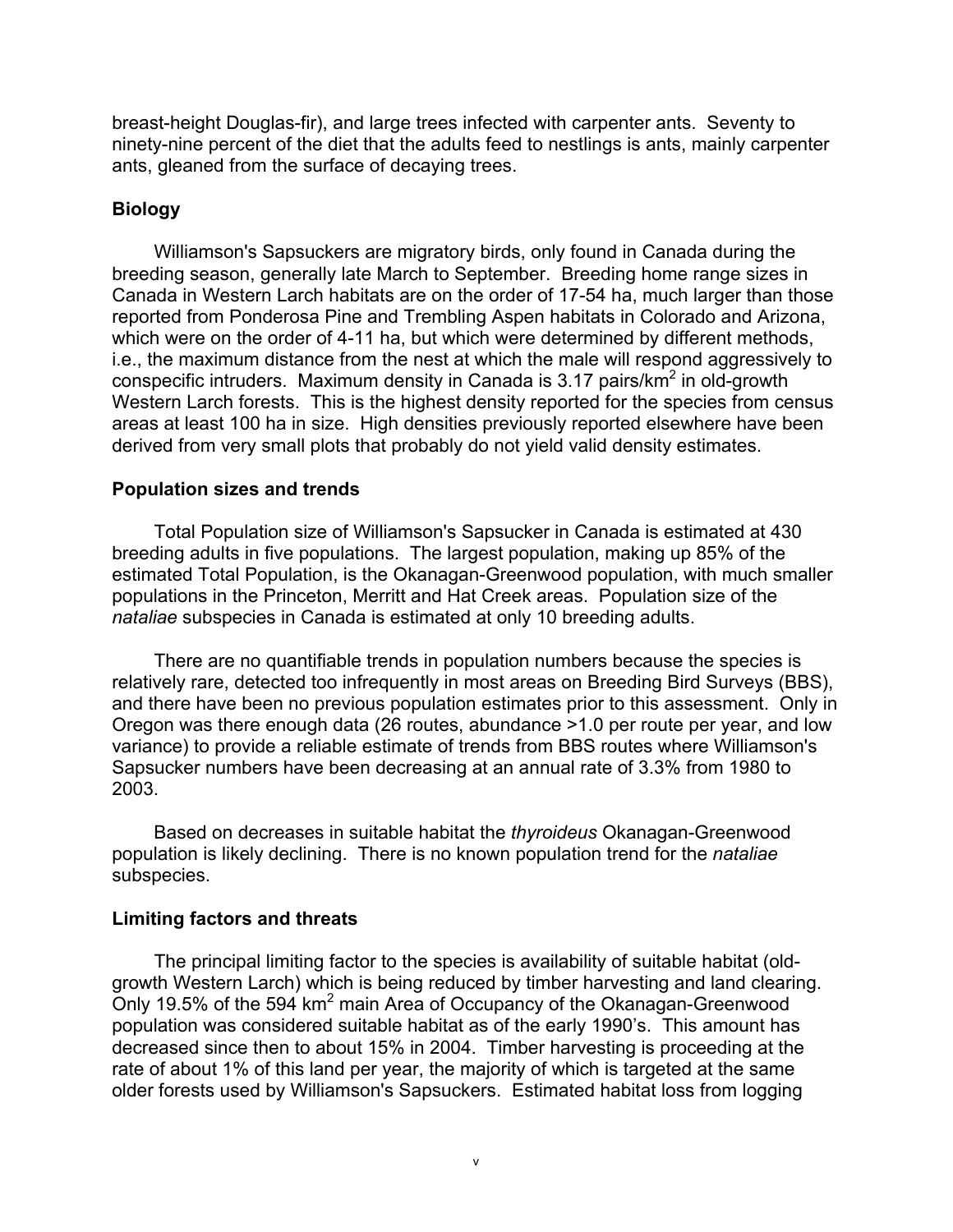over the next 10 years is up to 53% of the current habitat. Without some considerations for habitat conservation, suitable habitat for the largest population of this species in Canada may be almost entirely gone for this population in as little as 20 years.

#### **Special significance of the species**

The species is of interest because of its markedly different male and female plumages. The possible advantages and causes of this adaptation have not been studied. The species is an indicator species of old-growth Western Larch forests in southern British Columbia, the only habitat in which it is relatively common in Canada. Williamson's Sapsucker is a priority species for Partners in Flight in the Great Basin (Partners in Flight British Columbia and Yukon 2003) and for the Canadian Intermountain Joint Venture (2003). It is also a Species of Continental Importance in the Intermountain West Avifaunal Biome, designated by Partners in Flight.

#### **Existing protection**

The species is protected under the Migratory Bird Convention Act and the British Columbia Wildlife Act. However, there is no protection of the species' habitat. It is not considered Identified Wildlife under the British Columbia Forest and Range Practices Act (which now is only applied to certain COSEWIC-designated species), so does not qualify for any special protection from timber harvesting. Less than 2% of known breeding sites are in protected areas of any sort.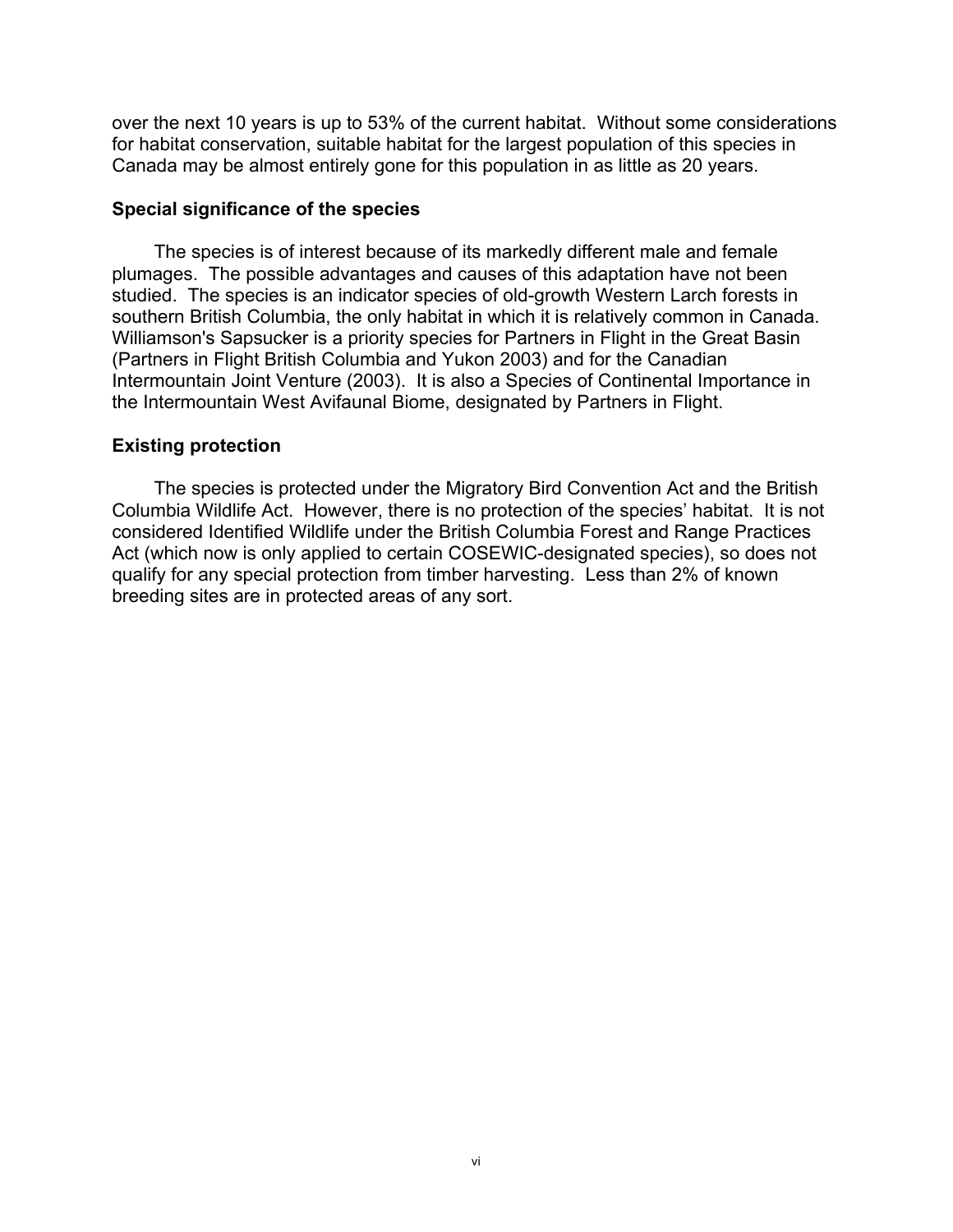

The Committee on the Status of Endangered Wildlife in Canada (COSEWIC) was created in 1977 as a result of a recommendation at the Federal-Provincial Wildlife Conference held in 1976. It arose from the need for a single, official, scientifically sound, national listing of wildlife species at risk. In 1978, COSEWIC designated its first species and produced its first list of Canadian species at risk. Species designated at meetings of the full committee are added to the list. On June 5, 2003, the *Species at Risk Act* (SARA) was proclaimed. SARA establishes COSEWIC as an advisory body ensuring that species will continue to be assessed under a rigorous and independent scientific process.

#### **COSEWIC MANDATE**

The Committee on the Status of Endangered Wildlife in Canada (COSEWIC) assesses the national status of wild species, subspecies, varieties, or other designatable units that are considered to be at risk in Canada. Designations are made on native species for the following taxonomic groups: mammals, birds, reptiles, amphibians, fishes, arthropods, molluscs, vascular plants, mosses, and lichens.

#### **COSEWIC MEMBERSHIP**

COSEWIC comprises members from each provincial and territorial government wildlife agency, four federal agencies (Canadian Wildlife Service, Parks Canada Agency, Department of Fisheries and Oceans, and the Federal Biodiversity Information Partnership, chaired by the Canadian Museum of Nature), three non-government members and the cochairs of the species specialist and the Aboriginal Traditional Knowledge subcommittees. The Committee meets to consider status reports on candidate species.

#### **DEFINITIONS (NOVEMBER 2004)**

| <b>Wildlife Species</b> | A species, subspecies, variety, or geographically or genetically distinct population of animal,<br>plant or other organism, other than a bacterium or virus, that is wild by nature and it is either<br>native to Canada or has extended its range into Canada without human intervention and has<br>been present in Canada for at least 50 years. |
|-------------------------|----------------------------------------------------------------------------------------------------------------------------------------------------------------------------------------------------------------------------------------------------------------------------------------------------------------------------------------------------|
| Extinct $(X)$           | A wildlife species that no longer exists.                                                                                                                                                                                                                                                                                                          |
| Extirpated (XT)         | A wildlife species no longer existing in the wild in Canada, but occurring elsewhere.                                                                                                                                                                                                                                                              |
| Endangered (E)          | A wildlife species facing imminent extirpation or extinction.                                                                                                                                                                                                                                                                                      |
| Threatened (T)          | A wildlife species likely to become endangered if limiting factors are not reversed.                                                                                                                                                                                                                                                               |
| Special Concern (SC)*   | A wildlife species that may become a threatened or an endangered species because of a<br>combination of biological characteristics and identified threats.                                                                                                                                                                                         |
| Not at Risk (NAR)**     | A wildlife species that has been evaluated and found to be not at risk of extinction given the<br>current circumstances.                                                                                                                                                                                                                           |
| Data Deficient (DD)***  | A wildlife species for which there is inadequate information to make a direct, or indirect,<br>assessment of its risk of extinction.                                                                                                                                                                                                               |

\* Formerly described as "Vulnerable" from 1990 to 1999, or "Rare" prior to 1990.

- \*\* Formerly described as "Not In Any Category", or "No Designation Required."<br>\*\*\* Formerly described as "Indeterminate" from 1004 to 1000 or "ISIDD" (insuffici
- Formerly described as "Indeterminate" from 1994 to 1999 or "ISIBD" (insufficient scientific information on which to base a designation) prior to 1994.

| $\bigstar$ | Environment<br>Canada        | Environnement<br>Canada         |
|------------|------------------------------|---------------------------------|
|            | Canadian Wildlife<br>Service | Service canadien<br>de la faune |



The Canadian Wildlife Service, Environment Canada, provides full administrative and financial support to the COSEWIC Secretariat.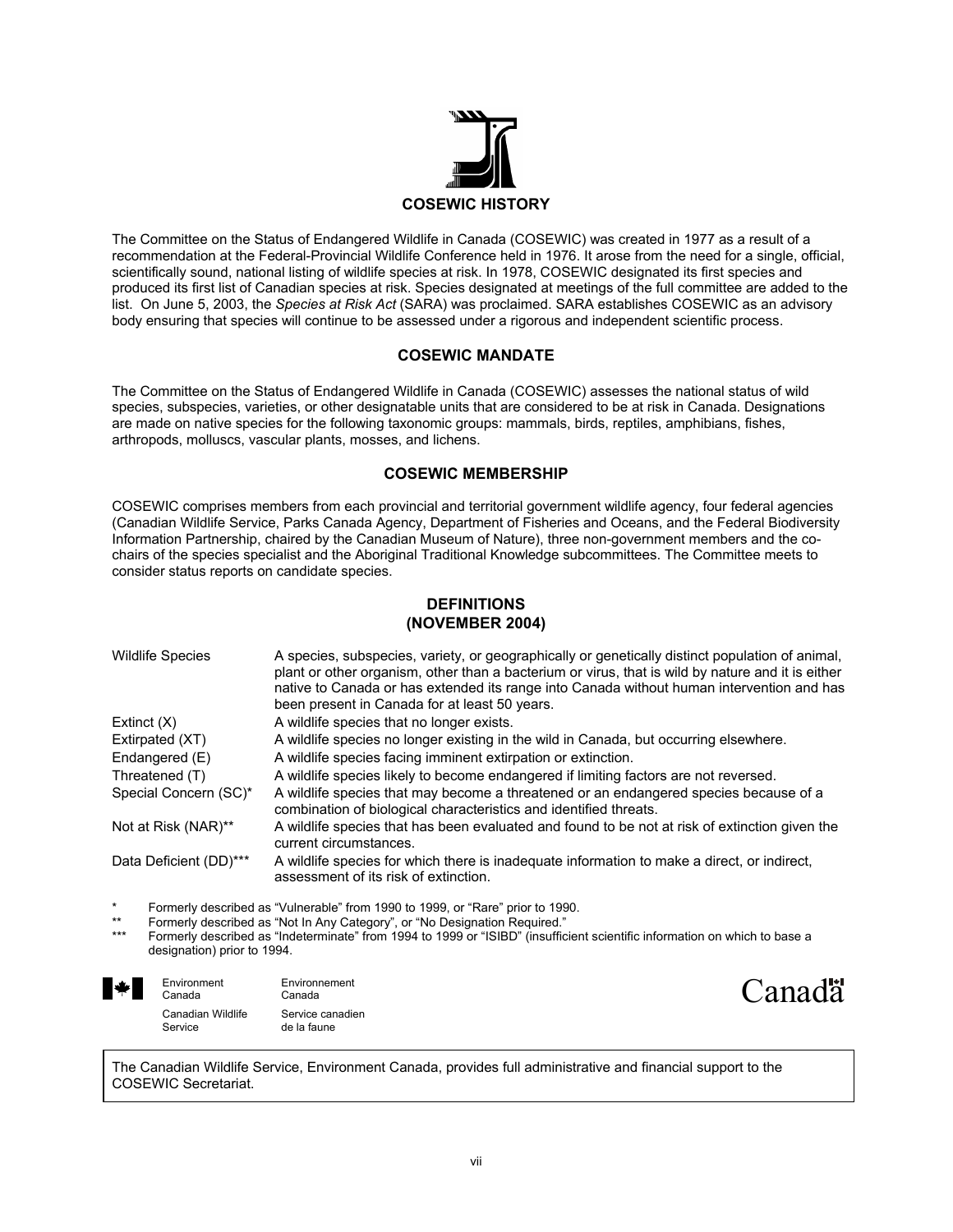# **COSEWIC Status Report**

on the

# **Williamson's Sapsucker**  *Sphyrapicus thyroideus*

**in Canada** 

2005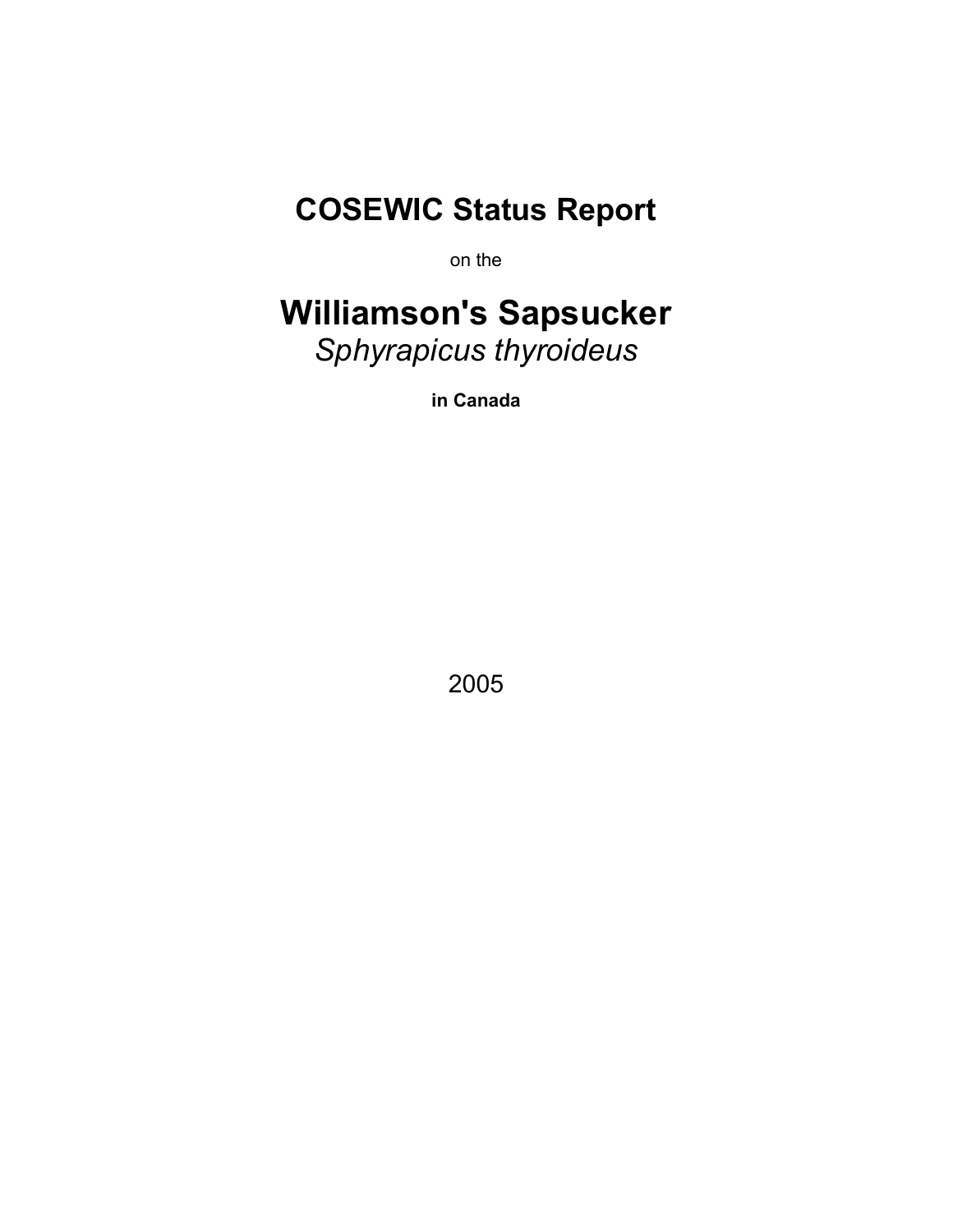# **TABLE OF CONTENTS**

| EXISTING PROTECTION OR OTHER STATUS DESIGNATIONS 33 |  |
|-----------------------------------------------------|--|
|                                                     |  |
|                                                     |  |
|                                                     |  |
|                                                     |  |

# **List of figures**

| Figure 1. Williamson's Sapsuckers at a nest hole in a Trembling Aspen, Copper |  |
|-------------------------------------------------------------------------------|--|
|                                                                               |  |
|                                                                               |  |
| Figure 3. Extent of Occurrence and breeding range encompassing all known or   |  |
| suspected breeding sites of Williamson's Sapsucker in British Columbia  10    |  |
| Figure 4. Frequency of live Western Larch in 10-cm Diameter-at-breast-height  |  |
| classes used for nesting by the thyroideus subspecies of Williamson's         |  |
|                                                                               |  |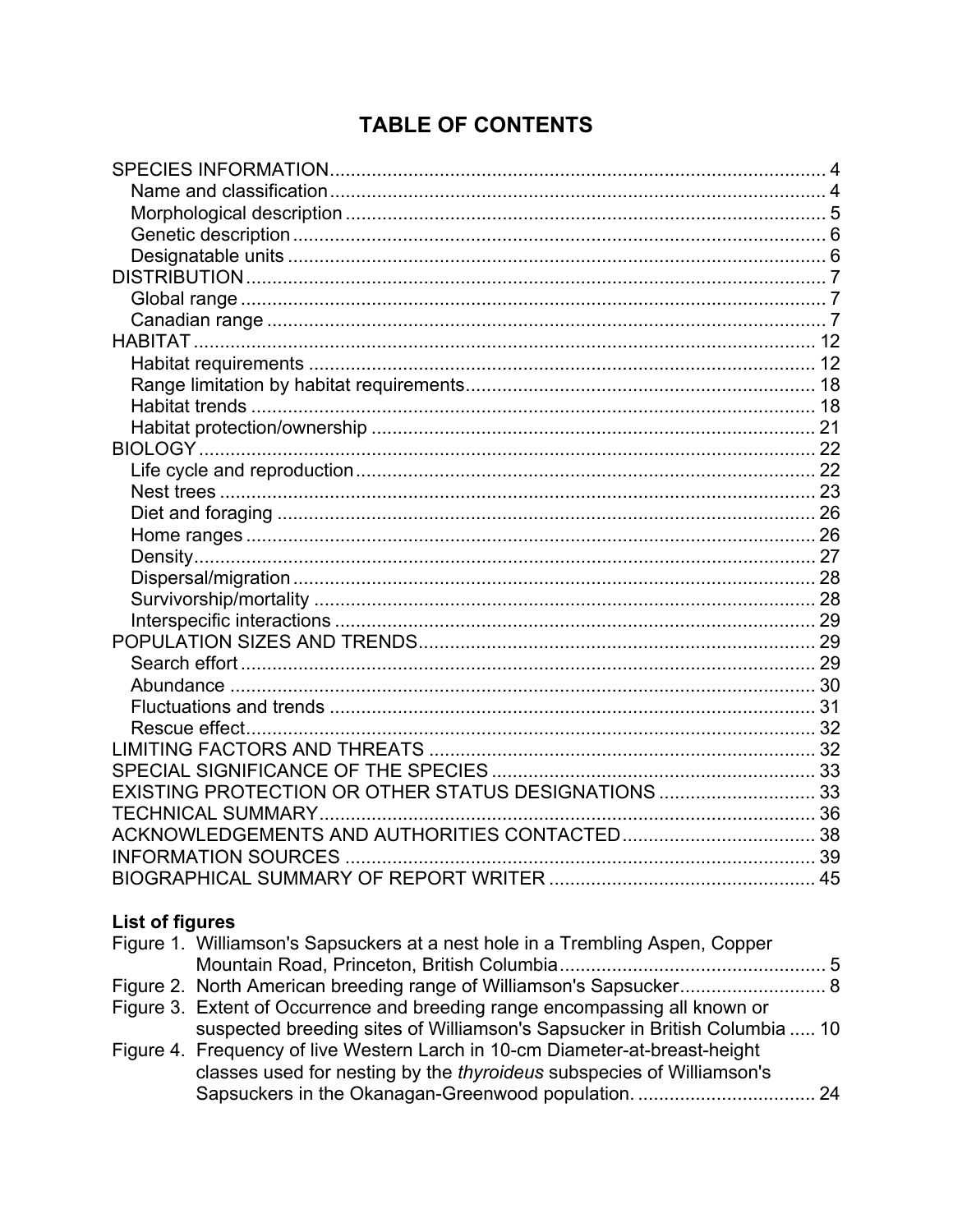# **List of tables**

| Table 1. Nest and pair densities of Williamson's Sapsucker in British Columbia 14   |    |
|-------------------------------------------------------------------------------------|----|
| Table 2. Biogeoclimatic Ecosystem Classification (BEC) units used for nesting by    |    |
| the thyroideus subspecies of Williamson's Sapsuckers in British Columbia 16         |    |
| Table 3. Area of Biogeoclimatic Ecosystem Classification (BEC) units within the     |    |
| breeding range and within the Areas of Occupancy of the Okanagan-                   |    |
| Greenwood and the other populations of the <i>thyroideus</i> subspecies of          |    |
|                                                                                     |    |
| Table 4. Nest tree species and Diameter at Breast Height of nest                    |    |
| trees of the Okanagan-Greenwood population of the thyroideus subspecies             |    |
| of Williamson's Sapsucker in British Columbia.                                      | 24 |
| Table 5. Nesting tree and nest heights of the thyroideus subspecies of Williamson's |    |
|                                                                                     | 25 |
| Table 6. Nest and pair densities of Williamson's Sapsucker reported from large      |    |
| (>100 ha) plots outside of Canada                                                   | 27 |
| Table 7. Global, national and local status of Williamson's Sapsucker in Canada and  |    |
| the United States based on NatureServe (2004) and B.C. Species and                  |    |
|                                                                                     | 34 |
|                                                                                     |    |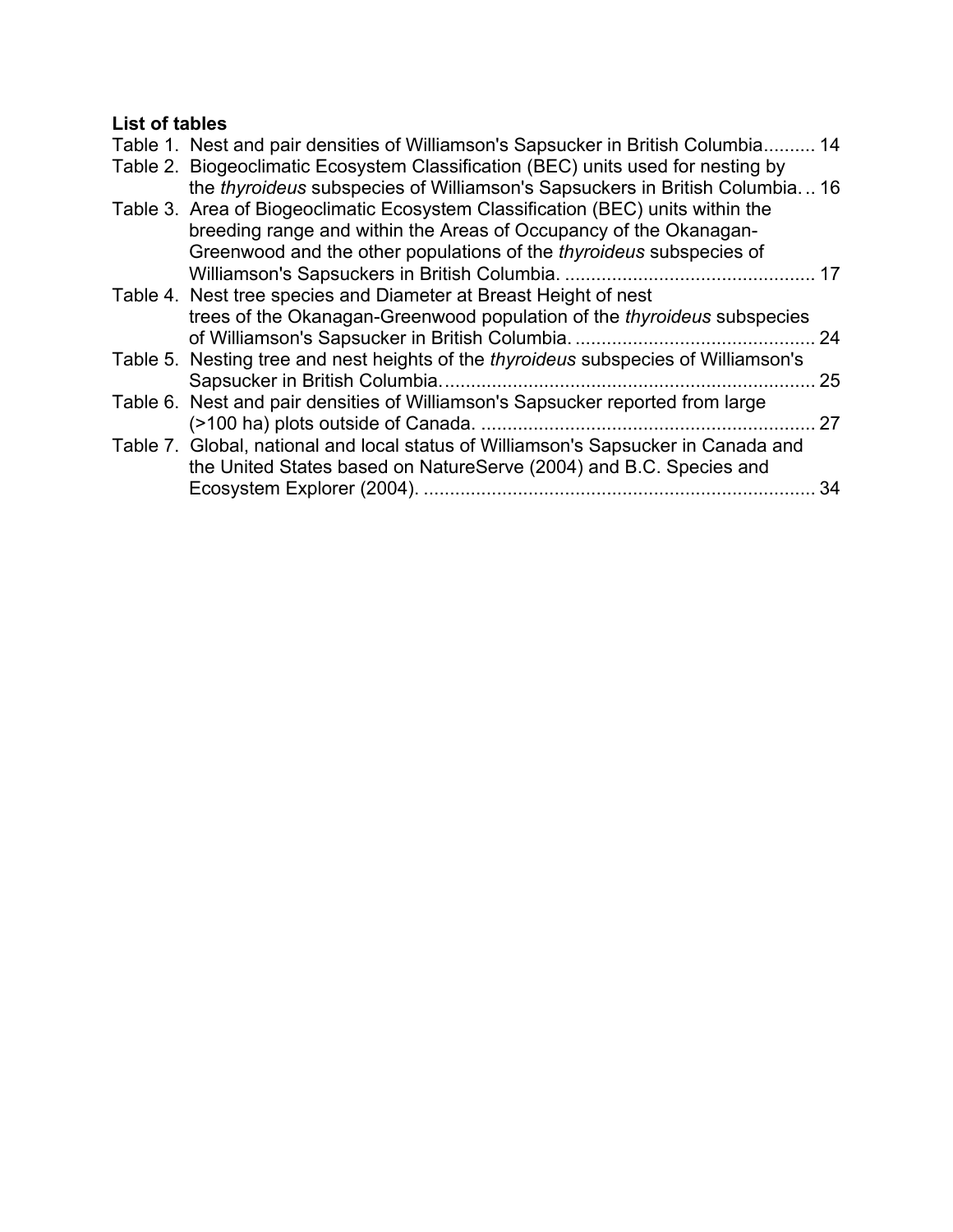#### **SPECIES INFORMATION**

#### **Name and classification**

Williamson's Sapsucker was first recorded from Canada in the Similkameen Valley of the southern interior of British Columbia in 1882 (Fannin 1891 cited in Cannings *et al*. 1987). There are two subspecies of Williamson's Sapsucker, *Sphyrapicus thyroideus* (Cassin, 1852). The subspecies occurring in the western part of the range in the Cascade Mountains, Sierra Nevada and the mountains of southern California and northern Baja California is the nominate race, *Sphyrapicus thyroideus thyroideus*  (Cassin). The subspecies occurring in the eastern part of the range in the Rocky Mountains is *Sphyrapicus thyroideus nataliae* (Malherbe). Intergradation probably occurs in the only area of contact of the two subspecies in eastern Oregon and Idaho (Cowan 1938; Dobbs *et al.* 1997). The French name for the species is Pic de Williamson (Godfrey 1986).

The plumages of the male and the female are strikingly different (see Morphological Description below). The female was originally described in 1851 by Cassin as the Black-breasted Woodpecker (*Picus thyroideus*) based on specimens from northern California but he had changed the name to *Melanerpes thyroideus* by 1854. The male was originally described as Williamson's Woodpecker (*Picus williamsonii*) by Newberry in 1857 based on a specimen collected in southern Oregon. By 1858 Baird had recognized both as sapsuckers and renamed them to the genus *Sphyrapicus* as *S. thyroideus* and *S. williamsonii*. The male and female were not recognized as the same species (*S. thyroideus*) until 1873 by Henry Henshaw (taxonomic history summarized from Ridgway 1914 and Bent 1939).

The two subspecies are weakly defined with the only quantifiable difference based on bill length and width. Mearns (1890) noticed plumage differences in Arizona Williamson's Sapsuckers that he thought would probably warrant a difference in subspecies designation compared to Pacific Coast specimens. A difference in bill length was first noticed by Ridgway (1914) on 20 specimens from the "Rocky Mountain district" compared to 17 specimens from California, Nevada and Oregon. Swarth (1917) concluded that the difference in bill size was consistent enough to separate the "Pacific Coast" (California to British Columbia) form (*thyroideus*) as a subspecies from the Rocky Mountain (Arizona, Colorado and New Mexico) form (*nataliae*) based on examination of 123 total specimens. While he did describe the coloration of the adult male abdominal patch as "a trifle darker shade of greenish yellow" in the Rocky Mountain specimens, there were no other distinctive plumage characteristics of the two subspecies.

Cowan (1938) quantified the difference in bill length and widths for the two subspecies. Using Cowan's (1938) data (which were presented graphically but not statistically analyzed), there were significant differences in mean bill length among the five regions from which he examined specimens (ANOVA  $F_{(4,48)} = 10.4$ , P<0.0001) and in mean bill width (ANOVA  $F_{(4,52)}$ =11.8, P<0.0001). Using Tukey's multiple means test at the P = 0.05 level of significance, mean bill width and length of Arizona-Colorado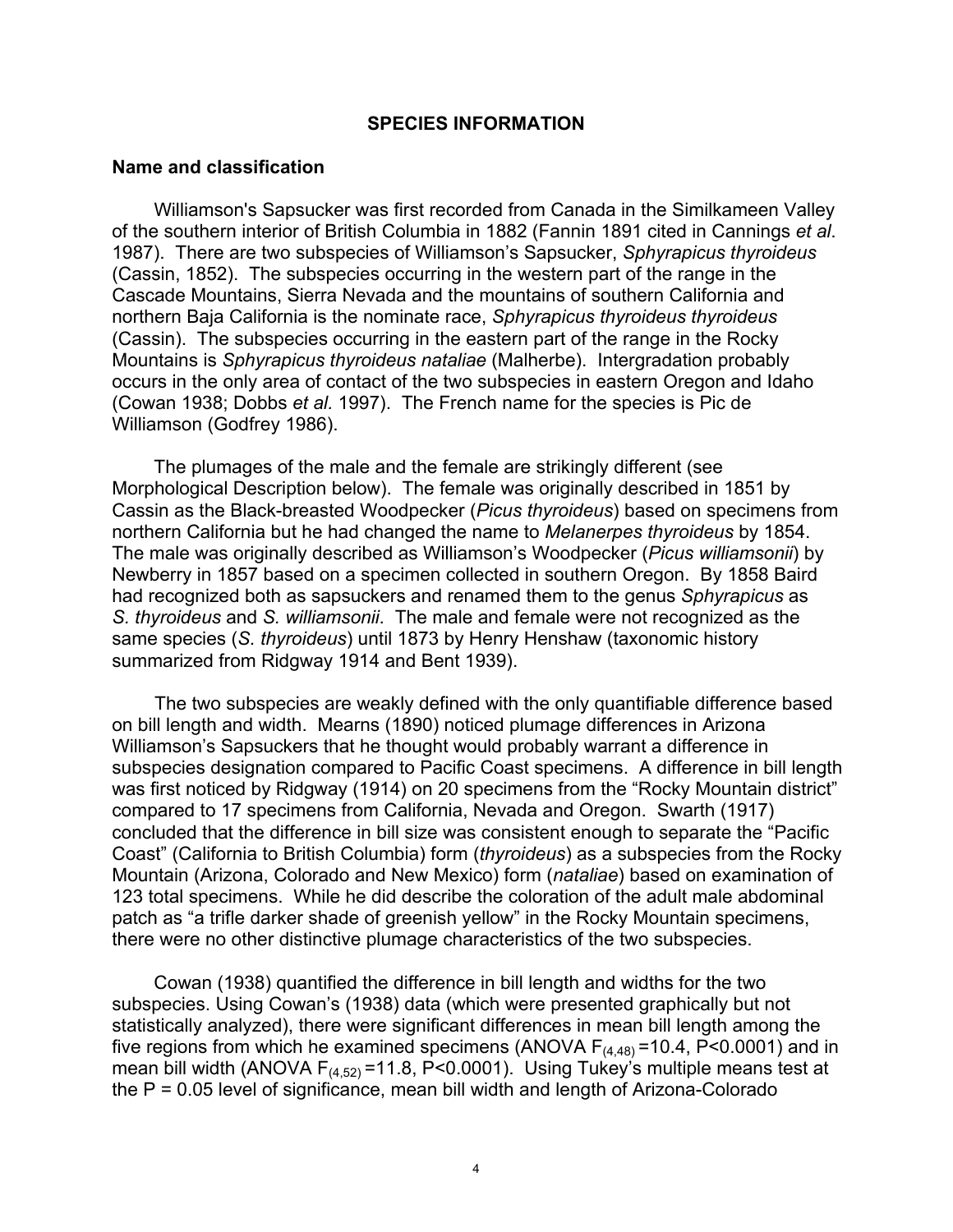*nataliae* were not significantly different from Eastern British Columbia *nataliae*, and neither were significantly different from the intergrade area in eastern Oregon and Idaho; mean bill width and length of specimens from the above three regions were significantly different from the California *thyroideus* and the western British Columbia *thyroideus*, which were not significantly different from each other.

However, looking at the individual specimen measurements reported by Cowan (1938) all *nataliae* had bill widths ≤7.0 mm, and all *thyroideus* had bill widths ≥6.6 mm, not including specimens from the intergrade region in eastern Oregon and Idaho. The zone of overlap in bill widths between the subspecies (6.6-7.0 mm) contained 4 of 14 nataliae (29%) and 10 of 32 thyroideus (31%). On individual specimens, bill widths would appear unable to reliably distinguish about 30% of the specimens to subspecies. The overlap in bill length was even higher, with 75% of the specimens (34 of 45) in the zone of bill length overlap between 18.9 and 21.6 mm. There have been no further published studies on subspecific status since Cowan (1938).

#### **Morphological description**

Williamson's Sapsucker is a medium-sized woodpecker with total length averaging 23 cm (range 21-25 cm; Winkler *et al.* 1995; Godfrey 1986), and weighing 44-64 g (Short 1982). The male and female plumages exhibit distinct sexual dimorphism to a degree that is unique among all woodpeckers (Figure 1). The female is predominantly brown and black reminiscent of the coloration of the Gila Woodpecker (*Melanerpes uropygialis*) or the Northern Flicker (*Colaptes auratus*). The male is predominantly black and white, reminiscent of many of the *Picoides* woodpeckers.



Figure 1. Male (left) and female (right) Williamson's Sapsuckers at a nest hole in a Trembling Aspen, Copper Mountain Road, Princeton, British Columbia, June 2001. Photos by Les W. Gyug.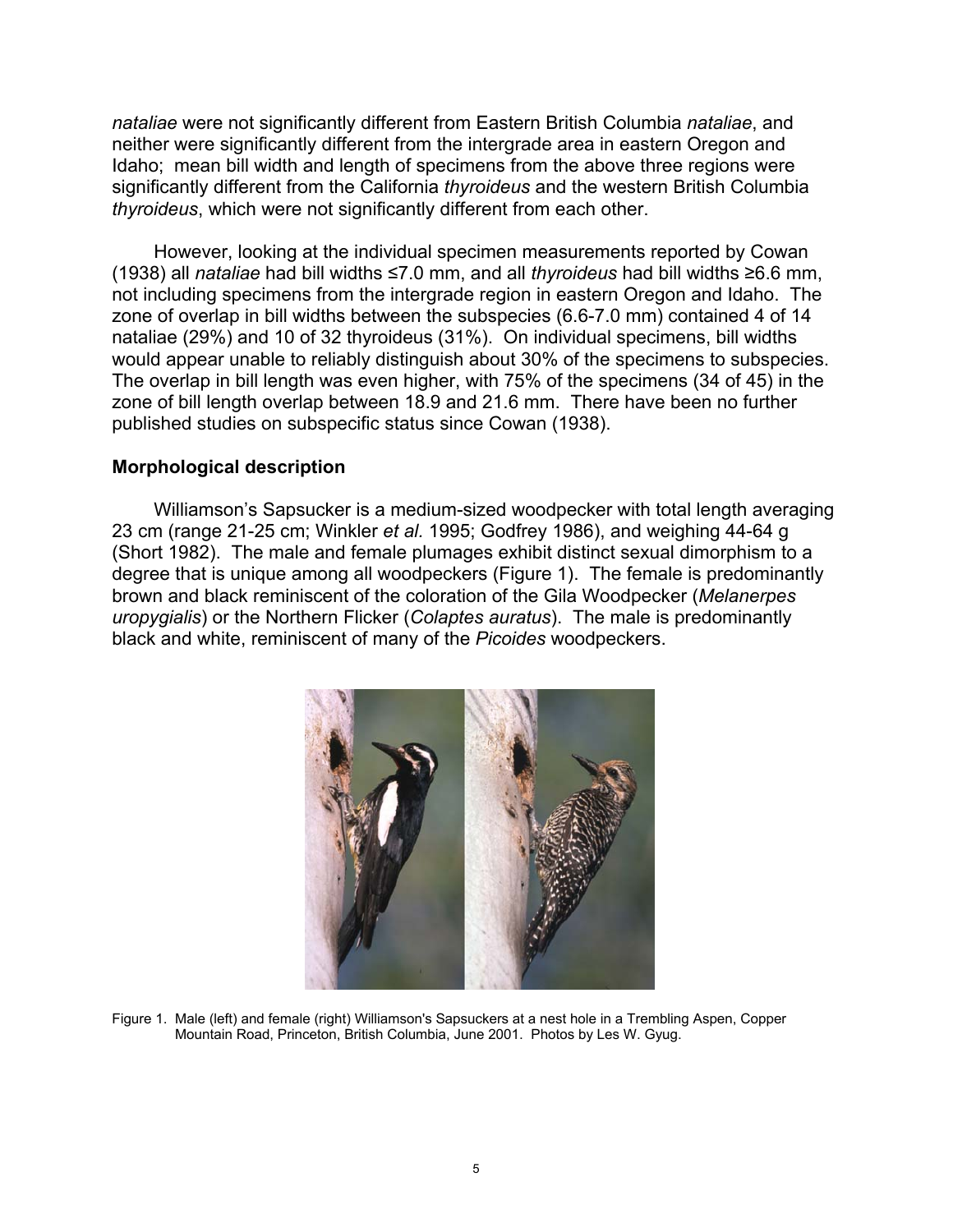The male has a glossy black head, breast and underparts with white supercilium, moustache, rump and wing panel, small red throat patch and yellow belly with flanks heavily striped and barred black and white (Winkler *et al.* 1995). The female has a brownish head with obscure moustachial stripes, heavily barred underparts and wings, a white rump, and a blackish breast with yellow belly and heavily barred flanks (Winkler *et al.*1995). The juveniles resemble the adults but the juvenile male lacks the red throat of the adult male and the juvenile female lacks the black breast of the adult female.

#### **Genetic description**

There are four species in the sapsucker genus *Sphyrapicus*, which is limited in distribution to North America. Williamson's Sapsucker is the most distinctive of these genetically with the other three species forming the *Sphyrapicus varius* superspecies: the Yellow-bellied Sapsucker, *S. varius*; the Red-breasted Sapsucker, *S. ruber;* and the Red-naped Sapsucker, *S. nuchalis* (Johnson and Zink 1983; Cicero and Johnson 1995). *S. thyroideus* appeared to have diverged genetically from the *S. varius* superspecies about 3.7-5.2 million years ago, is closer to ancestral stock, and most closely related to *Melanerpes* woodpeckers (Cicero and Johnson 1995). *S. thyroideus* probably evolved in western North America while the ancestral *S. varius* probably evolved in eastern North America and then spread westward, evolving more recently into the currently recognized three species (Short and Morony 1970; Johnson and Zink 1983, Cicero and Johnson 1995). The range and distribution of Williamson's Sapsucker overlaps broadly with the Red-naped Sapsucker with which it occasionally hybridizes (Short and Morony 1970).

Johnson and Zink (1983) in their genetic review of North American sapsucker taxonomy at 39 loci (17 of which showed variation within the genus), could show no genetic differences between the two subspecies of *S. thyroideus* and lumped all *S. thyroideus* together for their analyses although their sample size was very limited. They based their study on 15 specimens from California (presumed subspecies *thyroideus*), 1 from Oregon (location not specified) and 2 from Montana (presumed *nataliae*). Cicero and Johnson (1995) looked at mitochondrial DNA of sapsuckers, but only had specimens of subspecies *thyroideus* from the Cascade Mountains of Oregon and Washington, and therefore could not compare the two subspecies. There have been no genetic studies that have included specimens from the entire range of the species.

Williamson's Sapsucker was found to have a low index of genetic heterogeneity  $(H = 0.016)$  using 39 loci. Values for other sapsuckers were all higher, up to H = 0.043, which was the mean value reported for other birds in general (Johnson and Zink 1983). This low index of genetic heterogeneity may indicate that Williamson's Sapsucker has a relatively low ability to adapt to a variety of habitats or to changing habitats.

#### **Designatable units**

Although two subspecies of *Sphyrapicus thryroideus*—*S*. *t. thyroideus* and *S. t. nataliae*—occur in Canada, they are only weakly defined and the species is in need of a modern taxonomic study to confirm that the differences between Pacific Coast and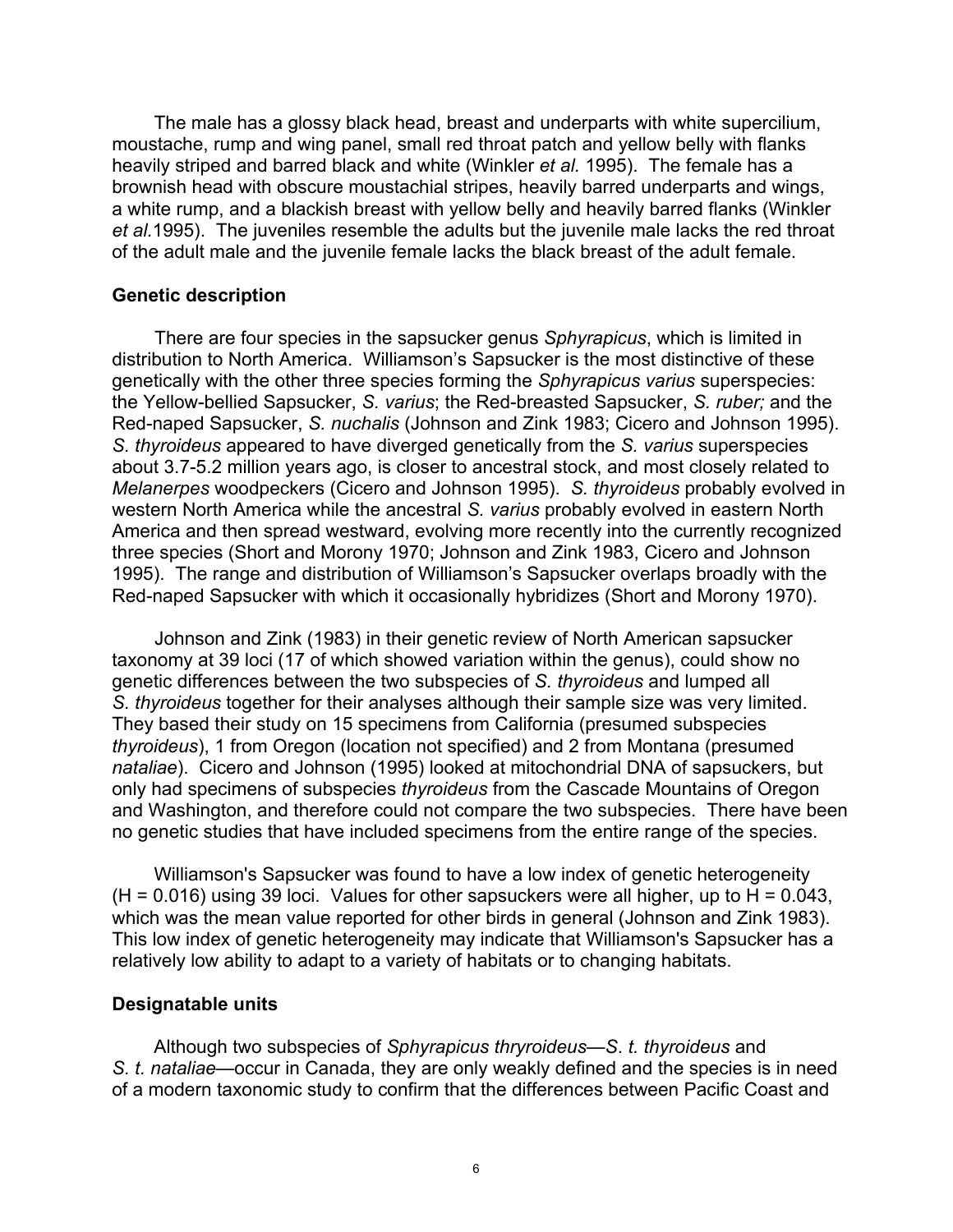Rocky Mountain forms are sufficient to recognize actual subspecies. The species will be therefore be assessed as one unit. However, throughout this report, the use of the subspecies designations of *nataliae* have been retained to refer to the population of Williamson's Sapsucker occupying the Rocky Mountain Trench area of British Columbia near Cranbrook (see Figure 3) and of *thyroideus* to refer to populations of Williamson's Sapsucker west of Greenwood.

#### **DISTRIBUTION**

#### **Global range**

The breeding range has been recently summarized by Dobbs *et al.* (1997). The currently known breeding range is presented in Figure 2 as derived from Dobbs *et al.* (1997), from Sauer *et al.* (2004), and from the information summarized under the Canadian Range section. The breeding range is primarily in the mountain ranges of the western United States north to southern British Columbia. It is absent from the central Great Basin ranges of Nevada. There is one breeding population in Mexico in northern Baja California that is disjunct from other populations.

The species is partially migratory, leaving the northern latitudes of its breeding range north of the California border, the area north of the Mogollon Rim in Arizona, and the area north of the mountains in the Santa Fe area in New Mexico. It winters occasionally in southern Oregon, and at lower elevations in California, in southern Arizona and New Mexico, and in the mountains of western Mexico as far south as Jalisco and northern Michoacan, northwest of Mexico City.

#### **Canadian range**

The breeding range of the Williamson's Sapsucker in Canada is entirely within southern British Columbia, where it is a rare summer resident. There are three accidental records for Alberta (Pinel 1993) and three accidental records for Saskatchewan (Godfrey 1986). Two of the Alberta records were from Waterton Lakes National Park, very close to the known range of *nataliae*, with the other record from Calgary.

The status and range of Williamson's Sapsucker in British Columbia was summarized by Cooper (1995). However, considerable new information on all of the British Columbia populations has been collected or become known since then. The information provided by Cooper (1995) is incorporated into the summary of range and status below, and is cited where it has been used.

There is no zone of contact between the two subspecies in Canada. The most easterly record of *thyroideus* near Greenwood is approximately 200 km west of the most westerly record of *nataliae* near Kimberley. There have been no records of Williamson's Sapsuckers in any season in the area between Greenwood and Kimberley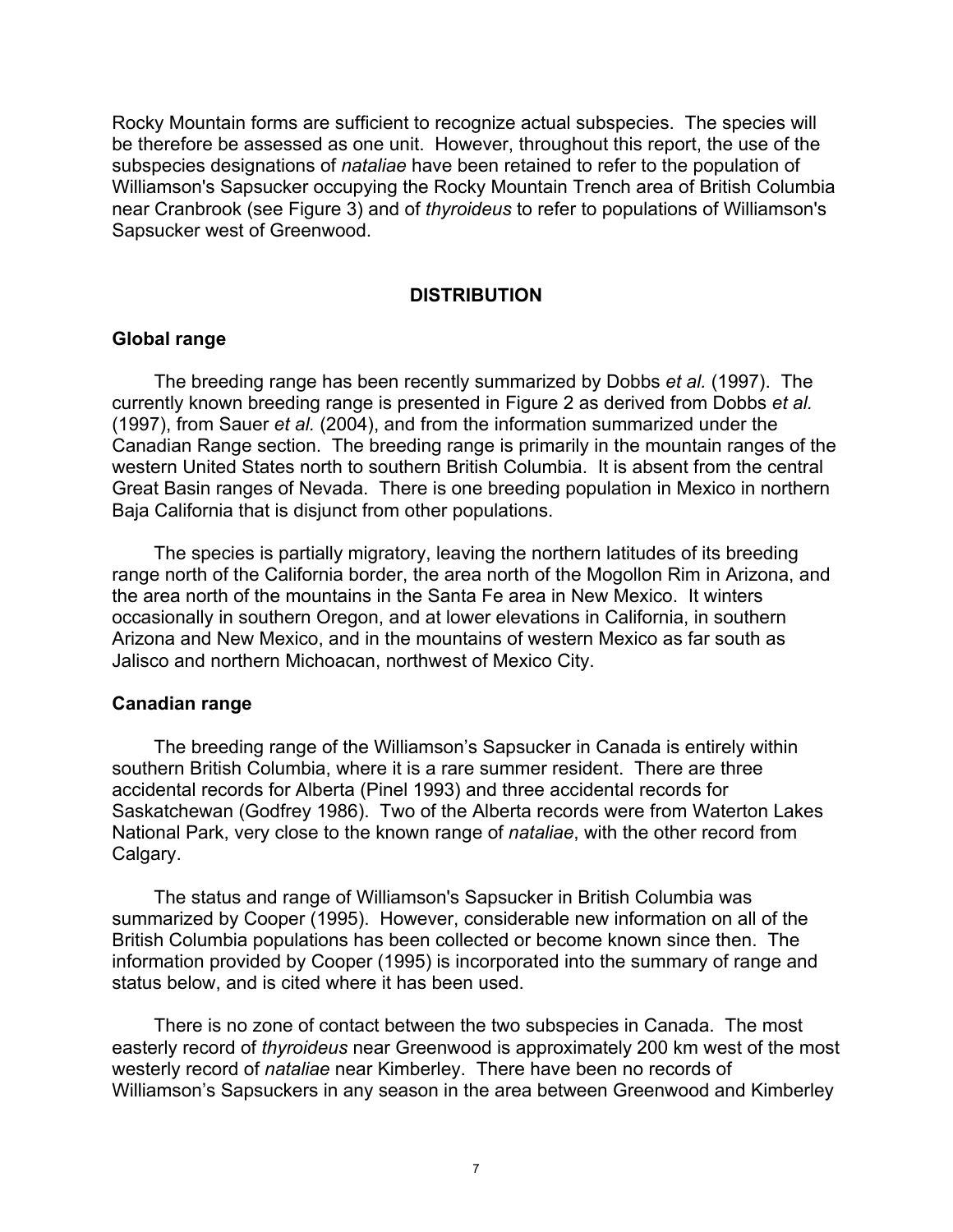

Figure 2. North American breeding range of Williamson's Sapsucker based on Dobbs *et al*. (1997) and Sauer *et al*. (2004), and on Gyug (unpublished data) for the Canadian portion of the range.

based on the 230 records summarized in Campbell *et al.* (1990), the additional records in Cooper (1995), any records reported on the southern interior British Columbia birder's e-mail groups (BCINTBIRD; WKBIRDS; EKOOTENAYBIRDS) from 1997-2004, or any other known sources.

Using COSEWIC (2004) definitions, the Total Population refers to all the Williamson's Sapsuckers in Canada, excluding cases of vagrancy. Within the Total Population, COSEWIC defines a population as "a geographically or otherwise distinct group that has little demographic or genetic exchange with other such groups—typically one successful migrant individual or gamete per year or less". There is no information on genetic exchange of individuals between groups of Williamson's Sapsucker, but it may be relatively low based on the high extent of philopatry, which is based on relatively little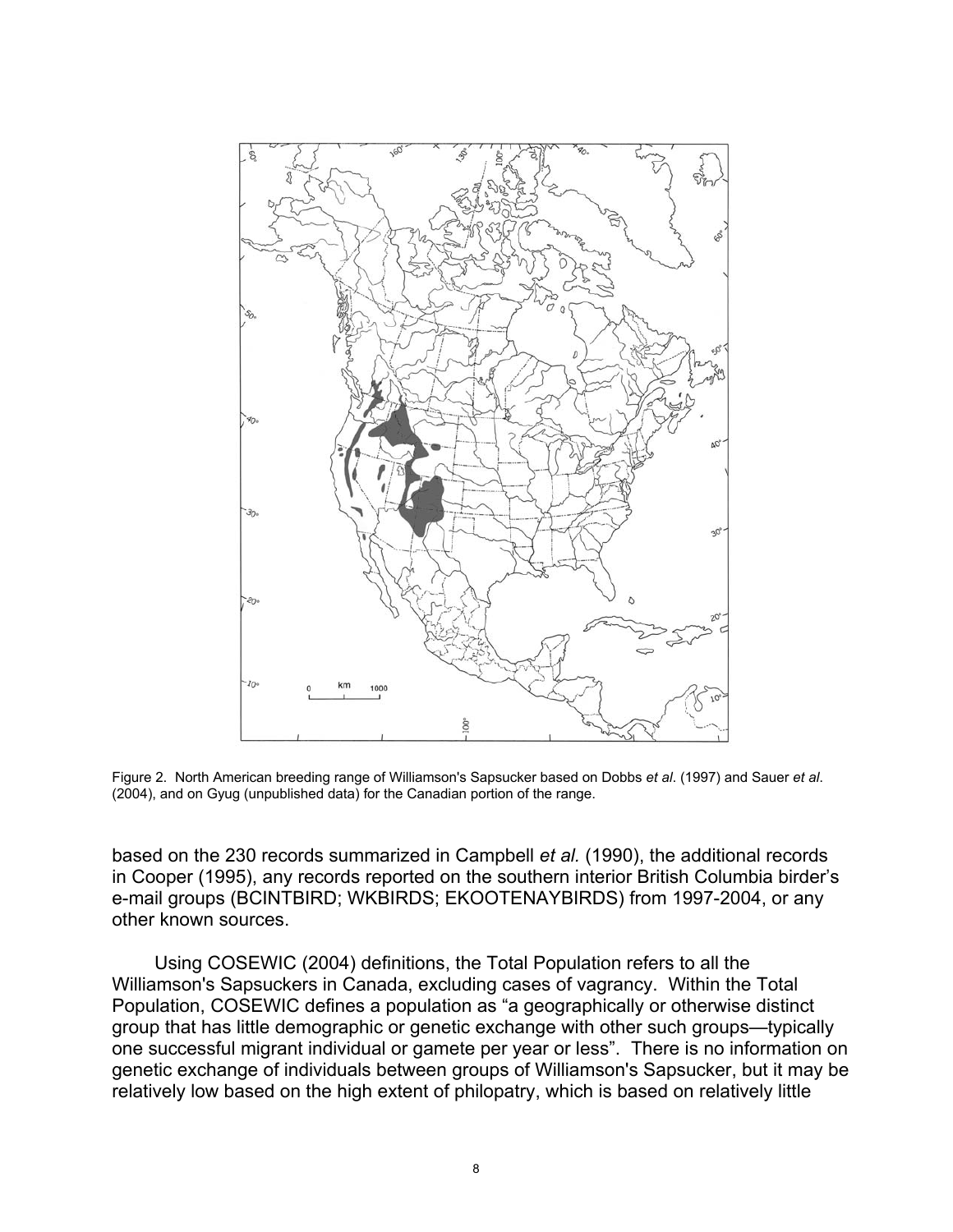information (see Survivorship/mortality section). Based on the known breeding sites, the Total Population has been divided into five geographically distinct populations. These populations are the four populations of subspecies *thyroideus*: Okanagan-Greenwood, Princeton, Merritt and Hat Creek (west of Cache Creek) and the single population of subspecies *nataliae* in the Rocky Mountain Trench near Cranbrook. Within these populations, separate locations currently known to be occupied have been identified based on gaps of more than 2 km in known or surmised (based on apparently suitable habitat) breeding locations as suggested for woodpeckers in general by NatureServe (2004). There have been additional breeding locations of Williamson's Sapsucker within the Extent of Occurrence but outside any of the defined populations, but these have not been regularly used, and seem to be only occupied by one pair each.

# *S. t. thyroideus*

The *thyroideus* subspecies breeds in southern British Columbia (Figure 3) from Lightning Lakes in Manning Provincial Park north to Botanie Creek and Hat Creek (Cooper 1995; Wayne Campbell pers. comm. 2004), east to Scottie Creek (Cooper 1995), Louis Creek (B.C. CDC) and Greenwood (Gyug unpublished data). The Extent of Occurrence of *thyroideus* based on a minimum convex polygon of all known breeding records is 34659  $km^2$  (Figure 3).

I have discounted a 1956 nest record that lacks supporting documentation from northern British Columbia (BC Nest Record Scheme, hereafter BCNRS) about 240 km west of Prince George and more than 500 km north of the next nearest known observation of Williamson's Sapsucker. There have been other extralimital observations of Williamson's Sapsucker cited by Cooper (1995): Carpenter Lake (Jones and Gates 1973), 40 km west of the Hat Creek population, and at Pemberton Meadows in 1984, 90 km west of the Hat Creek population. No breeding activities were cited in these records.

Historically, the range of *thyroideus* in British Columbia has probably increased to the west and north. Cowan (1938) reported the range to be from the border north to Schoonover Mountain near Okanagan Falls east to Midway, and west to the Similkameen River. By 1970 the range had extended westward to the eastern side of E.C. Manning Provincial Park (Guiguet 1970), and by 1978 birds were breeding within Manning Park (BCNRS; Campbell *et al.* 1990).

The dates for northward expansion of the range are more difficult to pinpoint. Nesting was observed in one tree for three consecutive years around 1977 about 16 km northwest of Kelowna (Harry Almond pers. comm. 2004, Cooper 1995, Cannings *et al.* 1987). There is one record of a nest west of Cache Creek in 1969 (BCNRS). The small population at Hat Creek, west of Cache Creek, therefore dates back to the 1960's at least. Only in the 1990's were nests reported in the Kamloops area, one of which was still occupied in 2003.

The Area of Occupancy is estimated to be 1016  $km^2$ .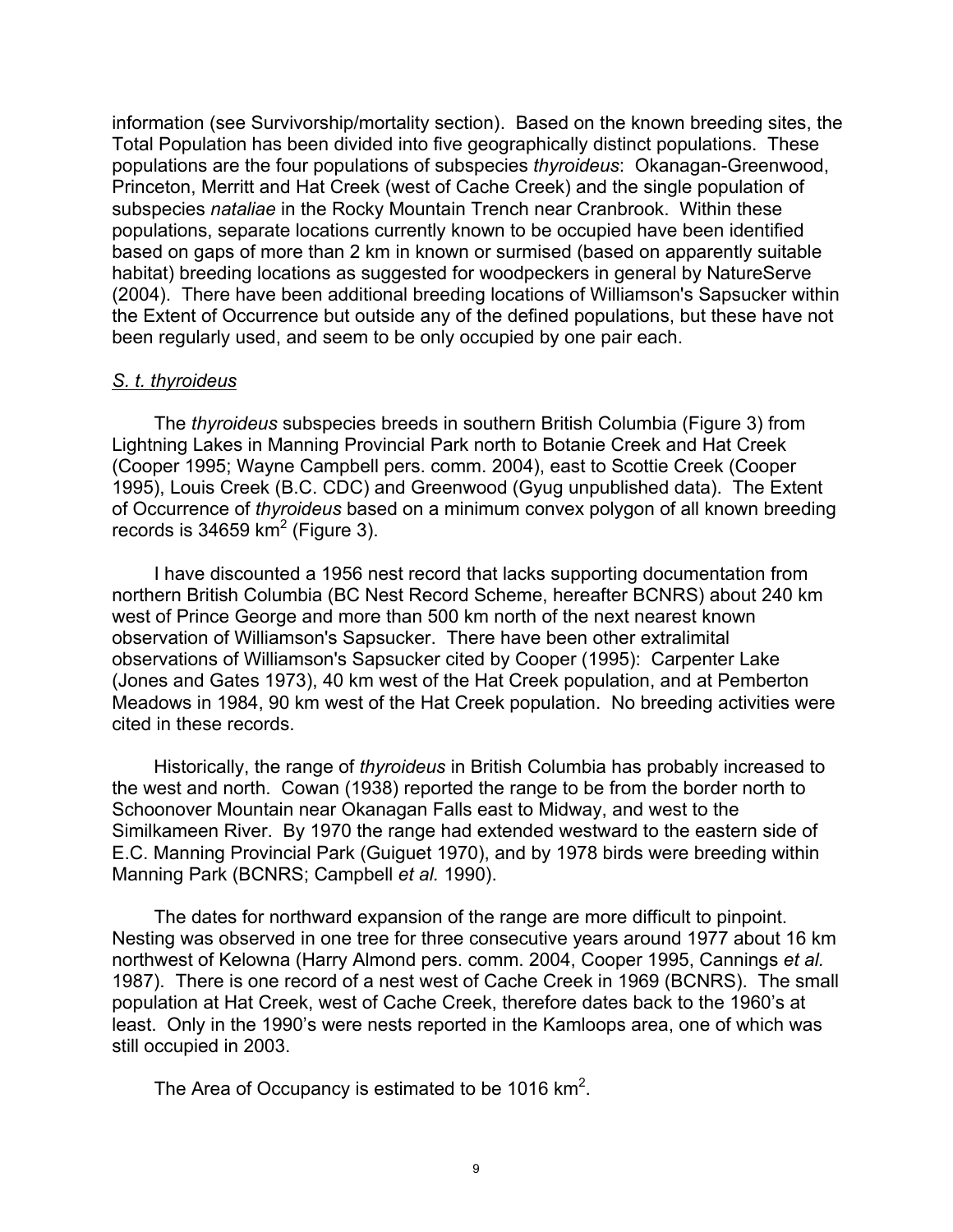

Figure 3. Extent of Occurrence (black line) and breeding range (shaded area) encompassing all known or suspected breeding sites of Williamson's Sapsucker in British Columbia up to, and including, 2004.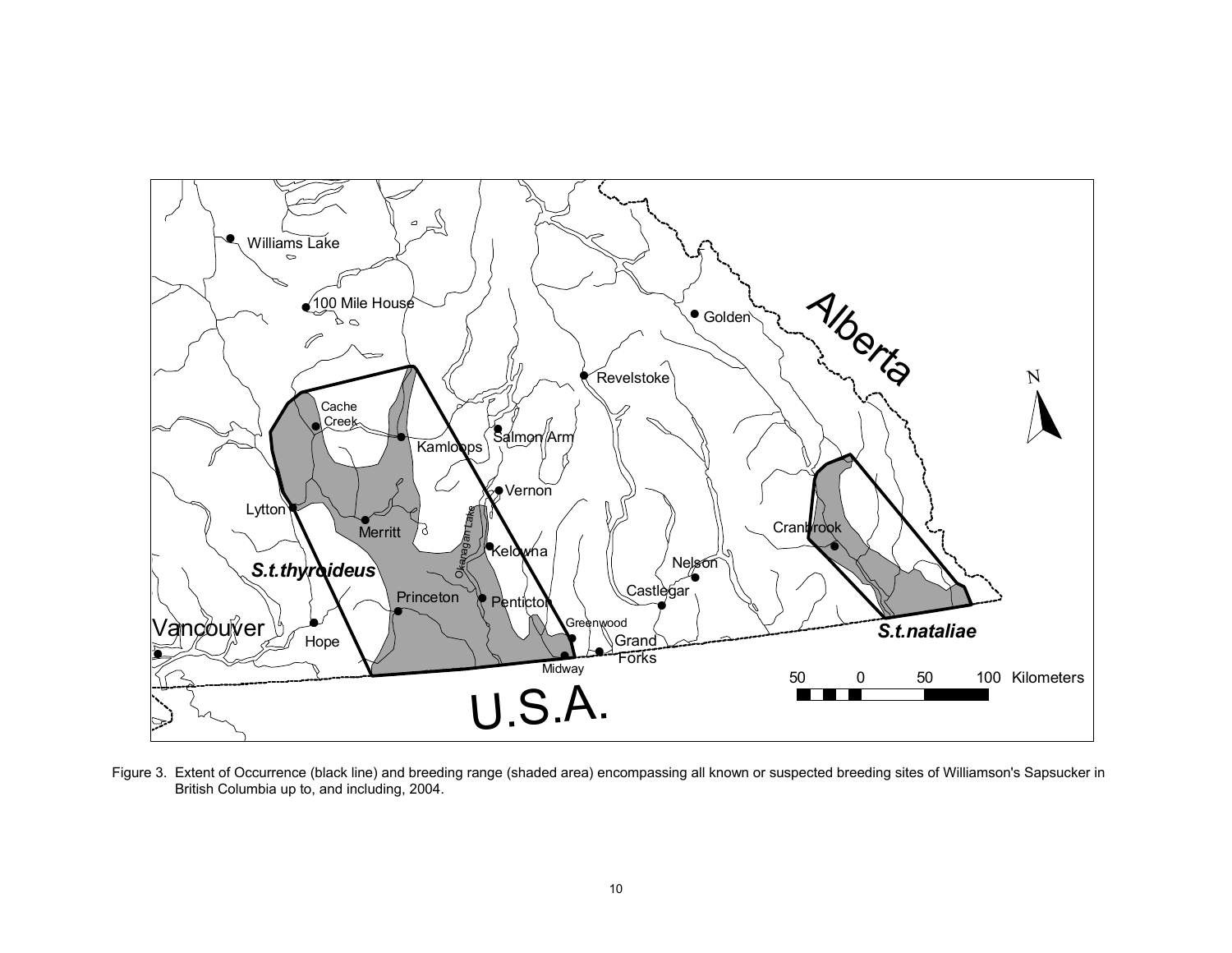The breeding range is not continuous but rather consists of a main population in the area east of Okanagan Lake to the city of Greenwood (Gyug and Peatt 2000; Gyug unpublished data), and three smaller, disjunct populations: near Princeton (Cooper 1995; Gyug unpublished data), Merritt (Cooper 1995; Gyug unpublished data) and Hat Creek (Cooper 1995; Wayne Campbell pers. comm. 2004). There have been occasional breeding records outside of these areas (Cooper 1995; Campbell *et al*. 1990; Gyug unpublished data). Within the three populations for which there are breeding records with locations precise enough to estimate population continuity (Okanagan-Greenwood, Princeton, and Merritt), the populations were not continuous but were found in separate locations in patches of suitable habitat. The Okanagan-Greenwood population consists of at least 15 separate locations (defined as >2-km gap between known occupied sites). The Merritt population consists of at least three locations. The Princeton population consists of one location known to be currently occupied, and at least two other previously occupied locations.

#### *T. t. nataliae*

The *nataliae* subspecies is limited in distribution in British Columbia to the southeast corner of the province in the Cranbrook area of the Rocky Mountain Trench and the Rocky Mountains. Historically *nataliae* bred in the Cranbrook area, probably south to Newgate at the U.S. border (Johnstone 1949, Guiguet 1970), but was never very abundant. Specimens or observation records were only available from Newgate and from Cranbrook (Cowan 1938; Munro and Cowan 1947). It was thought the subspecies was in decline or extirpated from British Columbia since there had been no breeding records after 1938 (Johnstone 1949, Campbell *et al.* 1990) and the reason for disappearance from the 1937-38 breeding site was that the site was logged the following year (Johnstone 1949). Cannings (1997) found no Williamson's Sapsuckers south of Cranbrook to Newgate in 11 days of field searches. However, research for the British Columbia provincial status report (Cooper 1995) turned up sparse records from the intervening years, and a breeding record from south of Cranbrook in 1979, that indicated the subspecies may have continually occupied the Canadian portion of its range. A nesting record from 1999 in the Whiteswan Lake area (Campbell *et al.* 2000), 70 km north of Cranbrook, confirmed that the subspecies was still breeding in the area, and may have a range larger than previously thought, or may be expanding its range northwards. Cooper (1995) reported sighting records from the Flathead Valley from 1986-1992, and there have been more recent records in the same area in the late 1990's (Fred Hovey pers. comm. to Ted Antifeau 2003). There was one nesting record from 2004 at Kimberley Nature Park where a female was also seen in 2001 (EKOOTENAYBIRDS 2001-2004).

The Extent of Occurrence of *nataliae* based on a minimum convex polygon around the approximate locations of these records was 8399  $km^2$  (Figure 3).

The range as might be mapped on a distribution map that excludes large areas of unsuitable habitat was about half that size, 4532 km<sup>2</sup> (Figure 3). There were only 4 known breeding locations from which to estimate Area of Occupancy; a 500-m radius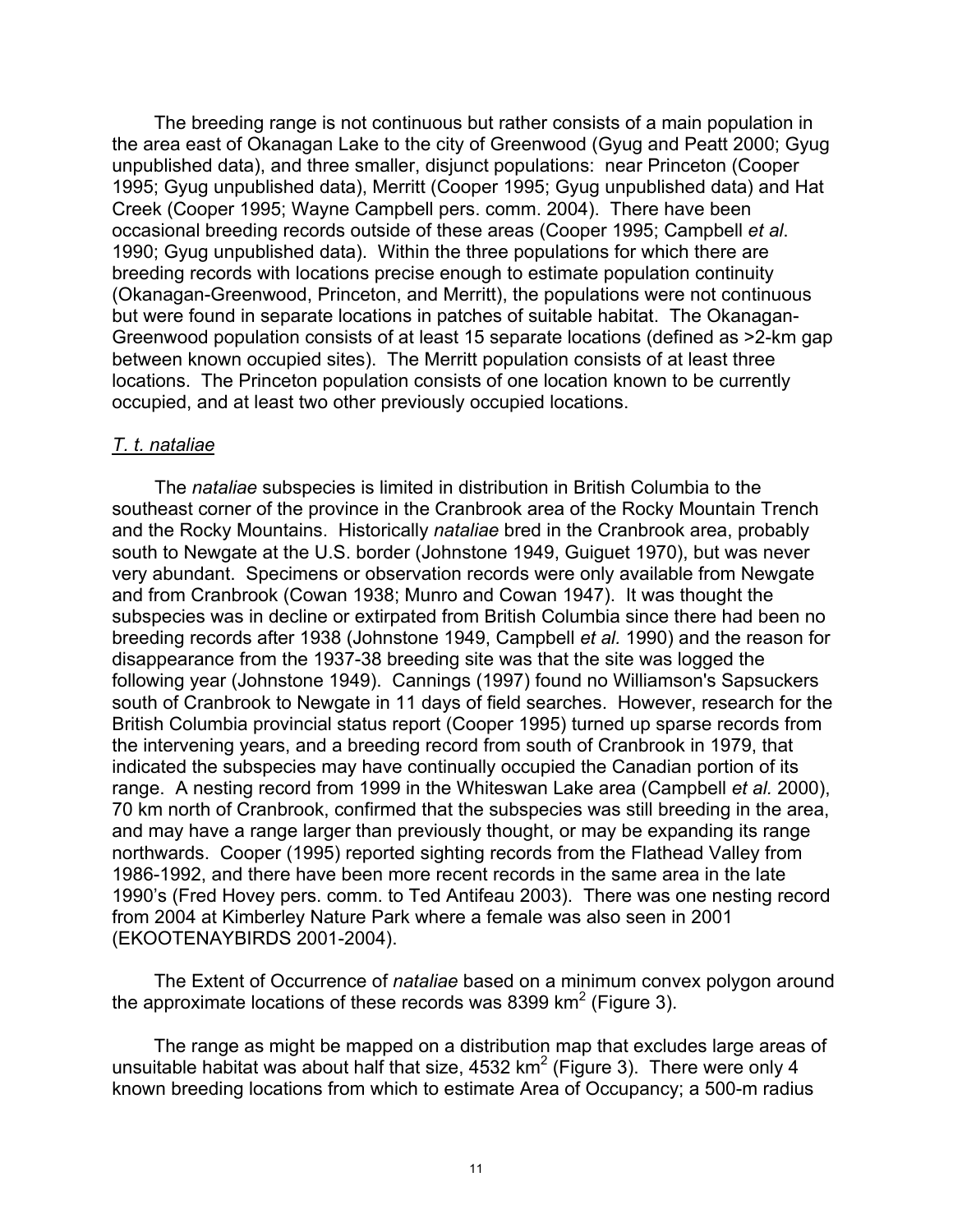around each of the four sites yielded an Area of Occupancy of 3.1 km<sup>2</sup>. There was one observation, perhaps of a non-breeding bird, reported by Cooper (1995) of a Williamson's Sapsucker at Brisco (Kaiser *et al.* 1978), 130 km north of Cranbrook.

# **HABITAT**

# **Habitat requirements**

Williamson's Sapsuckers are found in coniferous mountain forests throughout their breeding range, usually at middle to high elevations in montane spruce-fir (*Picea-Abies*), Douglas-fir (*Pseudotsuga menziesii*), Lodgepole Pine (*Pinus contorta*), and Ponderosa Pine (*Pinus ponderosa*) forests (Dobbs *et al.* 1997). Mixed coniferous-deciduous forests are also used where Trembling Aspen (*Populus tremuloides*) can also be an important nesting tree (Crockett 1975; Smith 1982; Conway and Martin 1993, Loose and Anderson 1995). Hutto (1995) summarized 200 bird density studies in the northern Rocky Mountain region and found Williamson's Sapsucker to be widespread (detected on 10- 36% of the studies in 7 of his 15 habitat classifications), and most common in dry conifer and post-burn habitats. However, in later studies, Hutto and Young (1999) indicated Williamson's Sapsuckers were absent from burns in their widespread surveys in western Montana and northern Idaho. Hutto and Young (1999) found them to be relatively uncommon in general in that area (not found on more than 2% of point counts in any habitat, and only at 0.3% of all the point counts), and most common in harvested forest cover types (partial cuts, patch cuts, seed-tree cuts) and in Cottonwood/aspen types, and less commonly in Mixed-conifer, Douglas-fir, and Wetlands.

Essential breeding habitat elements are:

- Trees suitable for nest cavity excavation, or existing tree cavities,
- Live coniferous trees for sap well creation, and
- Standing live and/or dead trees for gleaning ants (particularly carpenter ants, *Camponotus* sp.) from the bark surface to feed adults and nestlings in summer.

# Stand structure and age

Stand structure does not appear to be as important as the individual habitat elements, i.e., these habitat elements can be incorporated into breeding territories in stands of quite differing structure, or in stands adjacent to each other that differ greatly in structure. Bull *et al.* (1986) described nest stand structure of Williamson's Sapsucker habitat in northeastern Oregon coniferous forests as basal area <34 m<sup>2</sup>/ha, <75% canopy closure, two or three canopy layers, and more than one dead tree per 0.1/ha. This definition appeared similar to the average "old-growth" Western Larch (*Larix occidentalis*) stand used for nesting in British Columbia (Gyug unpublished data, see later in this section). Stands were almost always multi-storied with a component of old (>200 yr) Western Larch, but most trees in the stand were much younger and smaller having originated after low or medium-intensity wildfires which the older trees survived.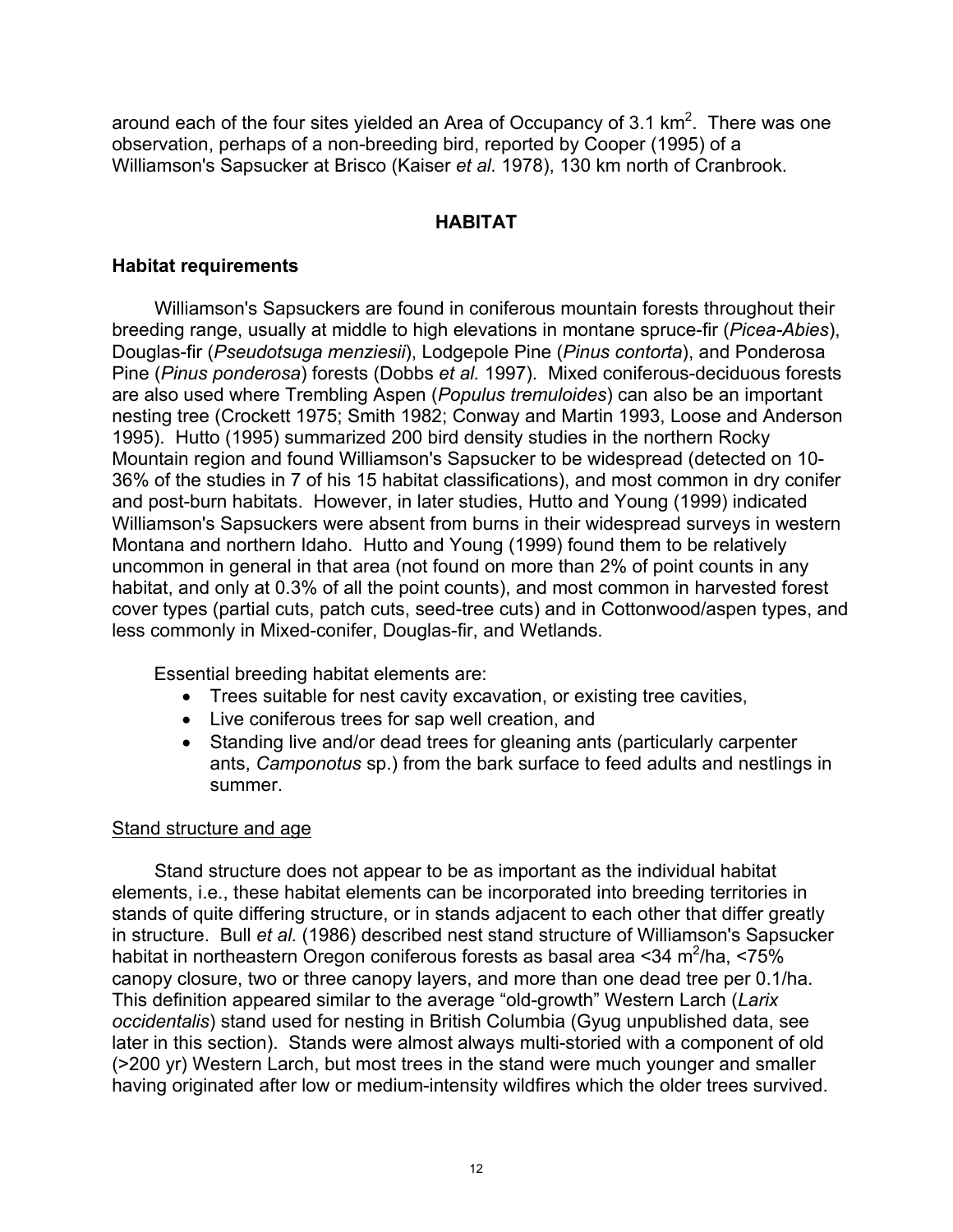In Colorado, Williamson's Sapsuckers favoured nest sites adjacent to open Ponderosa Pine forest (Crockett and Hadow 1975; Smith 1982) but actual nest stands were typically Trembling Aspen stands of 0.34 ha size with density of 772.4 trees/ha (range 182-1312 trees/ha; Crockett 1975). Conway and Martin (1993) found much lower aspen densities in nesting stands (mean 12.7/ha) probably because conifers made up the majority of the trees in the nesting stands. Crockett and Hadow (1975) and Smith (1982) found Williamson's Sapsuckers nesting in aspens to be foraging in nearby Ponderosa Pine stands, rather than in the aspen stands where they nested.

Stands used for nesting can vary from densely forested stands to very open stands with only occasional scattered trees. Detailed quantitative vegetation data for Williamson's Sapsucker nest stands in British Columbia has not been collected. Forest Cover mapping at 1:20,000 developed by the Ministry of Forests was used to describe the nest stands of 116 nests (Gyug unpublished data) in simple terms: 56.9% of the nest stands were Closed Forest (>30% tree canopy closure); 12.9% were at the edge of Closed Forest adjacent to an opening; 6.9% in Open Forest (10-30% tree canopy closure); 19.0% in Open areas (<10% tree canopy closure); either from logging or land clearing (8.6%), from wildfire (1%), or naturally open (9.5%). However, even though Open areas were used for nesting, almost all foraging trips observed from nests in Open areas were into nearby Forest stands. No nest was further than 140 m from a forested stand. The mean distance of nests from forested stands was 73 m (n = 21, SE = 8.4 m) for those nests in Open areas.

Stands containing old Western Larch appear to be disproportionately important to nesting Williamson's Sapsucker in the Okanagan-Greenwood population of *thyroideus*. Stand age and composition of either the nesting stand or the adjacent foraging stand were examined from Forest Cover mapping by the B.C. Ministry of Forests. Sixty-nine of 92 nests (75%) were in, or within 200 m of, stands where the primary canopy layer, or veteran tree layer, contained some Western Larch at least 170 years old (Gyug unpublished data). The proportion of Western Larch in the stands could be as little as 5%. A further 12.5% were in stands that contained some old (>170 years) or veteran Western Larch, but where this component had been missed in mapping, or was too uncommon to have been mapped. Stands containing old or veteran Western Larch trees accounted in total for 87.5% of the nesting/foraging stands in this population.

Williamson's Sapsucker nest and/or breeding pair density in large (>100 ha) census areas was proportional to the amount of old-growth forest, or old Western Larch trees, within the areas (Table 1). It appears that observed densities were the result of habitat quality, where the highest quality habitat is old-growth Western Larch forest because it contains old Western Larch for nesting and that contains carpenter ants for feeding on, and the stands are typically multi-storied with numerous smaller trees for sap well creation. Retaining the large Western Larch trees of that old forest, either in isolated trees in forested stands, or in patches, can maintain Williamson's Sapsuckers in an area, but only at a density in similar proportion to the amount of old-growth Western Larch forest or trees remaining.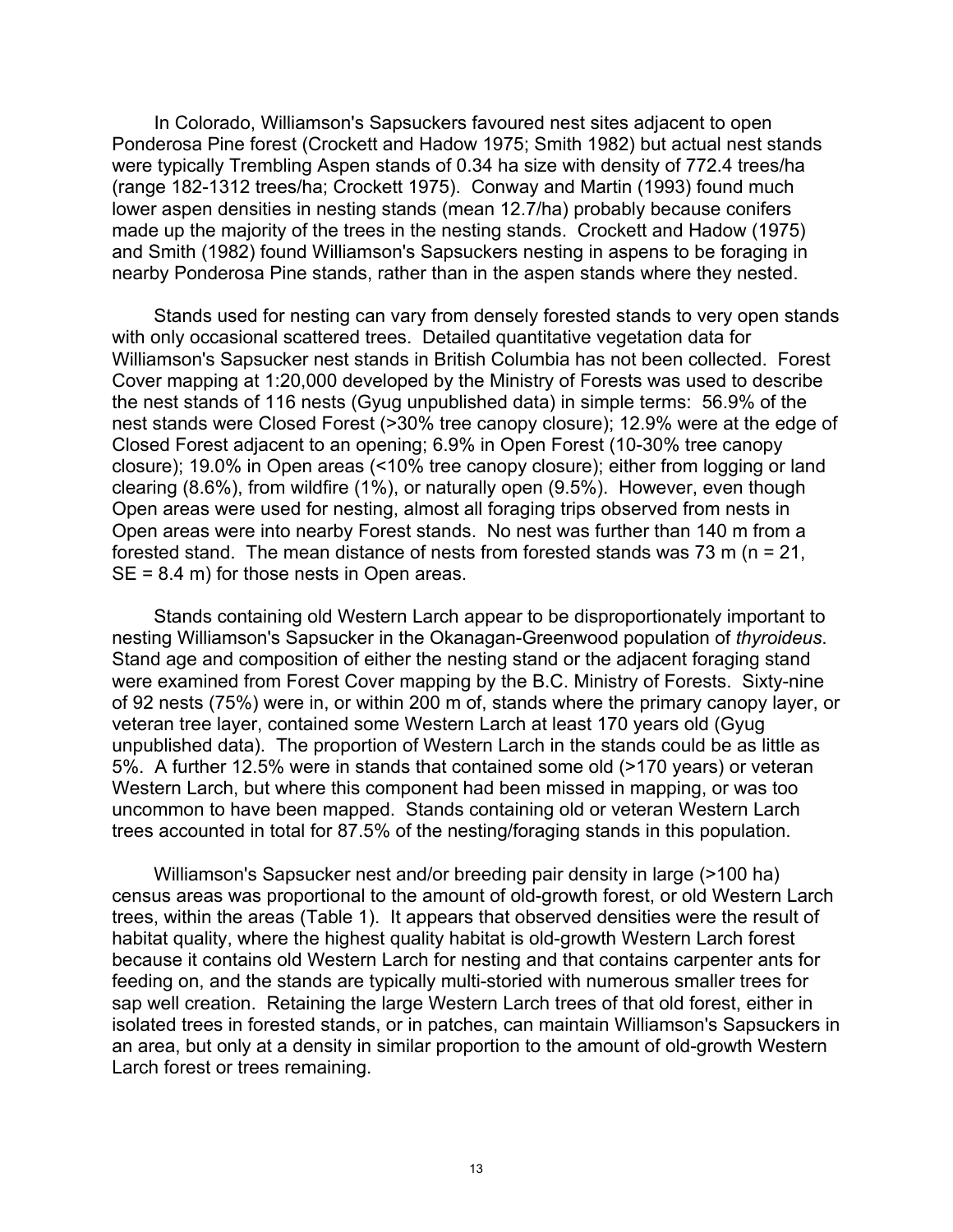In the Okanagan-Greenwood population in British Columbia, large areas without any suitable nesting Western Larch trees were found to be unsuitable habitat, even if sap well trees were available. There were no nesting Williamson's Sapsuckers in the Okanagan Falls Diameter Limit Cut census area (Table 1) even though the highest density of nesting pairs known in the province was immediately adjacent. This area had been diameter limit cut around 1971, where all conifers above a given diameter, which appeared to be around 25-cm DBH, were harvested. All cull trees and snags appeared to have been cut down as well. Even though there were Red-naped Sapsuckers nesting in this area in Trembling Aspen, no Williamson's Sapsuckers nested there.

| 1995-2004.                               |      |              |                |                    |             |                     |                                                                                                                            |  |  |  |  |  |
|------------------------------------------|------|--------------|----------------|--------------------|-------------|---------------------|----------------------------------------------------------------------------------------------------------------------------|--|--|--|--|--|
|                                          |      |              | <b>Other</b>   | Area               |             | Density (/ $km^2$ ) |                                                                                                                            |  |  |  |  |  |
|                                          | Year | <b>Nests</b> | <b>Pairs</b>   | (km <sup>2</sup> ) | <b>Nest</b> | Pair                | <b>Habitat</b>                                                                                                             |  |  |  |  |  |
| <b>Census Area</b><br><b>Name</b>        |      |              |                |                    |             |                     |                                                                                                                            |  |  |  |  |  |
| Okanagan Falls                           |      |              |                |                    |             |                     | Old growth (>200 yr) Western Larch-                                                                                        |  |  |  |  |  |
| Old Growth <sup>1</sup>                  | 2003 | 6            | 1              | 2.21               | 2.71        | 3.17                | Douglas-fir stand with 21% of area clearcut<br>or clearcut with seedtrees                                                  |  |  |  |  |  |
|                                          | 2004 | 7            | $\overline{2}$ | 2.95               | 2.37        | 3.05                | Enlarged census area from 2003; 24%<br>clearcut or clearcut with seedtrees                                                 |  |  |  |  |  |
| Gregoire Creek <sup>1</sup>              | 2004 | 6            | 5              | 5.61               | 1.07        | 1.96                | Mature Western Larch-Douglas-fir stand<br>with 33% clearcut, clearcut with seedtrees,<br>or hydro-line right-of-way        |  |  |  |  |  |
| Johnstone                                | 1997 | 3            | 0              | 4.14               | 0.72        |                     | 0.4 large (>65 cm DBH) veteran Western                                                                                     |  |  |  |  |  |
| Creek-Woodlot<br>$411 - 1^1$             | 1998 | 4            | 0              | 5.0                | 0.80        |                     | Larch/ha (George Delisle pers. comm.<br>2000); Douglas-fir the dominant forest tree,                                       |  |  |  |  |  |
|                                          | 1999 | 3            | 0              | 4.14               | 0.72        |                     | previously partially logged                                                                                                |  |  |  |  |  |
|                                          |      |              |                |                    |             |                     | 85% 25-year old clearcut, 15% mature or                                                                                    |  |  |  |  |  |
| Wallace Creek <sup>2</sup>               | 1995 | 3            | 1              | 7.78               | 0.39        | 0.51                | Old-growth Western Larch-Douglas-fir<br>patches                                                                            |  |  |  |  |  |
| Wallace Creek <sup>3</sup>               | 1996 | 4            | $\mathbf 0$    | 11.32              | 0.35        |                     | 81% 25-year old clearcut, 19% mature or<br>Old-growth Western Larch-Douglas-fir<br>patches, census area enlarged from 1995 |  |  |  |  |  |
| Okanagan Falls<br>Harvested <sup>1</sup> | 2004 | $\mathbf 0$  | $\mathbf 0$    | 1.50               | 0.00        |                     | Diameter Limit Cut in 1971 (see text)<br>adjacent to Okanagan Falls old-growth<br>stand                                    |  |  |  |  |  |
| <sup>1</sup> Gyug unpublished data       |      |              |                |                    |             |                     |                                                                                                                            |  |  |  |  |  |

#### **Table 1. Nest and pair densities of Williamson's Sapsucker in British Columbia, 1995-2004.**

<sup>2</sup>Gyug and Bennett 1995;

<sup>3</sup>Manning and Cooper 1996.

#### Stand size

Williamson's Sapsuckers in the Okanagan-Greenwood population in British Columbia used a variety of closed forest stand sizes, from as small as 0.5-ha to continuous forest (Gyug unpublished data). The minimum size of stand used for nesting was a Wildlife Tree Patch of 0.5 ha, although this was the exception rather than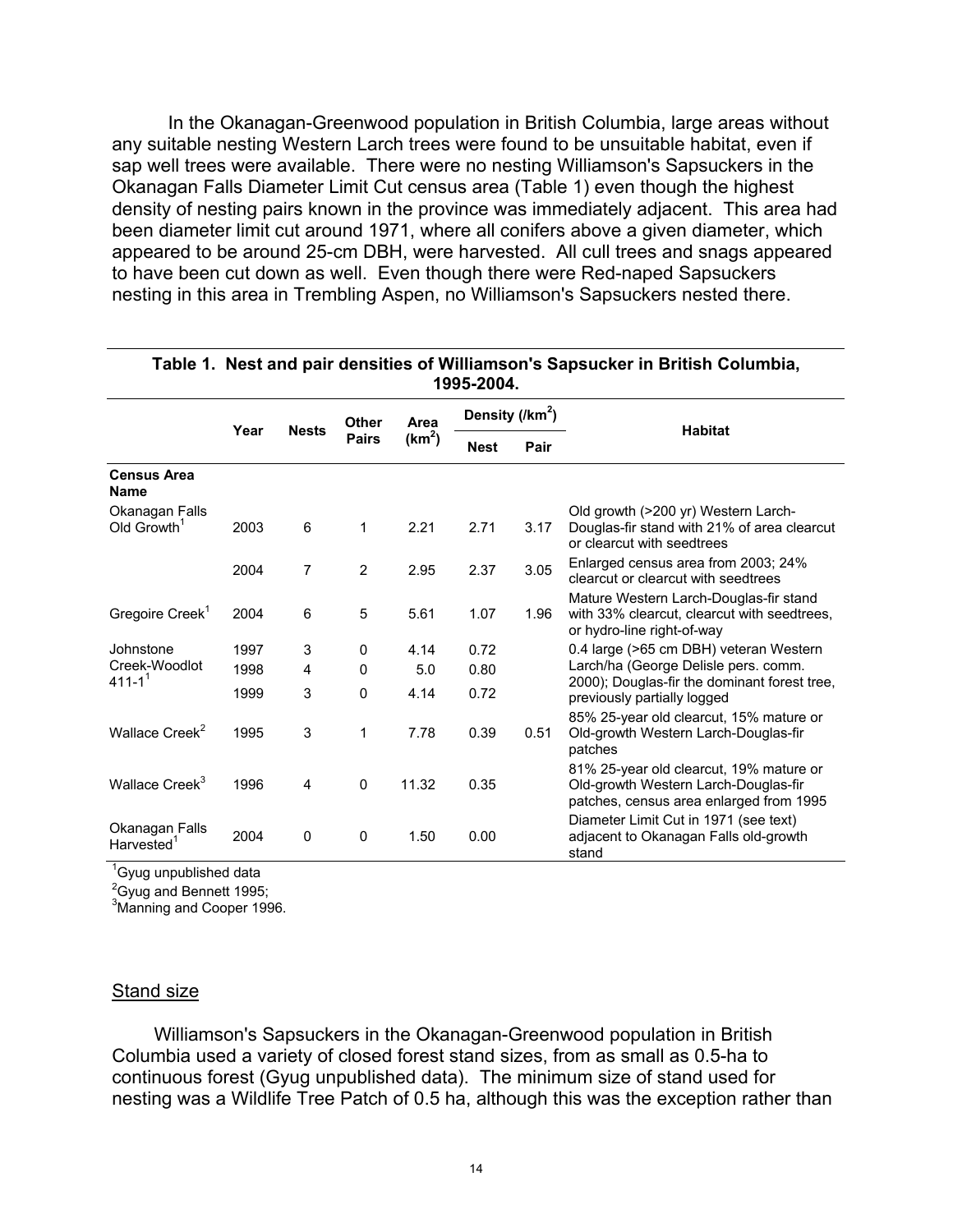the rule. Most nests were either in much larger patches, adjacent (within 200 m) to larger patches, or in continuous forest.

At Wallace Creek, Williamson's Sapsucker populations were studied in 1995 and 1996 (Gyug and Bennett 1995; Manning and Cooper 1996). That area had contained some of the largest Western Larch in the entire Boundary Forest District (Randy Trerise pers. comm. 1994). Seed tree patches of a mean size of 3.6 ha (range 1.6-18.9 ha) had been retained throughout the upper drainage, covering about 10% of the gross area. Mean interpatch distance was 201 m. The area was logged in the late 1960's by hand falling. Cull trees and snags, and small non-merchantable trees, were generally not cut. This was in contrast to later cutting in the area by mechanical harvesters where almost all standing trees and snags were felled unless reserving them was specifically part of the timber harvesting prescription. Williamson's Sapsuckers were found nesting in some of the patches, as well as in some of the Western Larch cull trees outside the patches, although most foraging appeared to be in patches of old-growth forest.

In the 1995 census of 24 patches at Wallace Creek, there were no nests or territory centres in patches of 1.6-2.0 ha (N=7; occupancy rate 0.00), 1 nest or territory centre in patches of 2.1-2.6 ha (N=8; occupancy rate 0.13) and 3 nests or territory centres in patches of 3.0-5.9 ha (N=9; occupancy rate 0.33) (Gyug unpublished data). There did appear to be a relationship between increasing patch size and occupancy by Williamson's Sapsucker, but no statistically significant relationship could be shown because of the high number of unoccupied patches. A similar relationship of Williamson's Sapsucker occupancy with increasing patch size of Ponderosa Pine forest was reported by Aney (1984) as cited in Dobbs *et al.* (1997). However, as at Wallace Creek, Williamson's Sapsuckers were probably too uncommon to show any statistical association with stand size since Hejl *et al.* (2002) did not pick out a minimum patch size that could be associated with occupancy by Williamson's Sapsuckers when citing Aney (1984).

#### Elevation range

Breeding range elevations used by Williamson's Sapsucker are relatively high at the southern end of the range, and decrease at the northern end of the range in British Columbia. Elevation range of breeding sites of *thyroideus* in British Columbia in the main Okanagan-Greenwood population was 860 to 1520 m (n = 89; Gyug unpublished data) with 88% of the nests between 1000 and 1390 m, 2% between 860 and 990 m, and 10 % between 1400 and 1520 m. Elevation range of breeding sites of *thyroideus* north and west of the Okanagan-Greenwood population (n = 27) was 700 to 1250 m (Gyug unpublished data; BCNRS; B.C. CDC; WLAP). The majority (81%) were between 800 and 1100 m. Elevation of 10 nests not included in the above summary near Merritt and Hat Creek (Cooper 1995) ranged from 850 - 1100 m.

The elevation range of breeding sites occupied by *nataliae* in British Columbia is not known. There was insufficient precision in the locations of historical nesting records to estimate an accurate elevation range. The only known nest site occupied in 2004 was about 1100 m elevation.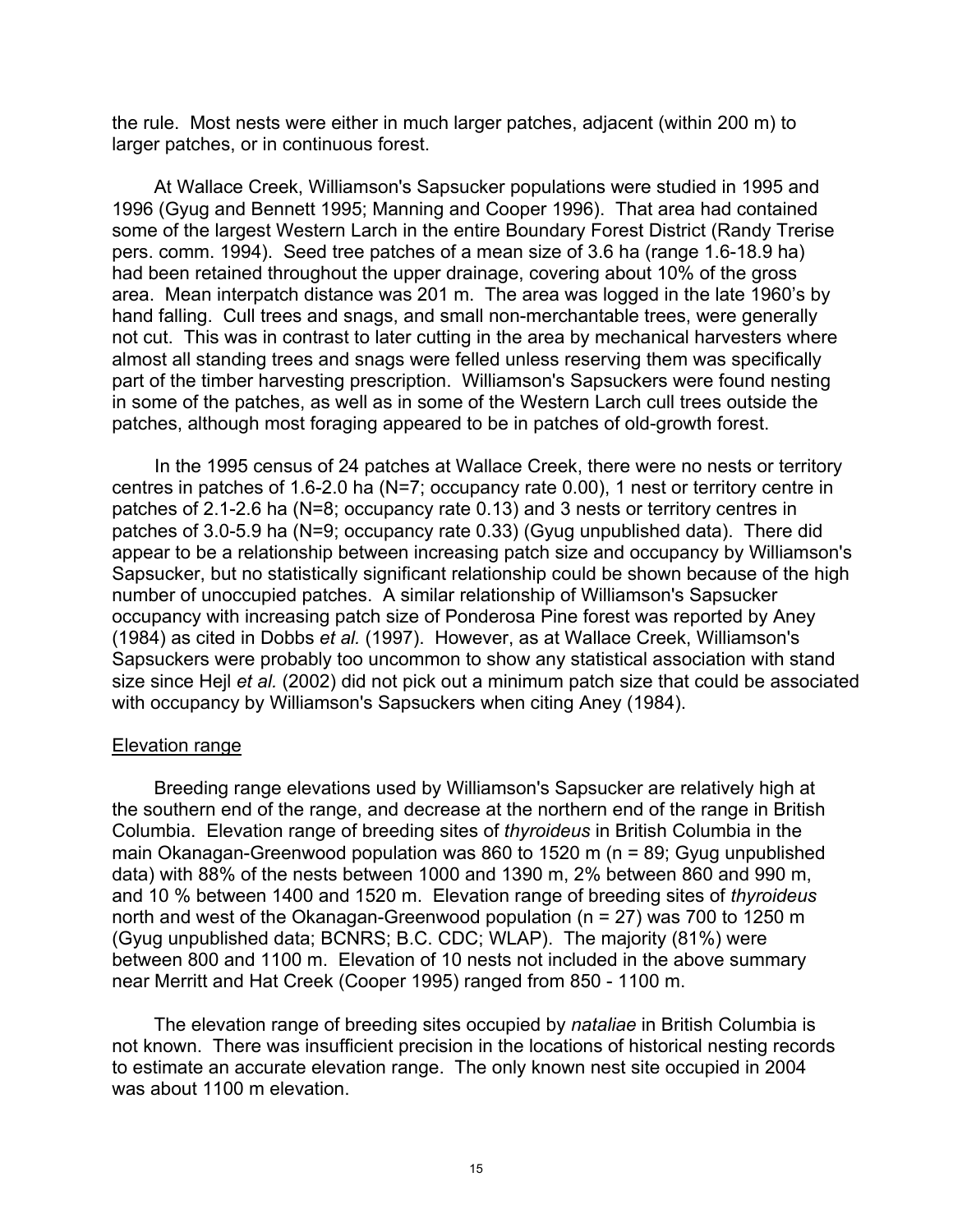#### Biogeoclimatic ecosystem classification

The entire province of British Columbia has been classified and mapped into biogeoclimatic zones, subzones, and variants as part of the Biogeoclimatic Ecosystem Classification (BEC, e.g. Lloyd *et al*. 1990). Williamson's Sapsucker nests in the Okanagan-Greenwood population of *thyroideus* occurred primarily (70%) in the Kettle Dry Mild Interior Douglas-fir variant (IDFdm1, Table 2). In other populations, the nests, or likely breeding locations, were primarily (85%) found in the Okanagan Very Dry Hot Interior Douglas-fir variant (IDFxh1), its grassland phase (IDFxh1a), and the Thompson Very Dry Hot Interior Douglas-fir variant (IDFxh2).

|                                  |    | Okanagan-Greenwood<br>Population <sup>2</sup> | Other Populations <sup>3</sup> |      |  |  |  |  |  |
|----------------------------------|----|-----------------------------------------------|--------------------------------|------|--|--|--|--|--|
|                                  | N  | %                                             | N                              | %    |  |  |  |  |  |
| BEC Unit <sup>1</sup>            |    |                                               |                                |      |  |  |  |  |  |
| Interior Douglas-fir             |    |                                               |                                |      |  |  |  |  |  |
| IDFdk1                           | 0  |                                               |                                | 3.0  |  |  |  |  |  |
| IDFdk2                           | 0  |                                               | 2                              | 6.1  |  |  |  |  |  |
| IDFdm1                           | 64 | 69.6                                          | 0                              |      |  |  |  |  |  |
| IDFxh1                           | 10 | 10.9                                          | 13                             | 39.4 |  |  |  |  |  |
| IDFxh1a                          | 0  |                                               | 9                              | 27.3 |  |  |  |  |  |
| IDFxh <sub>2</sub>               | 0  |                                               | 6                              | 18.2 |  |  |  |  |  |
| IDFxh4                           | 1  | 1.1                                           | 0                              |      |  |  |  |  |  |
| Montane Spruce                   |    |                                               |                                |      |  |  |  |  |  |
| MSdm1                            | 15 | 16.3                                          | 0                              |      |  |  |  |  |  |
| Engelmann Spruce - Subalpine Fir |    |                                               |                                |      |  |  |  |  |  |
| <b>ESSFmw</b>                    | 0  |                                               | $\overline{2}$                 | 6.1  |  |  |  |  |  |
| Total                            | 92 |                                               | 33                             |      |  |  |  |  |  |

#### **Table 2. Biogeoclimatic Ecosystem Classification (BEC) units (variants and phases) used for nesting by the** *thyroideus* **subspecies of Williamson's Sapsuckers in British Columbia, 1980-2004.**

Based on Version 5 BEC Classification (2003), and on draft Version 5 BEC Classification for Kamloops Forest Region provided by Dennis Lloyd (Ministry of Forests, Kamloops), see Lloyd *et al*. (1990) for description of BEC Classification variants and phases.

 $2^{2}$ Gyug unpublished nest site data.

<sup>3</sup> Nest sites (N = 20), drumming males where no return was made to search for nests (N = 3) from Gyug unpublished data; from BCNRS (N = 6); WLAP (N = 2); and CDC (N = 2) where location was known with enough precision to determine BEC Classification of site.

Breaking down the mapped "breeding range" (a subset of the Extent of Occurrence eliminating large areas of apparently unsuitable or unused habitats) and the Areas of Occupancy by BEC Units showed that it is not a random selection of BEC units from within the "breeding range" (Table 3). The IDFdm1, the IDFxh1 and the MSdm1 represent a total of only 15% of the "breeding range" but account for 92% of the Area of Occupancy of the Okanagan-Greenwood population. The IDFdm1 and the MSdm1 are distinguished from other similar BEC units by the presence of Western Larch. The Area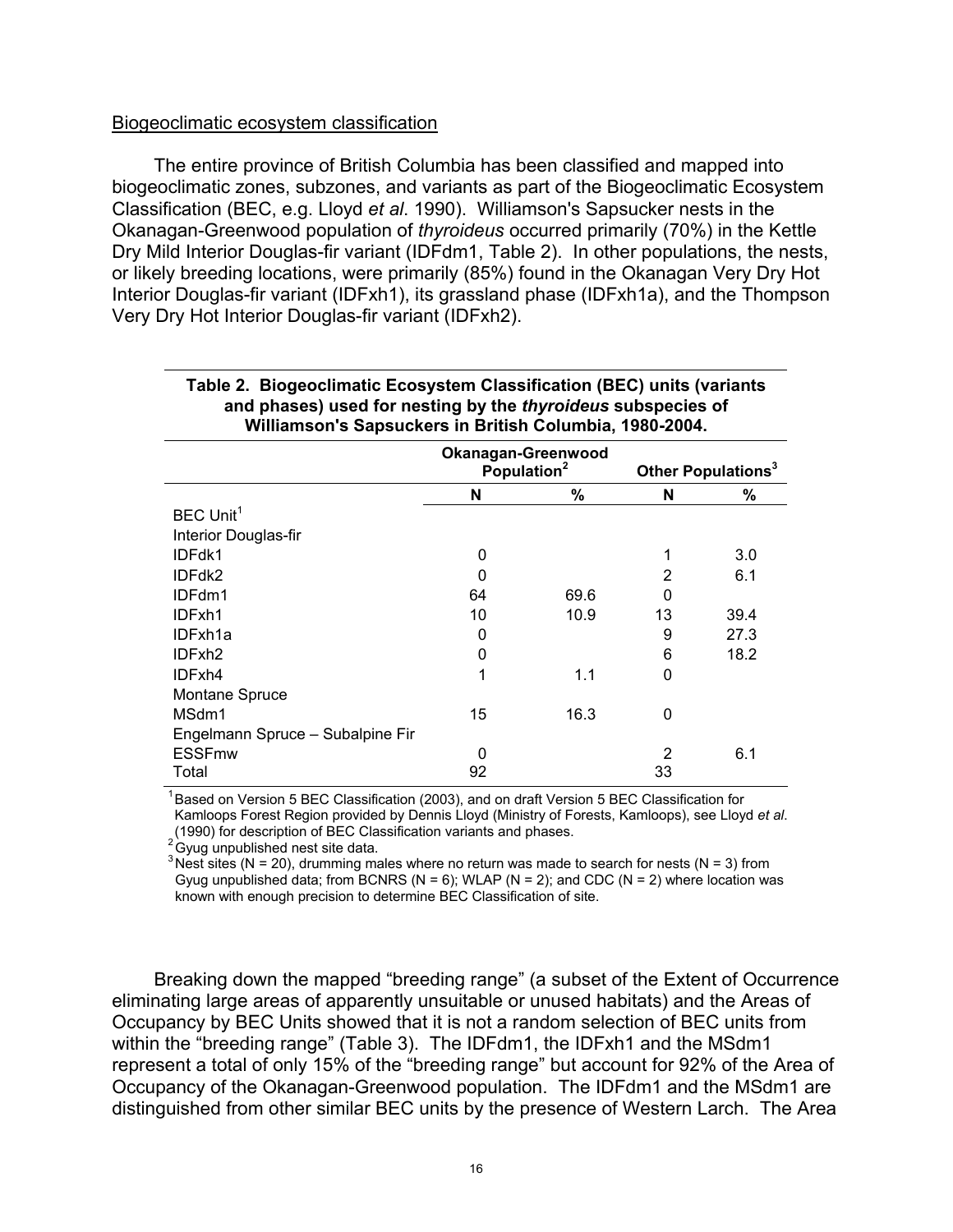of Occupancy of the other populations include PPxh1 and IDFdk1 in approximate proportion to their overall abundance in the "breeding range" but a disproportionately larger amount of IDfxh1, IDFxh2 and IDFxh2a (68%) compared to general abundance in the "breeding range" (21%). The precise locations of the *nataliae* nest records were not known, but were all either in Kootenay Dry Mild Interior Douglas-fir variant (IDFdm2) or Dry Cool Montane Spruce (MSdk).

| DHUSH VUIUHINIA, 4004.         |                                   |       |                          |         |                          |       |  |  |  |  |  |
|--------------------------------|-----------------------------------|-------|--------------------------|---------|--------------------------|-------|--|--|--|--|--|
|                                | <b>Breeding Range<sup>1</sup></b> |       | <b>Area of Occupancy</b> |         |                          |       |  |  |  |  |  |
|                                |                                   |       | Okanagan-                |         |                          |       |  |  |  |  |  |
|                                |                                   |       | Greenwood                |         | <b>Other Populations</b> |       |  |  |  |  |  |
|                                | Area ( $km^2$ )                   | $\%$  | Area ( $km^2$ )          | $\%$    | Area ( $km2$ )           | $\%$  |  |  |  |  |  |
| BEC Unit <sup>2</sup>          |                                   |       |                          |         |                          |       |  |  |  |  |  |
| <b>Bunchgrass</b>              | 1421.8                            | 7.4   | 0.0                      | 0.0     | 0.0                      | 0.0   |  |  |  |  |  |
| Ponderosa Pine                 | 1814.4                            | 9.5   | 2.8                      | 0.4     | 27.5                     | 7.3   |  |  |  |  |  |
| <b>Interior Cedar-Hemlock</b>  | 33.0                              | 0.2   | 20.6                     | 3.3     | 0.0                      | 0.0   |  |  |  |  |  |
| Interior Douglas-fir           |                                   |       |                          |         |                          |       |  |  |  |  |  |
| IDFdk1                         | 3060.6                            | 16.0  | 0.0                      | 0.0     | 64.0                     | 16.9  |  |  |  |  |  |
| IDFdk2                         | 1347.7                            | 7.1   | 0.0                      | 0.0     | 21.4                     | 5.6   |  |  |  |  |  |
| IDFdm1                         | 663.2                             | 3.5   | 301.6                    | 48.4    | 0.7                      | 0.2   |  |  |  |  |  |
| IDFxh1                         | 1470.4                            | 7.7   | 82.7                     | 13.3    | 72.1                     | 19.0  |  |  |  |  |  |
| IDFxh1a                        | 169.7                             | 0.9   | 0.0                      | $0.0\,$ | 4.0                      | 1.1   |  |  |  |  |  |
| IDFxh2                         | 1802.1                            | 9.4   | 0.0                      | 0.0     | 149.1                    | 39.3  |  |  |  |  |  |
| IDFxh2a                        | 691.3                             | 3.6   | 0.0                      | 0.0     | 38.1                     | 10.0  |  |  |  |  |  |
| IDFxh4                         | 200.8                             | 1.1   | 24.2                     | 3.9     | 0.0                      | 0.0   |  |  |  |  |  |
| other IDF                      | 839.6                             | 4.4   | 0.0                      | 0.0     | 1.3                      | 0.3   |  |  |  |  |  |
| <b>Total IDF</b>               | 9554.0                            | 50.0  | 408.5                    | 65.5    | 350.7                    | 92.3  |  |  |  |  |  |
| Montane Spruce                 |                                   |       |                          |         |                          |       |  |  |  |  |  |
| MSdm1                          | 703.6                             | 3.7   | 191.3                    | 30.7    | 0.1                      | 0.0   |  |  |  |  |  |
| other MS                       | 3817.0                            | 20.0  | 0.0                      | 0.0     | 0.1                      | 0.0   |  |  |  |  |  |
| <b>Total MS</b>                | 4520.6                            | 23.6  | 191.3                    | 30.7    | 0.2                      | 0.0   |  |  |  |  |  |
| Engelmann Spruce-Subalpine Fir |                                   |       |                          |         |                          |       |  |  |  |  |  |
| <b>ESSFmw</b>                  | 101.6                             | 0.5   | 0.0                      | 0.0     | 0.8                      | 0.2   |  |  |  |  |  |
| other ESSF                     | 1610.0                            | 8.4   | 0.0                      | 0.0     | 0.7                      | 0.2   |  |  |  |  |  |
| <b>Total ESSF</b>              | 1711.6                            | 9.0   | 0.0                      | 0.0     | 1.5                      | 0.4   |  |  |  |  |  |
| Alpine Tundra                  | 59.7                              | 0.3   | 0.0                      | 0.0     | 0.0                      | 0.0   |  |  |  |  |  |
| Total                          | 19115.1                           | 100.0 | 623.3                    | 100.0   | 379.9                    | 100.0 |  |  |  |  |  |

#### **Table 3. Area of Biogeoclimatic Ecosystem Classification (BEC) units within the breeding range and within the Areas of Occupancy of the Okanagan-Greenwood and the other populations of the** *thyroideus* **subspecies of Williamson's Sapsuckers in British Columbia, 2004.**

<sup>1</sup>Breeding Range, the shaded area of Figure 2, is a subset of the Extent of Occurrence, eliminating large areas of apparently unsuitable or unused habitat.

 ${}^{2}$ BEC Units listed in the table from lowest to highest elevations.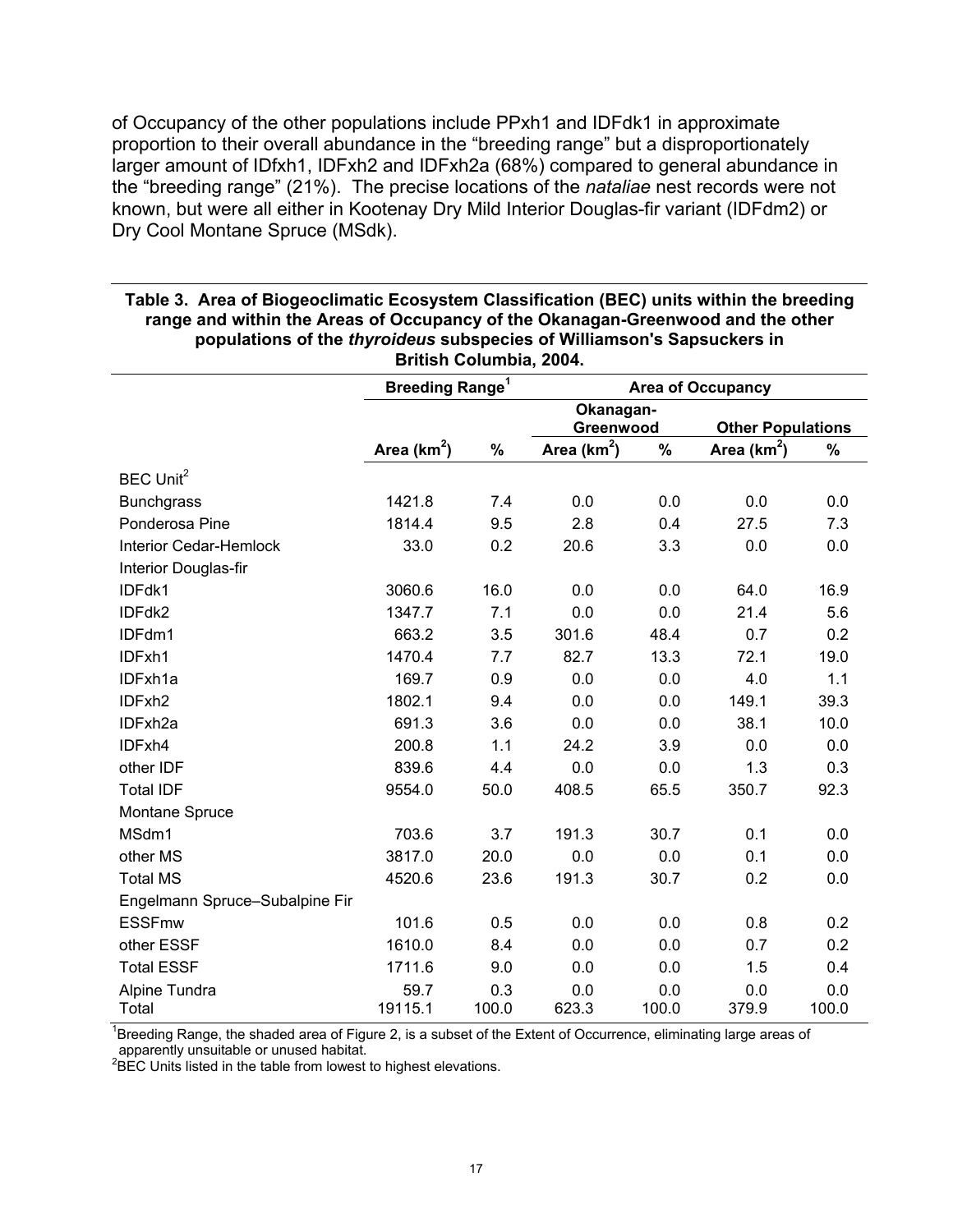#### **Range limitation by habitat requirements**

The only dense populations of Williamson's Sapsucker in British Columbia appear to be associated with forest stands that have a component of old veteran Western Larch in them (also see Biology, Nest Trees section). However, small and/or low density populations do occur outside of this area in association with Trembling Aspen and/or Ponderosa Pine stands. It is not known exactly why there might be so few Williamson's Sapsuckers in these other areas, or what may be preventing further expansion of their range into what appears to be an abundance of aspen habitats in southern British Columbia when the same species uses aspen habitat extensively in the southern Rocky **Mountains** 

If the only habitat requirements of the species were for Trembling Aspen nesting trees, Douglas-fir sap trees, and old Douglas-fir trees or snags with an abundance of carpenter ants for feeding nestlings, then there are many areas in the southern interior of British Columbia that fit this description. However, these appear to be unused by Williamson's Sapsucker. Pileated Woodpeckers have similar requirements for carpenter ants (Bull and Jackson 1995) and large nesting trees (of a variety of species including Trembling Aspen) but are found in a far wider range of habitats than Williamson's Sapsucker, indicating that if these were the only habitat requirements, then Williamson's Sapsucker would probably be much more widespread and/or abundant. The critical factor may be for old-growth Ponderosa Pine stands, which are present in some occupied locations of the Princeton and Merritt populations, but are currently relatively rare throughout the southern interior of British Columbia because these were logged over the past 100 years.

#### **Habitat trends**

The primary population centre of *thyroideus* in British Columbia is in the Okanagan-Greenwood population where 85% of the estimated Total Population occurs (see Population Sizes and Trends section below). Loss of old-growth Western Larch stands to logging and land clearing is the primary habitat threat, with extensively logged areas and intensively logged stands unsuitable for breeding. Habitat loss from timber harvesting and land clearing in this range is continuing. Based on the B. C. Broad Ecosystem Inventory (BEI) and adjustments for recent forest harvest and fires, the report writer estimated that the Williamson's Sapsucker Area of Occupancy contains about 89 km<sup>2</sup> (15.0%) of older forests, and that over the past 10-14 years, there has been a loss of 23% of the older forests in this Area of Occupancy.

Land clearing on private land at Anarchist Mountain has contributed to the loss of local breeding sites in the Okanagan-Greenwood population where they were formerly common (see Population Trends below). In the 1990's the private land property taxation methods were changed in British Columbia. The standing timber on the land now forms part of the property value to be assessed, and annual property taxes on rural land are based on this new assessment (B.C. Assessment 2004). There is now very little incentive to keep standing timber on private land because it is being taxed without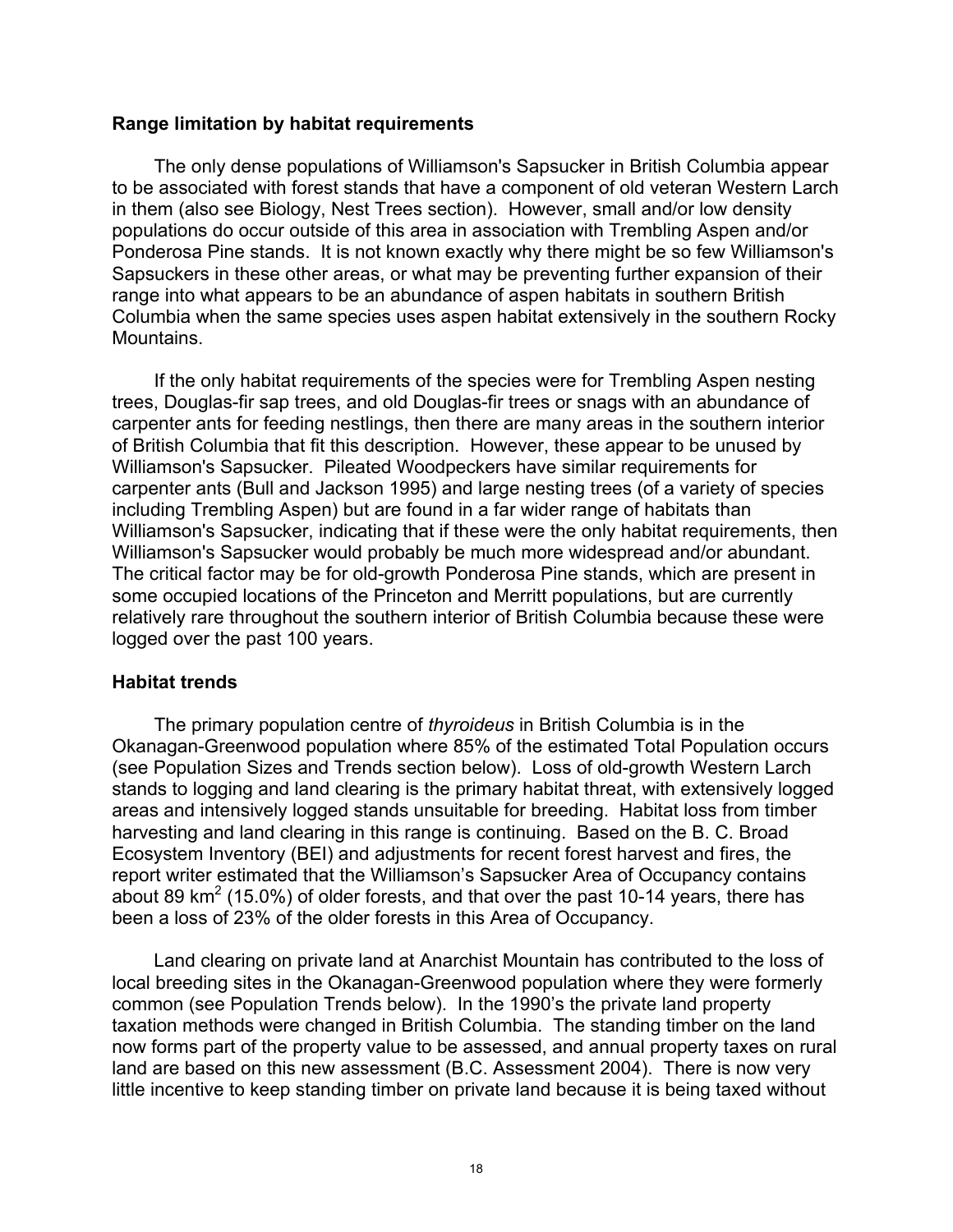providing any revenue unless cut down, and is not taxed as part of the property value once it has been cut down.

In the Princeton population, the majority of trees in the old-growth (>200 yr old) Ponderosa Pine nesting stand at August Lake were harvested in 2003 to combat Mountain Pine Beetle (*Dendroctonus ponderosae*) infestations. While a pair was in the area on 25 May, 2004, they were not present on 14 June, and nesting was probably not successful (Gyug unpublished data). This stand had been noted as the most reliable place to find nesting Williamson's Sapsuckers in the Princeton area for over 15 years (BCNRS, B.C. CDC, Jerry Herzig pers. comm. 2000, Dick Cannings pers. comm. 2004, Gyug unpublished data).

Also in the Princeton population, nesting had been recorded in 1984 (BCNRS) at Whipsaw Creek. This old-growth Ponderosa Pine stand on private land south of Princeton was logged in the spring of 2004. Every large Ponderosa Pine was removed from the site, and the habitat rendered completely unsuitable for Williamson's Sapsucker. An adjacent Ecological Reserve is too small (29 ha), has few suitable oldgrowth Ponderosa Pines and would probably not be suitable habitat for Williamson's Sapsucker on its own.

Loss of habitat to timber harvesting is ongoing. Timber harvesting on Crown lands from 1997-2003 has resulted in the loss of local sites in lower Ingram Creek north of Midway in the Arrow-Boundary Forest District that appear to have been occupied in the past (Gyug unpublished data from 1996; WLAP unpublished data) but are now unoccupied (Gyug unpublished data from 2003 and 2004). In other areas, the 2004 field surveys (Gyug unpublished data) found the area around 6 active nests to have been surveyed out for future timber harvesting, 3 to have been logged within the past 2 years but with enough residual standing timber and nest trees remaining to keep Williamson's Sapsuckers nesting (at least on the short-term), and 2 of the 4 areas occupied by apparently unmated males to be surveyed out for logging.

Timber harvesting has been proposed, and the boundaries have been surveyed, for about 30% of the forested area of the Okanagan Falls Old-Growth Western Larch census area which is approximately 230 ha in size (see Table 1). This site has the highest density of Williamson's Sapsuckers known in Canada and in its entire range, and is already bounded by unsuitable logged habitat. The site (formerly known as Schoonover Mountain, now most commonly referred to on BCINTBIRD birder's e-mail group as Venner Meadows Road) has been known as one of the most reliable places to find Williamson's Sapsuckers in Canada for 90 years. Based on personal knowledge of the Okanagan-Greenwood Area of Occupancy and other areas throughout the Okanagan surveyed for this and other species and projects from 1990 to 2004, review of aerial photography of the entire area, review of the digital forest cover mapping for the Okanagan-Shuswap Forest District, Boundary TSA and Merritt TSA, and the Terrestrial Ecosystem Mapping of Tree Farm Licence 15, there are no other old growth Western Larch patches of this size (>200 ha), age (>200 yr) and apparent habitat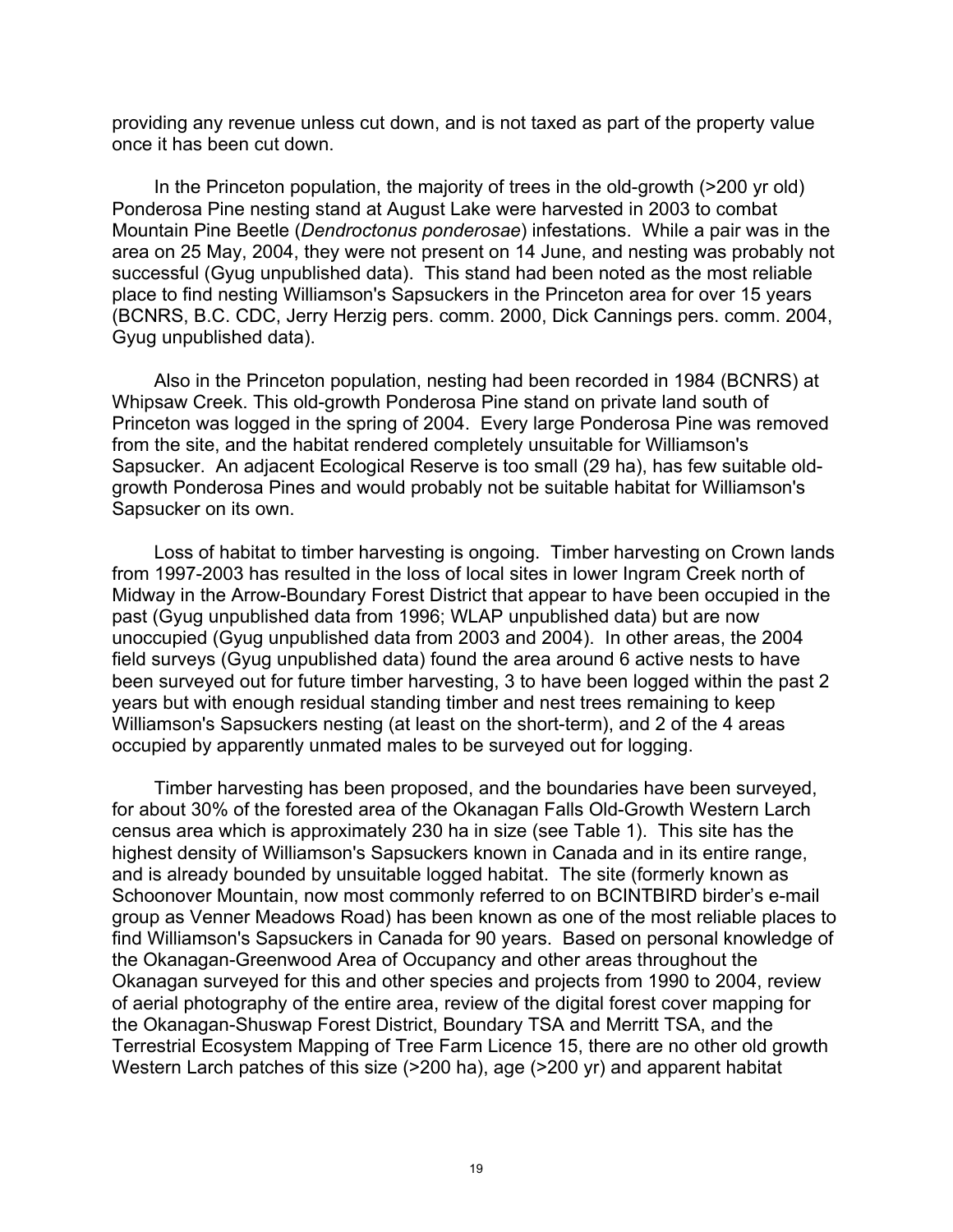quality for Williamson's Sapsucker in the Area of Occupancy of the *thyroideus* subspecies in British Columbia. The site would appear to be irreplaceable.

Timber harvesting rates can be estimated at about 1% of the forest land base per year using a very simplistic model based on clearcutting, and on an approximate 100 year rotation age between harvesting entries in any given location. Actual projected timber harvesting rates for the last year (2002) in which they were publicly available on the British Columbia Ministry of Forests website (they are no longer publicly posted as GIS files that can be overlaid over other GIS habitat layers), were 1.26% per year for the portion of the *thyroideus* Williamson's Sapsucker Area of Occupancy in the Okanagan-Shuswap Forest District. This was calculated based on the five-year planning timeframe of 2002-2007 in the Area of Occupancy (233.8 km<sup>2</sup>) where 12.97 km<sup>2</sup> or 6.3% of the Crown Land portion (205.7  $km^2$ ) of this Area of Occupancy was proposed for timber harvesting in that time period. Most of this area proposed for timber harvest (10.27  $km<sup>2</sup>$ ) or 79%) was in forests with an older Western Larch component in general areas known to be occupied by breeding Williamson's Sapsuckers.

The old trees that are the primary nesting sites and ant foraging sites may take hundreds of years to reestablish, given that the veteran Western Larch nesting trees are typically 200 to 600 years old. Of 18 nest trees found in 1996, 1997 or 1998, and followed until 2000, 5 were used for more than one year of nesting with one used for 4 years in a row (Gyug unpublished data). Three of these trees fell over in that period—a Black Cottonwood (*Populus balsamifera* subsp. *trichocarpa*), a birch (*Betula* sp.) and a Ponderosa Pine—but none of the 11 Western Larches fell over. In general, Western Larch nest trees may be longer lived, and therefore more stable and predictable, nesting substrates than other tree species in this area.

There are also threats to individual trees, as well as to whole stands. One veteran Western Larch nesting tree used from 1997 to 1999 was felled by firewood cutters in 2003. The tree had extensive heart rot, a dead and broken off top, and extensive burn and perhaps lightning scars on its trunk, but was still alive. About half of the tree was abandoned on site because it was too rotten to cut with a chainsaw.

While habitat is being lost, no new habitat is being created. Most timber harvesting in the area does not leave enough residual standing timber to satisfy Williamson's Sapsucker habitat requirements. If there were no adjacent old-growth Western Larch/Douglas-fir stands for foraging and/or nesting, then the habitats were generally found to be unoccupied (Gyug unpublished data). In the 1980's and 1990's, the Ministry of Environment (now the British Columbia Ministry of Water, Land and Air Protection) negotiated extensive leaves of mature Western Larch in clearcuts at densities up to 60-100/ha, but more typically 5-10/ha. While initially forest licensees had been leaving these as seed trees for natural regeneration of clearcuts, the regeneration was too unpredictable and has given way to the widespread planting of seedlings on all cutover sites. The value of these mature seed trees was recognized by wildlife managers in the 1980's and 1990's, and these trees were being reserved from harvest, even though they no longer were required for conifer regeneration.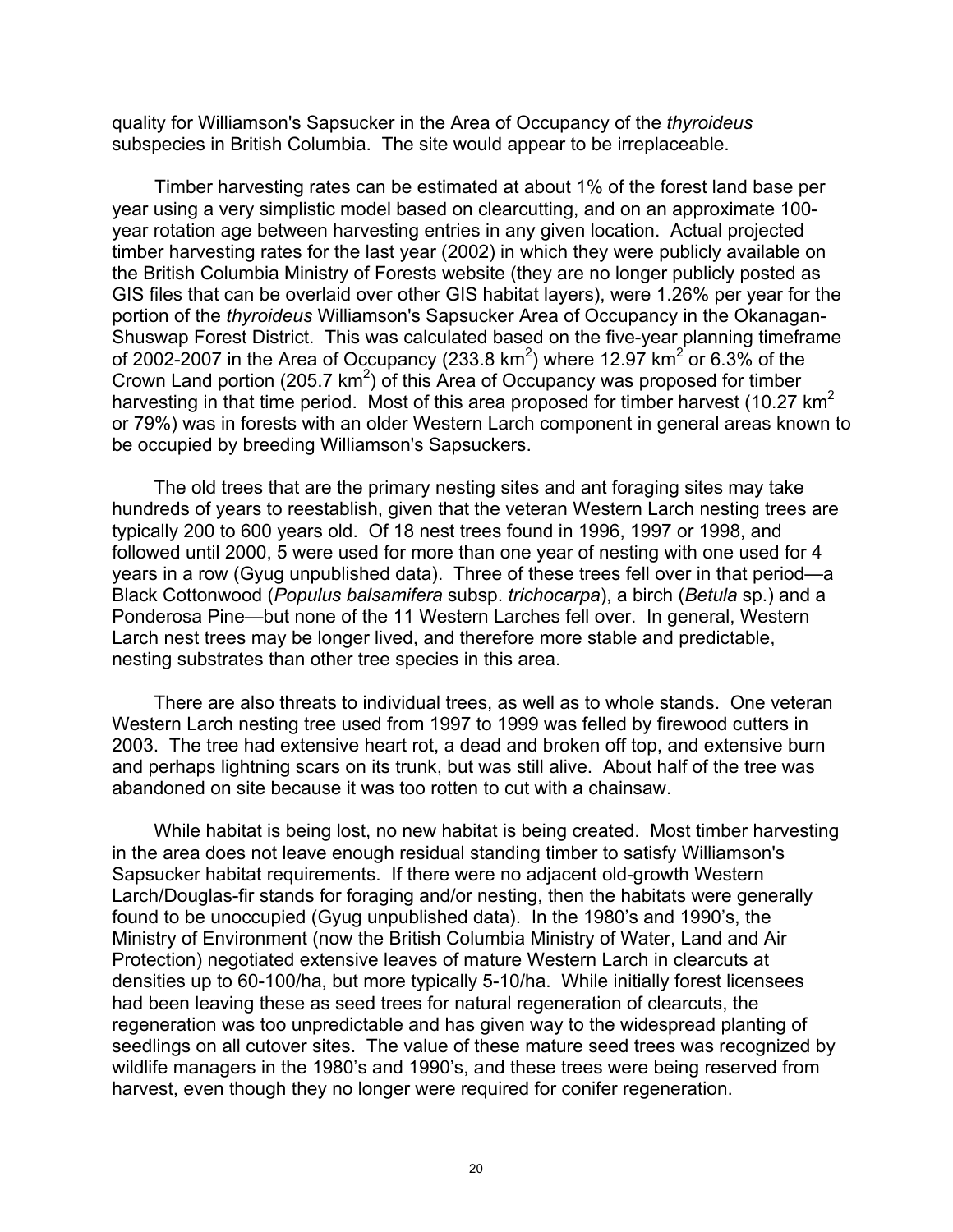However, in the past few years the reserve of mature trees from harvest in clearcuts appears to have changed with the advent of the British Columbia Forest Practices Code (now replaced by the Forest and Range Practices Act) and with the imposition and enforcement of Worker's Compensation Board (WCB) safety rules. The Wildlife Tree Guidelines developed under the Forest and Range Practices Act have been developed separately for each Forest District to recognize the unique situations in each district. However, these are generally area-based and only recognize patches of trees as meeting requirements. Areas that would have had Western Larch or Douglas-fir reserved only a few years ago in partial imitation of the ground-fire disturbance regimes which would have naturally left many of these older trees standing are now generally cutover completely, with no standing residual timber. Salvage harvesting of areas burned in wildfires in 2003 are coming under the same system, with many large Western Larches surviving the fire, but being salvage logged along with the standing dead trees.

The WCB safety rules apply to any stands where people or machinery are working, and generally do not permit the retention of trees with obvious defects, which would formerly have been cull trees and often left standing. Large veteran Western Larch nesting trees—most of which have obvious defects such as fire scars and dead or broken tops—as well as the trees that may have become the next generation of nesting trees, are a quickly disappearing component of the timber harvesting landscape in British Columbia.

Habitat trends in the *nataliae* population have not been quantified in the 1996-2004 studies which only examined the *thyroideus* populations. However, Johnstone (1949) identified logging in 1939 as the agent which destroyed the habitat at the only nesting site known to be occupied in 1938. Only 95.6 km<sup>2</sup> (3.4%) of the *nataliae* breeding range was estimated to be in forests older than 140 years as of the early 1990's based on Broad Ecosystem Inventory. This is much lower than the estimated 19.5% suitable habitat in the Okanagan-Greenwood population for the same time period.

#### **Habitat protection/ownership**

Only one currently occupied nest site of Williamson's Sapsucker in British Columbia is in a park. The nest near Kimberley in 2004 was in a park of leased Crown land managed as a park by the City of Kimberley (Kimberley Nature Park Society 2004). Two other nesting sites, one at Lightning Lakes in E.C. Manning Provincial Park (BCNRS), and one at Cathedral Provincial Park (Campbell *et al.* 1990) were not occupied in 2004, and seem not to have been occupied for a number of years. Some appear to be on private ranch land at Hat Creek (although the exact location of the nests was not available), and at Merritt and Princeton, and along Highway 3 at Anarchist Mountain (Gyug unpublished data). All other known sites are in Crown-owned forest.

No breeding sites are known from any First Nations Reserve lands. The only First Nations Reserve Lands within Williamson's Sapsucker Area of Occupancy were 11 km<sup>2</sup> in the Okanagan-Greenwood population east of Oliver. These particular areas have not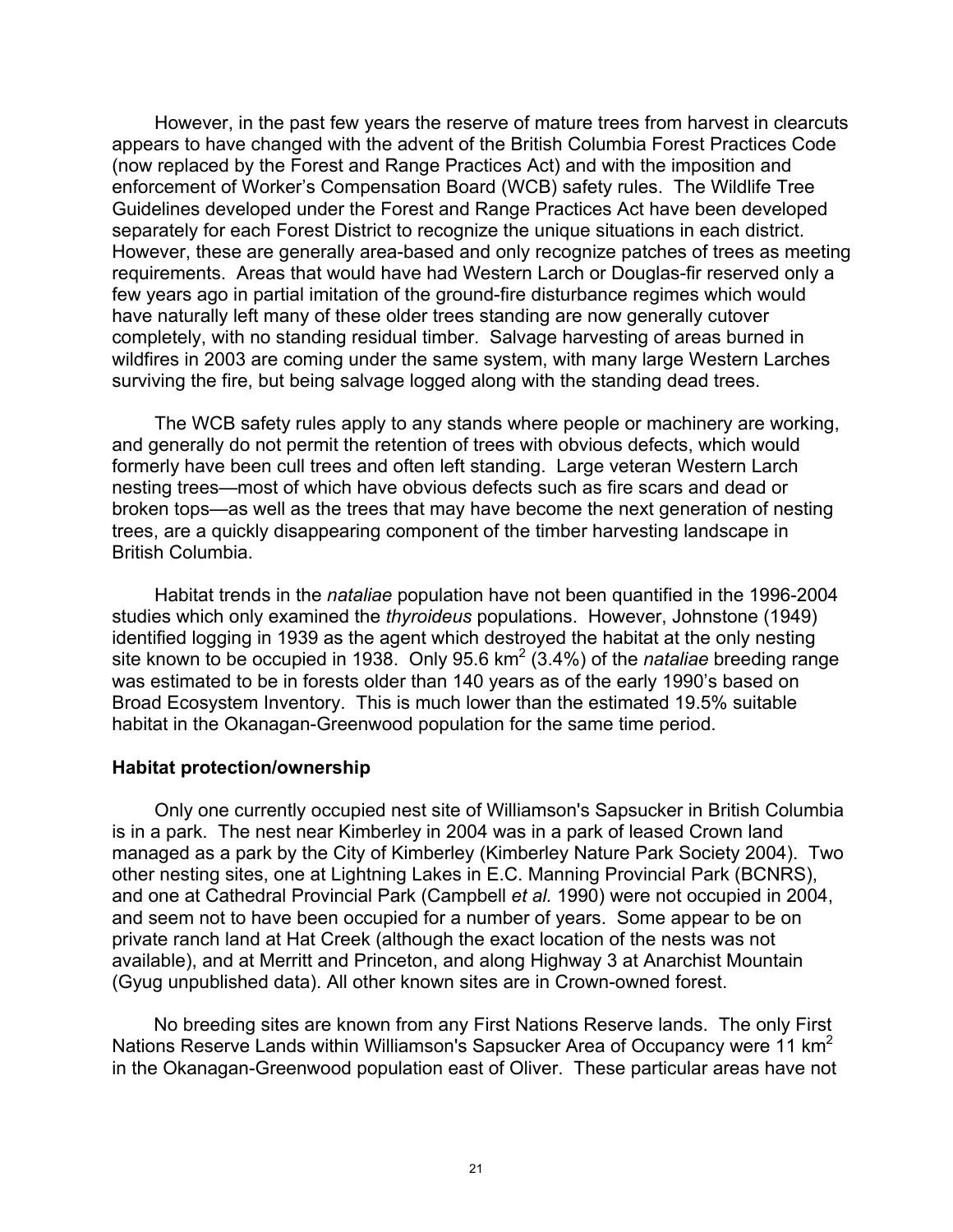been inventoried for Williamson's Sapsucker, but certainly may contain Williamson's Sapsucker based on nests in similar habitat <200 m from these lands.

Planning is currently underway for Old-Growth Management Areas (OGMA) as reserves from timber harvesting under the Biodiversity Guidelines of the Forest and Range Practices Act. Sixty-five of the currently planned 1421 OGMAs (draft 3, October 2003, coverage provided by British Columbia, Ministry of Sustainable Resource Management) in the Okanagan-Shuswap Forest District intersect the Williamson's Sapsucker Area of Occupancy in the Okanagan-Greenwood population. However, only one of these OGMAs contains a known Williamson's Sapsucker nest site. There were also two other observations of Williamson's Sapsuckers in other draft OGMAs: one at Anarchist Mountain, and one at Micah Creek. Only four of the 50 known nest sites in the Arrow-Boundary Forest District were within draft OGMAs (May 2004 version available at http://tfic1. timberline.ca/ kbhlpo/index/boundary.html). In general, the currently planned OGMAs will do little to protect Williamson's Sapsucker populations.

# **BIOLOGY**

A comprehensive review of recent sources of the biology of Williamson's Sapsucker was undertaken by Dobbs *et al.* (1997). Prior to 1997, there was one comprehensive review of Williamson's Sapsucker biology (Crockett 1975) that used many earlier sources which were not cited directly in Dobbs *et al.* (1997). The information presented below relies mainly on those reviews, but where original, more recent, or information not cited in those reviews has been used, the source is cited here. There are no known biological differences between the two subspecies, and they will be treated jointly here for most aspects of their biology. There is no information on life span, diseases, parasites or physiology of the species.

#### **Life cycle and reproduction**

The males establish territories when they arrive on the breeding grounds in the spring; females arrive 1-2 weeks later (Crockett and Hansley 1977). Excavation of a nest cavity in a standing tree or snag begins shortly after pair formation and lasts 3-4 weeks. They may on occasion re-use an old cavity rather than excavating a new one. There is only one brood per season. Back calculation of egg dates from dates when nestlings were found indicates eggs could be found from 23 April to 15 June (Campbell *et al.* 1990). Incubation period is 12-14 days in Colorado (Crockett and Hansley 1977) and Arizona (Dobbs *et al.*1997) with no information available for Canada. Clutch size is usually 4-6, occasionally 3-7 (Dobbs *et al.* 1997) with 4 and 5 eggs found in the only two nests for which there are records in Canada (BCNRS). Nestlings fledge after 26-33 days in the nest. After fledging, the adults and young may stay in the vicinity of the nest for a few days or weeks, or may disperse widely (Dobbs *et al.* 1997; Gyug personal observations).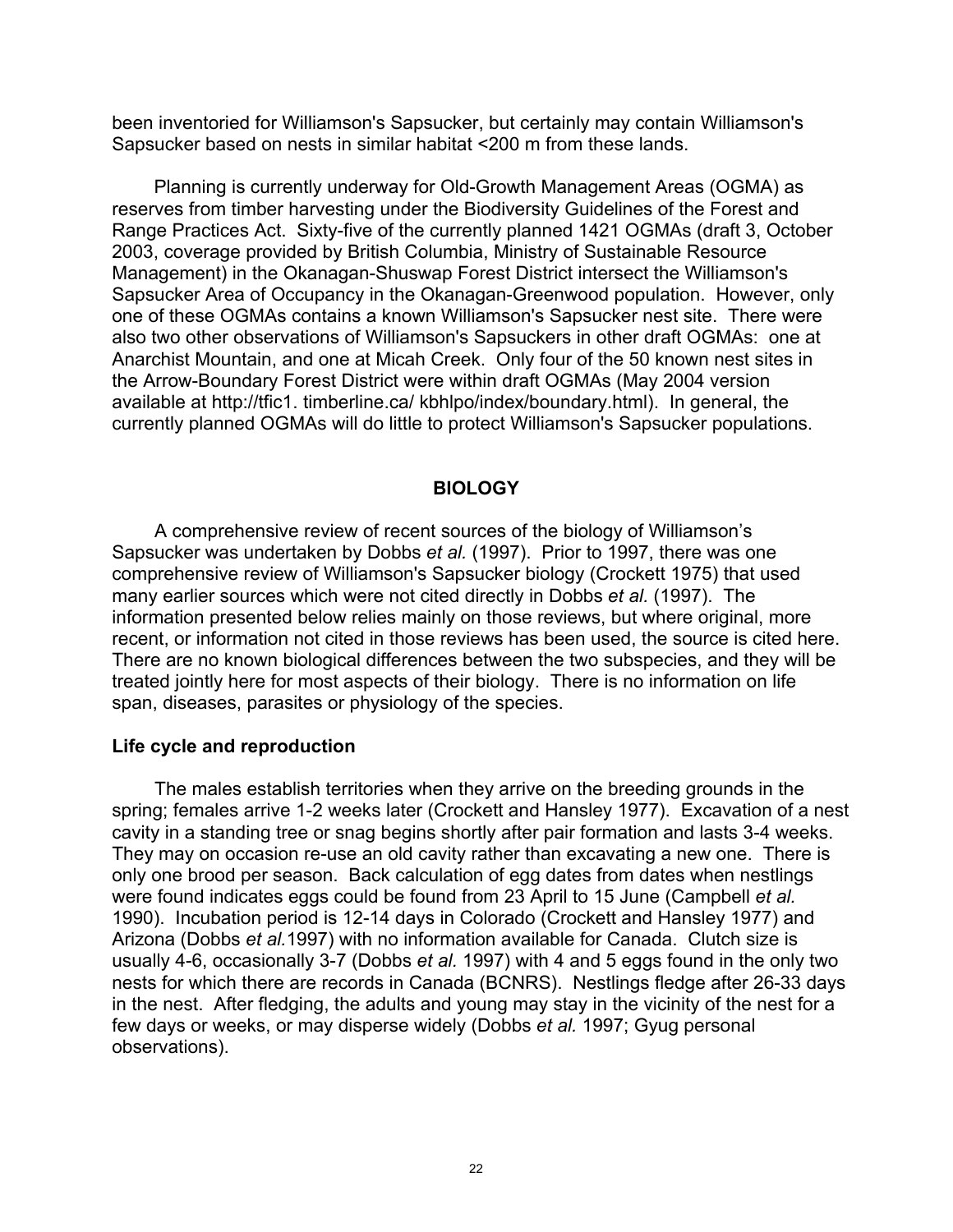#### **Nest trees**

Cavities are excavated in nesting trees or snags, although occasionally an old nesting hole may be reused. Crockett (1975) found 15% of 40 nests and Conway and Martin (1993) 21% of 28 nests, to be in reused holes. This has also been seen in British Columbia at one nest site in a small Trembling Aspen grove where only three nest holes in two trees have been used, and each of the holes reused at least once, from 1998-2004 (Jerry Herzig pers. comm. 2000; Gyug unpublished data).

Trembling Aspen is the most commonly used nest tree of *nataliae* in the southern Rocky Mountains but not in the northern Rocky Mountains. In Arizona and Colorado Trembling Aspen is the primary nesting tree (95% of the 257 published records in Crockett and Hadow 1975, Conway and Martin 1993, Dobbs *et al*. 1997) with Ponderosa Pine used in stands without suitable Trembling Aspen for nesting (Crockett and Hadow 1975). Trembling Aspen were not selected randomly for nesting as they form a minority (12-14%) of the available trees in the stands studied (Conway and Martin 1993). Individual aspens were selected for nesting based on being larger than average (Conway and Martin 1993), and if infected with heart rots or otherwise softer than average (Crockett 1975, Schepps *et al.* 1999), or if they were already dead (Conway and Martin 1993). Even when aspen was used for nesting, the adults would still forage primarily in adjacent coniferous stands (Dobbs *et al.* 1997).

In contrast, in the northern Rocky Mountains of Montana, there have been fewer nesting records reported but generally *nataliae* seems to nest in Western Larch (McClelland *et al.* 1979 give a nest tree size range of 43 – 94 cm DBH for the 4 Williamson's Sapsucker nests found out of 308 total cavity nests – these were more likely to have been Western Larch than Trembling Aspen given that size range). The only nesting records of *nataliae* in British Columbia are three from Western Larches (Johnstone 1949, EKOOTENAYBIRD 2004) and one from a Black Cottonwood (BCNRS). In the subspecies contact zone in northeastern Oregon, all 86 nests were in conifers, 41% in Western Larch, 40% in Ponderosa Pine, 10% in Douglas-fir and 9% in Grand Fir (*Abies grandis*) (Bull *et al.* 1986). The majority (74%) of Western Larches used for nesting were live. More than half of the Ponderosa Pines used for nesting were dead.

The nesting trees of *thyroideus* are primarily coniferous. In California, these are primarily Ponderosa Pine and Lodgepole Pine (citations from Crockett 1975). Lodgepole Pine in California are the non-serotinous Sierra-Cascade subspecies, and more similar in growth form to the Ponderosa Pine than to the serotinous Rocky Mountain Lodgepole Pine which occurs in the range of Williamson's Sapsucker in British Columbia. In the Cascades of western Oregon and Washington, nest trees were primarily Ponderosa Pine (citations from Crockett 1975).

In British Columbia, nesting trees used in the Okanagan-Greenwood population of *thyroideus* were primarily Western Larch (77%; Table 4) with 80% of these Western Larch live nesting trees being >69 cm DBH (Figure 4). Western Larch trees >69 cm DBH would typically be at least 200 years old. An 80-cm DBH live veteran Western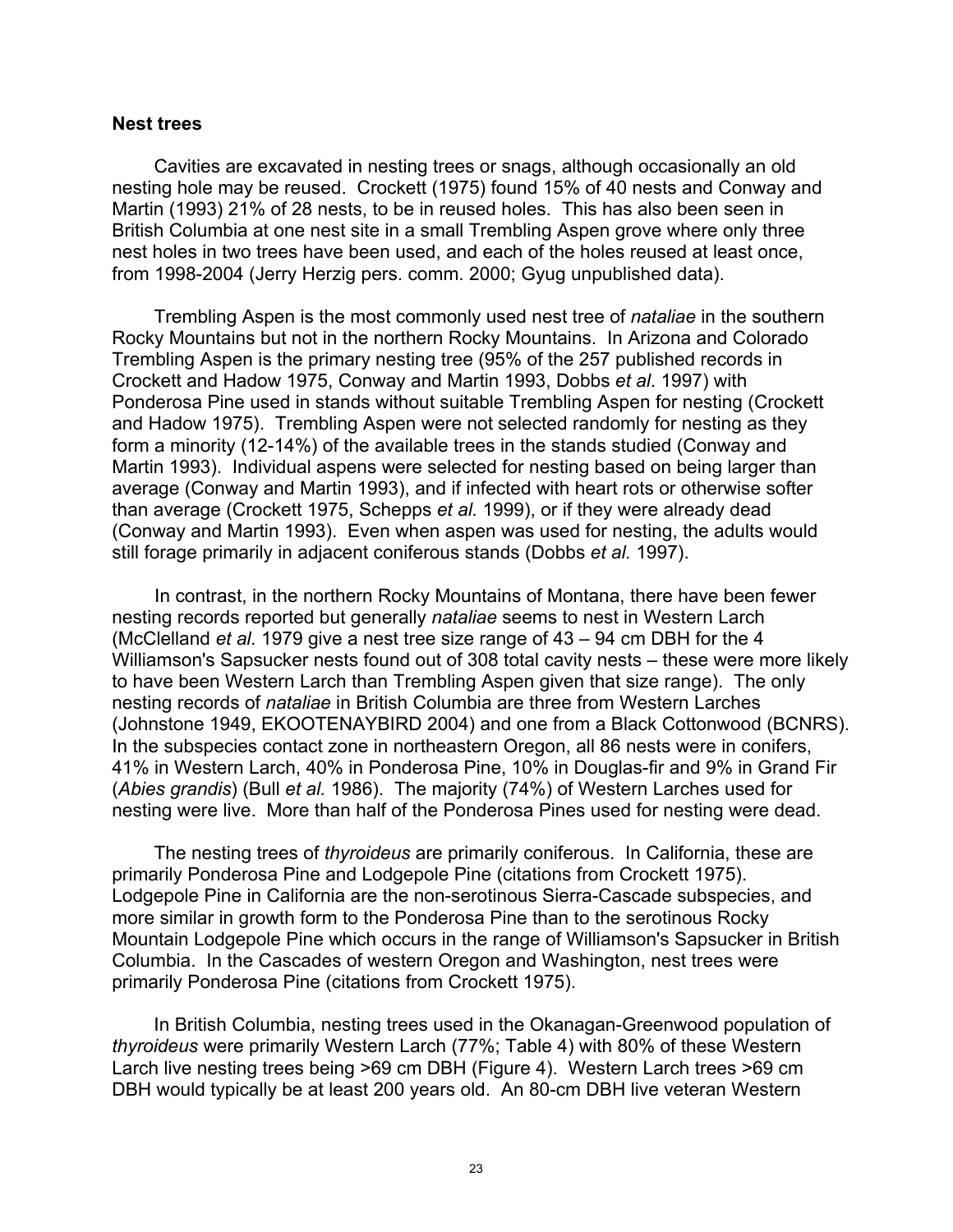Larch nest tree cut down for firewood in 2003 was 543 years old. Since the Western Larch nesting trees are typically still alive, scar tissue forms over the nesting holes and many of them eventually close over. Up to 98 nesting holes were seen in one Western Larch indicating the nesting trees will be used over many years. Western Larch is unique among the dry-belt and mid-elevation conifers of British Columbia in that heartwood decay can persist for many years with the very hard sapwood maintaining the tree (see McClelland and McClelland 1999).

**Table 4. Nest tree species and Diameter at Breast Height (DBH in cm) of nest trees of the Okanagan-Greenwood population of the** *thyroideus* **subspecies of** 

| Williamson's Sapsucker in British Columbia, 1996-2004, based on Gyug<br>(unpublished data). |    |                    |                     |                |                           |                     |    |  |  |  |  |
|---------------------------------------------------------------------------------------------|----|--------------------|---------------------|----------------|---------------------------|---------------------|----|--|--|--|--|
|                                                                                             |    | Live Trees         |                     |                | <b>Dead Trees</b>         |                     |    |  |  |  |  |
|                                                                                             | N  | Mean<br><b>DBH</b> | Range<br><b>DBH</b> | N              | <b>Mean</b><br><b>DBH</b> | Range<br><b>DBH</b> | N  |  |  |  |  |
| <b>Tree Species</b>                                                                         |    |                    |                     |                |                           |                     |    |  |  |  |  |
| Western Larch                                                                               | 63 | 82.4               | 29-125              | 8              | 56.9                      | 34-86               | 71 |  |  |  |  |
| <b>Trembling Aspen</b>                                                                      | 4  | 48                 | 38-54               | $\overline{2}$ | 36.5                      | 26-47               | 6  |  |  |  |  |
| <b>Birch</b>                                                                                |    | 32                 |                     | 5              | 29.6                      | 24-33               | 6  |  |  |  |  |
| Spruce ( <i>Picea</i> sp.)                                                                  |    | 63                 |                     | 2              | 44                        | 43-45               | 3  |  |  |  |  |
| <b>Black Cottonwood</b>                                                                     | 0  |                    |                     | 2              | 96                        | 96                  | 2  |  |  |  |  |
| Douglas-fir                                                                                 |    | 60                 |                     |                | 49                        |                     | 2  |  |  |  |  |
| Ponderosa Pine                                                                              |    | 86                 |                     |                | 70                        |                     | 2  |  |  |  |  |
| Total                                                                                       | 71 |                    |                     | 21             |                           |                     | 92 |  |  |  |  |



Figure 4. Frequency of live Western Larch in 10-cm Diameter-at-breast-height (DBH) classes used for nesting by the *thyroideus* subspecies of Williamson's Sapsuckers in the Okanagan-Greenwood population, 1996-2004, based on Gyug (unpublished data).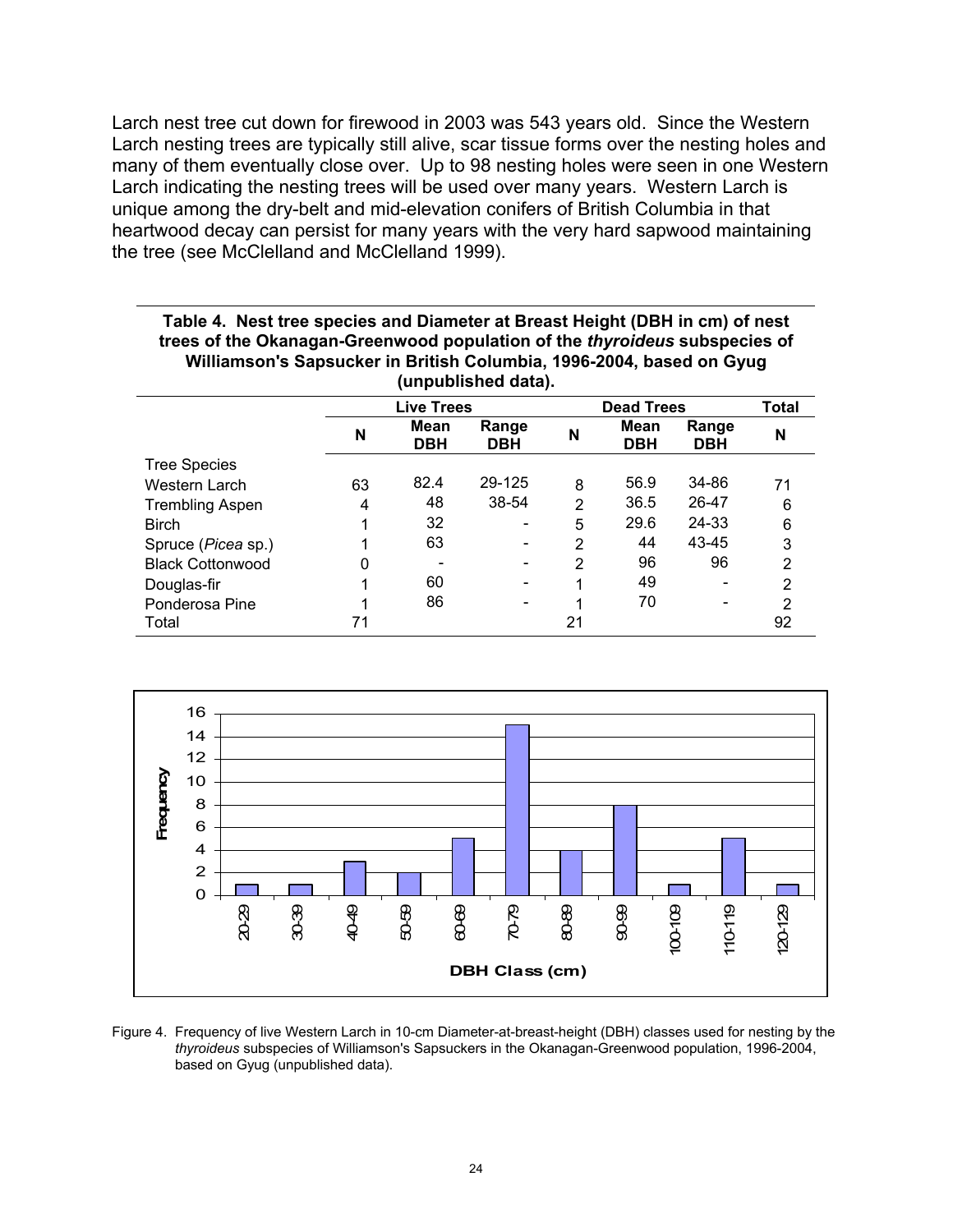Western Larch is widespread in the southern interior of British Columbia from Okanagan Lake eastward to the Alberta border, and as far northward as Salmon Arm (see Figure 2), so it would seem to be an anomaly that a species that seems to associate so highly with Western Larch as Williamson's Sapsucker would be so limited in distribution in British Columbia. However, only at the drier southern edges of the range of Western Larch in British Columbia is there an abundance of veteran Western Larches--trees that have survived multiple fires.

Outside of the Okanagan-Greenwood population in British Columbia, nesting trees of *thyroideus* (n = 36) were primarily Trembling Aspen (64%) followed by Ponderosa Pine (28%). This trend is similar to the trends for nesting trees found in the southern Rocky Mountains for *nataliae* where Trembling Aspen is the primary nesting tree followed by Ponderosa Pine. The choice of nesting trees is clearly not related to subspecies of Williamson's Sapsucker, but is related to the available and suitable trees in a given area. The other three reported nesting trees were a Black Cottonwood, a Douglas-fir, and (apparently) a Lodgepole Pine. Three BCNRS cards were submitted by separate observers on this last nest: one not identifying the species of nest tree, one identifying it as an Engelmann Spruce, and one (on the most meticulously filled-in card) identifying the tree as a Lodgepole Pine.

Height of nesting trees varied from as low as 5 m for a broken-trunk spruce snag to as high as 49 m for a Western Larch (Table 5). Nest heights covered a wide range as well, from as low as 1 m above ground to as high as 42 m above ground (Table 5). General heights of mature Douglas-fir canopy trees in the Okanagan-Greenwood Area of Occupancy are in the 24 to 28-m range. The mean height of Western Larches used for nesting was 29 m (Table 5), even though many of these had broken tops. The veteran Western Larches typically used for nesting could often be spotted from hundreds of meters away because they stood out above the main tree canopy layer.

| <u>odpodonoj ili Brition Goldmoidj Tood Evo IJ odood on Gydy (dirpablichod data) i</u> |    |                                |     |            |                 |    |      |     |            |           |  |
|----------------------------------------------------------------------------------------|----|--------------------------------|-----|------------|-----------------|----|------|-----|------------|-----------|--|
|                                                                                        |    | <b>Nesting Tree Height (m)</b> |     |            | Nest Height (m) |    |      |     |            |           |  |
|                                                                                        | N  | Mean                           | Min | <b>Max</b> | <b>SE</b>       | N  | Mean | Min | <b>Max</b> | <b>SE</b> |  |
| Western Larch                                                                          |    |                                |     |            |                 |    |      |     |            |           |  |
| Dead                                                                                   |    | 16.4                           |     | 31         | 3.8             |    | 8.3  | 3   | 20         | 2.4       |  |
| Live                                                                                   | 59 | 29.1                           | 16  | 49         | 0.9             | 54 | 17.8 | 5   | 42         | 1.0       |  |
| Other Conifers <sup>1</sup>                                                            |    |                                |     |            |                 |    |      |     |            |           |  |
| Dead                                                                                   | 6  | 18.2                           | 5   | 40         | 5.5             | 5  | 14.8 | 5   | 26         | 4.2       |  |
| Live                                                                                   | 4  | 27.0                           | 20  | 32         | 2.6             | 4  | 12.8 | 2   | 20         | 3.9       |  |
| Deciduous $2$                                                                          |    |                                |     |            |                 |    |      |     |            |           |  |
| Dead                                                                                   | 9  | 13.7                           | 8   | 20         | 1.3             | 9  | 5.4  | 3   | 10         | 0.8       |  |
| Live                                                                                   | 9  | 22.0                           | 10  | 32         | 2.5             | 9  | 11.1 | 2   | 18         | 1.9       |  |

|  |  |  |  | Table 5. Nesting tree and nest heights of the thyroideus subspecies of Williamson's |  |
|--|--|--|--|-------------------------------------------------------------------------------------|--|
|  |  |  |  | Sapsucker in British Columbia, 1996-2004, based on Gyug (unpublished data).         |  |

<sup>1</sup>Ponderosa Pine, Douglas-fir, spruce

<sup>2</sup>Trembling Aspen, birch, Black Cottonwood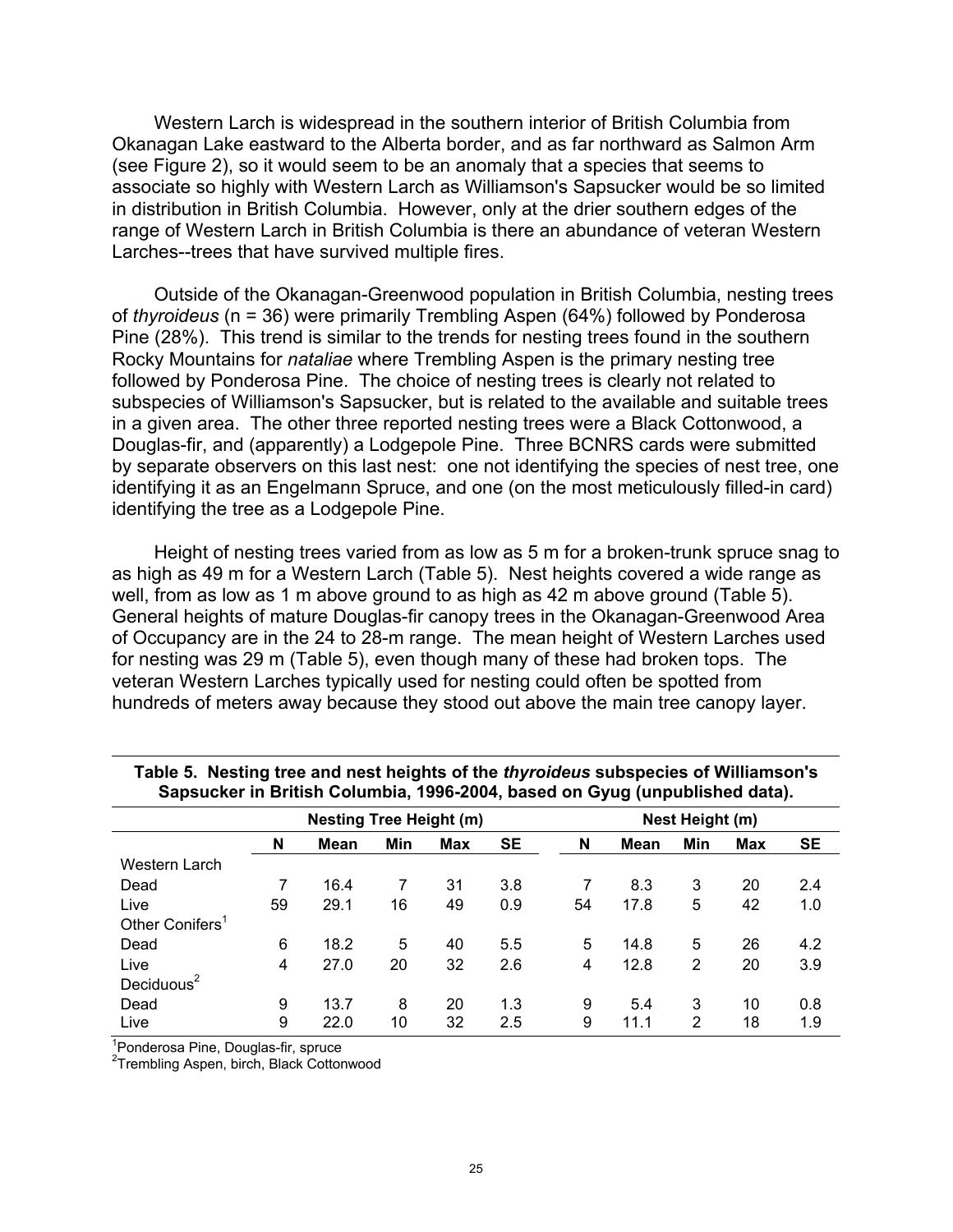#### **Diet and foraging**

Sapsuckers are specialized for feeding on the sap and phloem fibres of trees with brush-like tufted tongue tips, rather than the barbed tongue-tips of most woodpeckers (Winkler *et al.*1995). Williamson's Sapsucker feeds exclusively on conifer sap and phloem during the pre-nestling period, shifting to mainly carpenter ants after hatching of the young.

Williamson's Sapsuckers were observed feeding on 12 Douglas-fir sap trees during nest searches in 2004 in British Columbia (Gyug unpublished data). Ten of these sap trees were between 15 and 39 cm DBH, one was 55 cm DBH, and one was 62 cm DBH. For nine of the sap trees, the location of the nest of the bird or pair feeding on the tree was located. Distance of the sap trees to nest ranged from 6 m to 258 m with a mean of 88 m ( $SE = 26.2$  m). The majority of the sap trees (6 of 9) were between 32 and 91 m from the nest.

During the nestling period, carpenter ants form the majority (75-99%) of the diet of Williamson's Sapsucker based on the four studies that have examined detailed food habits (Beal 1911; Otvos and Stark 1985; Stanford and Knowlton 1942; Crockett 1975). Carpenter ants only nest in downed trees, stumps and snags >30-cm DBH, and in live trees >20-cm DBH (Sanders 1970).

Other insects besides ants are taken opportunistically during the breeding season (Crockett 1975; Dobbs *et al.* 1997; Gyug personal observations) but the main adult food items, and the main food items fed to nestlings, are carpenter ants. These are primarily gleaned from tree trunks (84% of the time, Crockett 1975; 97% of the time, Stallcup 1968). Sap and phloem fibres constitute the primary diet during the non-breeding season although berries may provide a substantial part of the diet during winter.

#### **Home ranges**

Males establish breeding territories around the chosen nest site. Published breeding territory sizes have only been calculated for *nataliae* in the southern Rocky Mountains. Crockett (1975) reported territory sizes of 4 to 9 ha (mean 6.75 ha); Conway and Martin (1993) reported inter-nest distances of 175 to 375 m in Arizona which would be similar to the distances implied by Crockett. Young (1975, cited in Cooper 1995) found a minimum territory size of 0.8 ha; this seems impossibly small, and may have been based on too few observations to be valid. Six territorial radii in British Columbia ranged from 150-425 m (based on territorial challenges, Gyug unpublished data). Calculations based in inter-nest differences give a mean territory size of 17 ha for British Columbia pairs (Gyug unpublished data), suggesting that territories are larger at the northern end of the range. The only radio-tracking study of Williamson's Sapsucker ever undertaken was on one nesting male in British Columbia (Manning and Cooper 1996), so this range size of 54 ha should probably be given more credence than estimates based on indirect measures of territorial responses.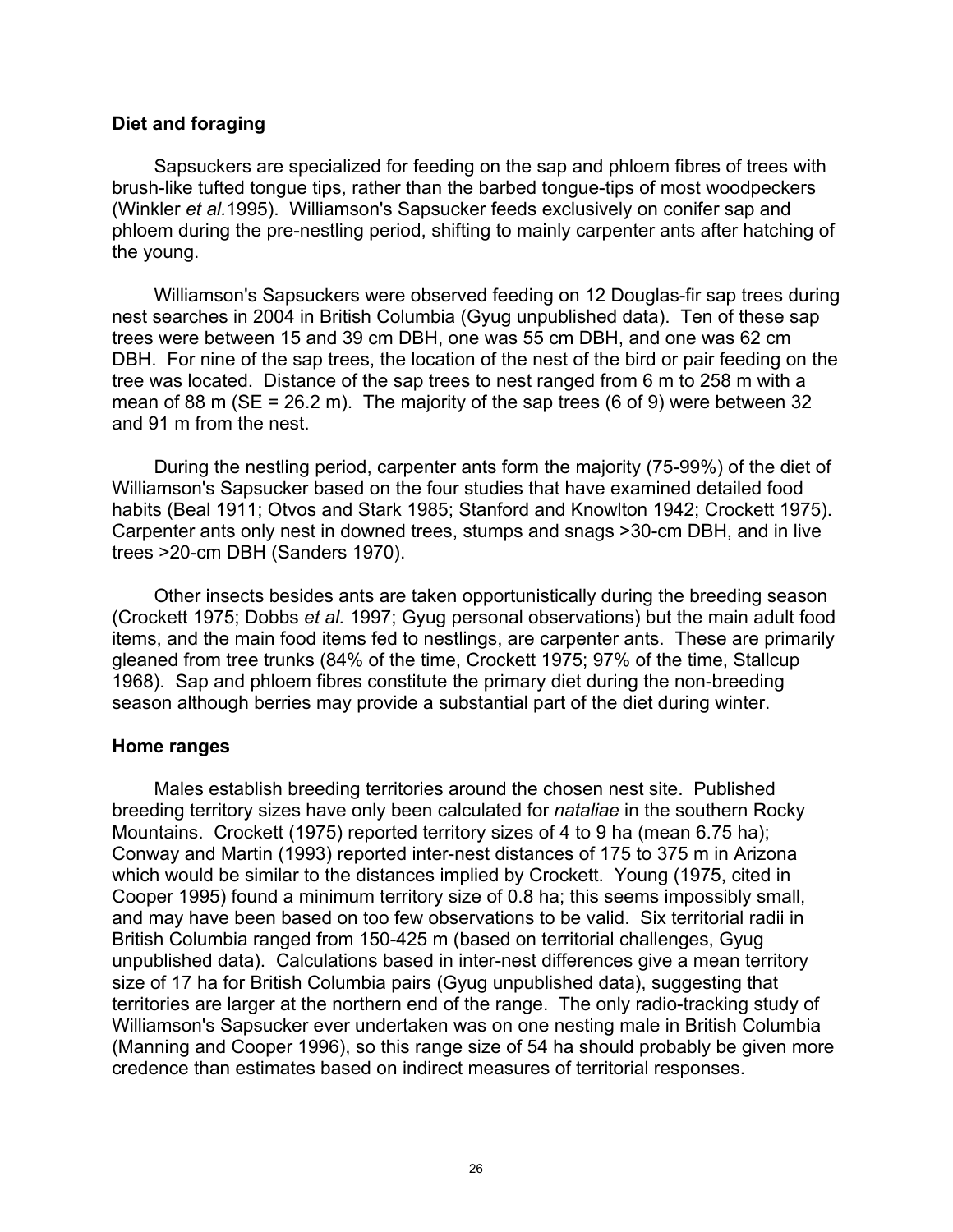# **Density**

Williamson's Sapsucker nest densities range up to 2.83/100 ha (100 ha = 1 km<sup>2</sup>) based on larger plots in the U.S.A (Table 6), and up to 2.71 based on larger plots in British Columbia (Table 1). Highest densities in British Columbia were just over 3 pairs/100 ha.

|                                                                                                                                      | plots outside of Canada.                      |         |                           |              |                    |             |      |                                                     |  |  |  |
|--------------------------------------------------------------------------------------------------------------------------------------|-----------------------------------------------|---------|---------------------------|--------------|--------------------|-------------|------|-----------------------------------------------------|--|--|--|
| <b>Density</b><br>Area<br><b>Other</b><br>$\frac{1}{\text{Km}^2}$<br>Year<br><b>State</b><br><b>Census Area Name</b><br><b>Nests</b> |                                               |         |                           |              |                    |             |      | <b>Comments</b>                                     |  |  |  |
|                                                                                                                                      |                                               |         |                           | <b>Pairs</b> | (km <sup>2</sup> ) | <b>Nest</b> | Pair |                                                     |  |  |  |
| WA <sup>1</sup>                                                                                                                      | Okanogan-Wenatchee                            |         |                           |              |                    |             |      |                                                     |  |  |  |
|                                                                                                                                      | Ramsey                                        | 2002    | 4                         |              | 4.00               | 1.00        |      |                                                     |  |  |  |
|                                                                                                                                      | Tripod                                        | 2002    | 4                         |              | 3.68               | 1.09        |      |                                                     |  |  |  |
|                                                                                                                                      | Finley                                        | 2002    | 1                         |              | 3.91               | 0.26        |      |                                                     |  |  |  |
|                                                                                                                                      | <b>Little Buck</b>                            | 2002    | 4                         |              | 3.42               | 1.17        |      |                                                     |  |  |  |
|                                                                                                                                      | <b>Mills Flat</b>                             | 2002    | $\mathbf 2$               |              | 2.53               | 0.79        |      |                                                     |  |  |  |
|                                                                                                                                      | Hunter/Zwar                                   | 2002    | 3                         |              | 3.51               | 0.85        |      |                                                     |  |  |  |
|                                                                                                                                      | Mean                                          | 2002    |                           |              |                    | 0.86        |      |                                                     |  |  |  |
|                                                                                                                                      | Ramsey                                        | 2003    | 4                         |              | 4.00               | 1.00        |      |                                                     |  |  |  |
|                                                                                                                                      | Tripod                                        | 2003    | $\overline{7}$            |              | 3.68               | 1.90        |      |                                                     |  |  |  |
|                                                                                                                                      | Finley                                        | 2003    | $\ensuremath{\mathsf{3}}$ |              | 3.91               | 0.77        |      |                                                     |  |  |  |
|                                                                                                                                      | <b>Little Buck</b>                            | 2003    | 3                         |              | 3.42               | 0.88        |      |                                                     |  |  |  |
|                                                                                                                                      | <b>Mills Flat</b>                             | 2003    | $\mathbf 2$               |              | 2.53               | 0.79        |      |                                                     |  |  |  |
|                                                                                                                                      | Hunter/Zwar                                   | 2003    | 3                         |              | 3.51               | 0.85        |      |                                                     |  |  |  |
|                                                                                                                                      | Mean                                          | 2003    |                           |              |                    | 1.03        |      |                                                     |  |  |  |
| CO <sup>2</sup>                                                                                                                      | Rocky Mt. Nat. Park                           | 1972-74 | 16                        |              | 5.66               | 2.83        |      |                                                     |  |  |  |
| CO <sup>3</sup>                                                                                                                      | San Juan Nat. Forest                          |         |                           |              |                    |             |      |                                                     |  |  |  |
|                                                                                                                                      | Park Bench                                    | 2003    | $\mathbf 1$               |              | 1.716              | 0.58        |      |                                                     |  |  |  |
|                                                                                                                                      | Sheep Creek North                             | 2003    | 4                         |              | 1.974              | 2.03        |      |                                                     |  |  |  |
|                                                                                                                                      | Sheep Creek South                             | 2003    | 0                         |              | 1.648              | 0.00        |      |                                                     |  |  |  |
|                                                                                                                                      | Davis Creek                                   | 2003    | 1                         |              | 1.75               | 0.57        |      | Area not stated,<br>assumed similar                 |  |  |  |
|                                                                                                                                      | <b>Total Area</b>                             | 2003    | 6                         |              | 7.088              | 0.85        |      |                                                     |  |  |  |
| CO <sup>4</sup>                                                                                                                      | <b>Hot Creek Resource</b><br>Natural Area IBA | N/A     |                           | 10           | 7.5                |             | 1.33 | Average no. pairs-<br>source of data not<br>stated. |  |  |  |
| OR <sup>5</sup>                                                                                                                      | Upper Klamath Sycan<br>Marsh                  |         |                           |              |                    |             |      |                                                     |  |  |  |
|                                                                                                                                      | <b>CN</b>                                     | 2003    | $\overline{7}$            |              | 3                  | 2.33        |      |                                                     |  |  |  |
|                                                                                                                                      | <b>CS</b>                                     | 2003    | $\overline{2}$            |              | 3                  | 0.67        |      |                                                     |  |  |  |
|                                                                                                                                      | <b>TN</b>                                     | 2003    | $\pmb{0}$                 |              | 3                  | 0.00        |      |                                                     |  |  |  |
|                                                                                                                                      | <b>TS</b>                                     | 2003    | 3                         |              | 3                  | 1.00        |      |                                                     |  |  |  |
|                                                                                                                                      | <b>Total Area</b>                             | 2003    | 12                        |              | 12                 | 1.00        |      |                                                     |  |  |  |

**Table 6. Nest and pair densities of Williamson's Sapsucker reported from large (>100 ha)** 

<sup>1</sup>Lemkuhl *et al*. 2004<br><sup>2</sup>Crockett 1975<br><sup>3</sup>Vos and Yoder 2003

4 Audubon Colorado 2004

5 Bienz *et al*. 2004.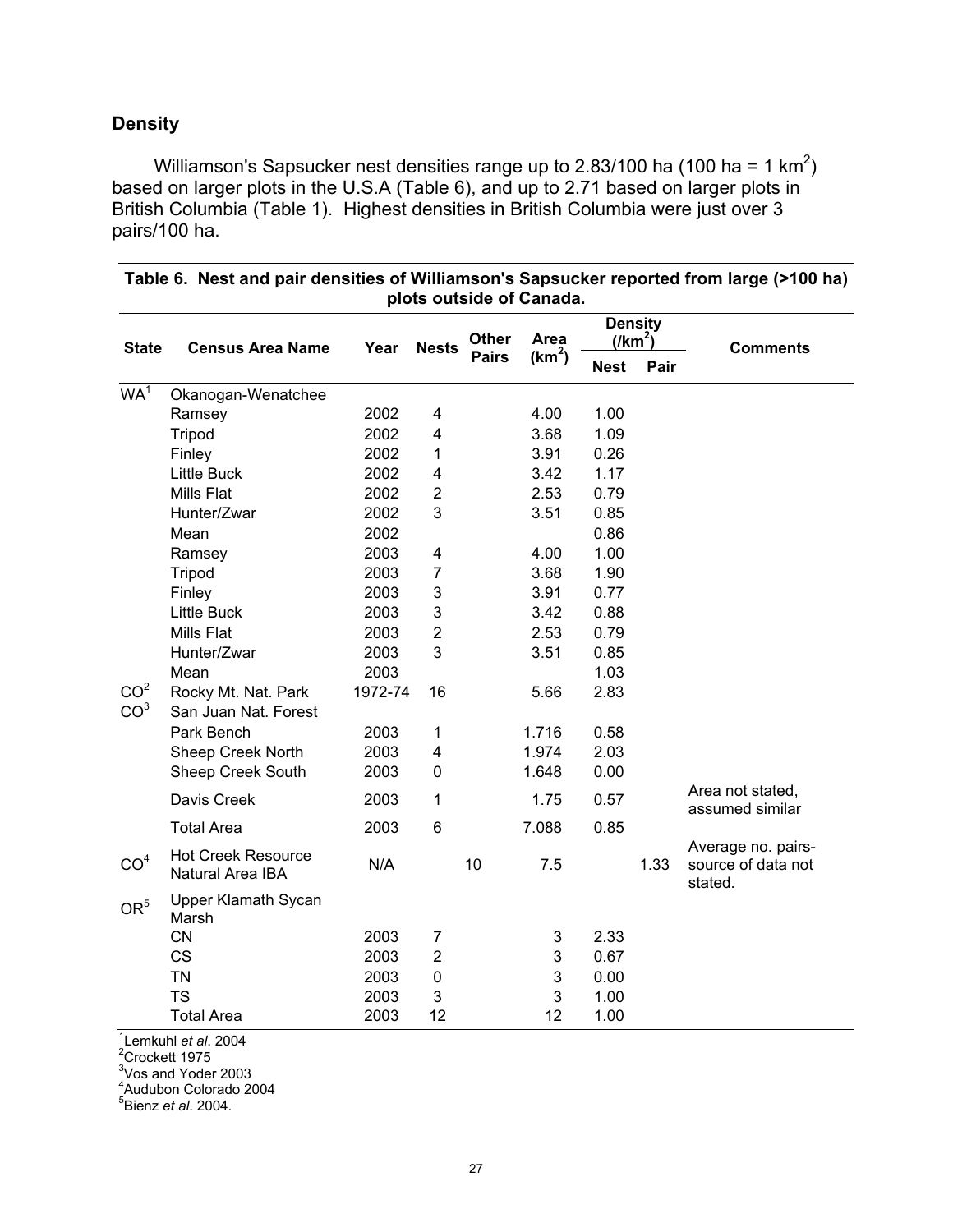# **Dispersal/migration**

Williamson's Sapsucker is a migratory woodpecker that returns to British Columbia between mid-March and mid-April. Fall migrants generally depart by mid-September with occasional records from October (Campbell *et al.* 1990. There is very limited information on dispersal of young based on six young banded in nests by Crockett (1975, also see discussion under Survivorship below). Two of the six returned to his study areas in their first spring after migration, and a third was found returned in its second year.

# **Survivorship/mortality**

Nesting success, i.e., percentage of nests fledging at least one young, averaged 96.1% in Arizona (Dobbs *et al.* 1997). Successful nests averaged 3.67 fledged young in Arizona (Dobbs *et al.* 1997) and 3.17 young per nest in Colorado (Crockett 1975). No information is available for Canadian Williamson's Sapsucker populations. Lifetime reproductive success is unknown because there is no information on life span for Williamson's Sapsuckers, and relatively little information on adult survivorship (see below). For the Red-naped Sapsucker, a similar-sized migratory woodpecker, the maximum age on record is at least six years (Walters *et al.* 2002).

One-year survivorship of Williamson's Sapsuckers banded as adults of unknown age was 54% (recalculated from Crockett 1975 using all his year-to-year data, not just the "first-year of data" subset he used to calculate survivorship of 48%). This one-year adult survivorship is similar to estimates for Red-naped Sapsucker of 43% in Nevada (Fleury 2000) and 56% in British Columbia (Walters *et al.* 2002). For the nine adults banded in the first-year of Crockett's (1975) study, five were still on his study sites two years later. Some of the banded adults may have dispersed to other sites outside of his study areas, so this is a minimum survivorship estimate. Two of his banded pairs remated, four adults used the same nest hole, two adults the same nest tree, and six used the same territory.

The only information on survivorship of juvenile Williamson's Sapsuckers is from Crockett (1975). A total of six young were banded in nests of which three returned in following years to nest. Juvenile survivorship of fledged young was much lower for a much larger sample of Red-naped Sapsuckers with only 7 of 82 young returning to breed within 2 years in Nevada (Fleury 2000) and 8 of 141 young returning in British Columbia (Walters *et al.* 2002).

Williamson's Sapsucker is a prey species for all three of the *Accipiter* species of western North America – Sharp-shinned Hawk (*A. striatus*), Cooper's Hawk (*A. cooperii*) and Northern Goshawk (*A. gentilis*)—with remains found in the pellets of each species in Oregon (Reynolds and Meslow 1983). Nest predators include Red Squirrels (*Tamiasciurus hudsonicus*; Dobbs *et al.* 1997), Long-tailed Weasels (*Mustela frenata*; Crockett and Hansley 1977) and Black Bears (*Ursus americanus*; Walters and Miller 2001), and probably include snakes when nests are fairly close to ground level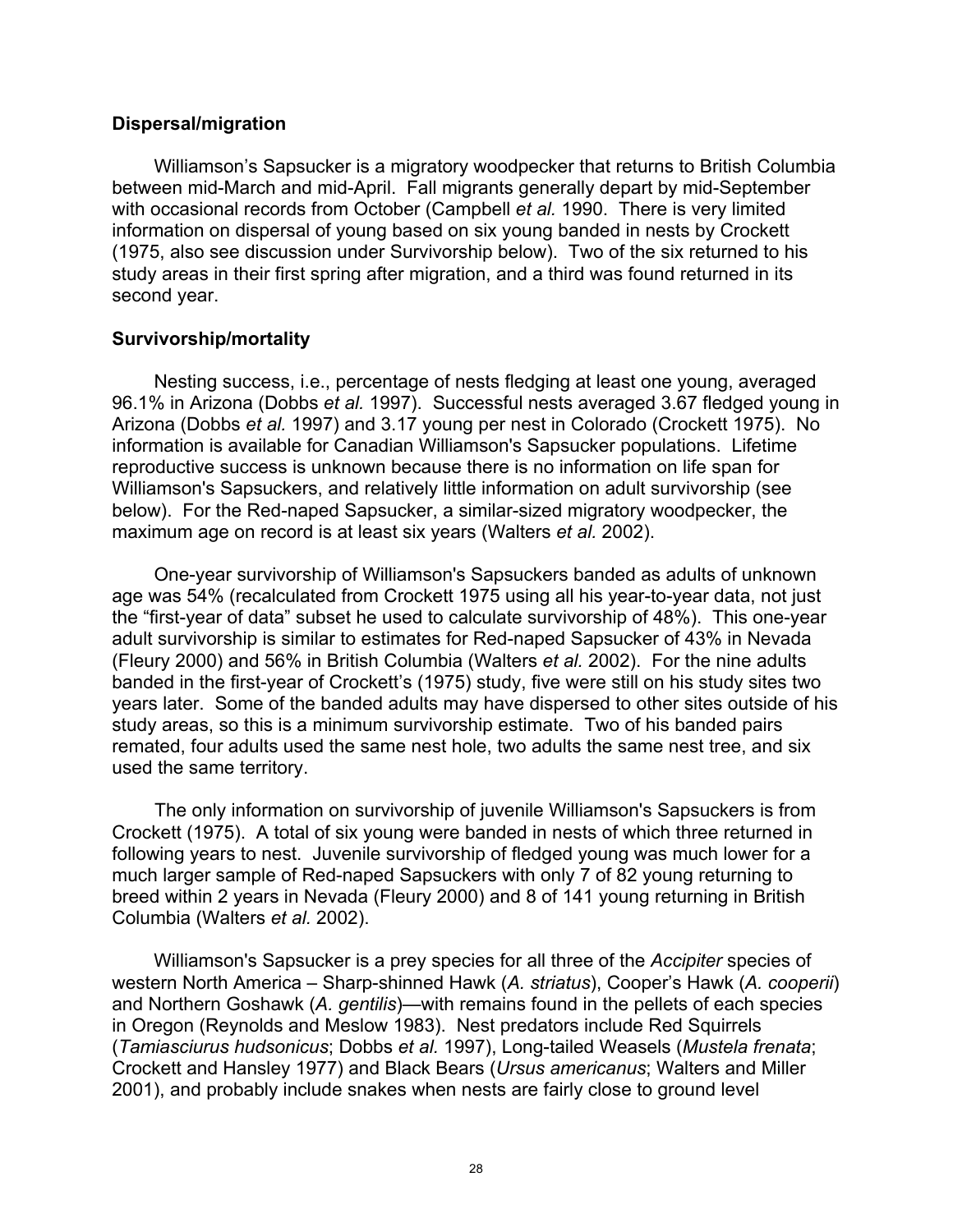(Crockett and Hansley 1977). Based on observations of nest predation on other species of woodpeckers in British Columbia in areas where Williamson's Sapsuckers were found, other possible nest predators may include Deer Mice (*Peromyscus maniculatus*) and House Wrens (*Troglodytes aedon*; Walters and Miller 2001).

#### **Interspecific interactions**

Pairs are territorial during the breeding season with little toleration of other conspecifics. Other woodpeckers and sapsuckers also occasionally experience hostility from territorial males (Dobbs *et al.* 1997) but closest inter-nest spacing can be much smaller than for conspecifics. When Williamson's and Red-naped Sapsuckers interact, Young (1975 cited in Walters *et al.* 2002) considered the Williamson's to be aggressive toward, and behaviourally dominant to, the Red-naped.

# **POPULATION SIZES AND TRENDS**

# **Search effort**

Quantitative studies of the distribution and abundance for the *thyroideus* subspecies have been undertaken from 1996 to 2004 (Gyug unpublished data). This included 1400 call playback points with 400 to 500-m interpoint spacing completed in 1997 (206), 1998 (46), 2003 (161), and 2004 (987) in areas between Grand Forks and Merritt, British Columbia (Gyug unpublished data). Most points with call playback responses of Williamson's Sapsuckers were searched later for nests, the only exception being the call playback points near Merritt in 2004, where there were three responses to the call playbacks but no later nest searches. An additional 37 areas (of 100 to 200 ha each) were searched intensively for nests between 1996 and 2004, even though no call playbacks had been done in these areas previously. Complete census was attempted in five areas (see Table 1). The nest site data at Wallace Creek from Gyug and Bennett (1995) and Manning and Cooper (1996) were used as additional census areas, even though they were not initially attempted as censuses.

Using a 250-m radius (the mean distance from the call playback points where Williamson's Sapsuckers were initially detected to the discovered nest) as the sampled area for each call playback point, and the actual areas of search areas and census areas, 162 km<sup>2</sup> (27%) of the 594 km<sup>2</sup> of the Area of Occupancy of the main locality of the Okanagan Greenwood population was sampled. An additional 182 km<sup>2</sup> were searched outside of this Area of Occupancy, but these searches had negative results and were used to refine the boundaries of the Area of Occupancy. Given that only 20% or less of the Area of Occupancy of this locality is estimated to be high quality habitat for Williamson's Sapsucker (see Abundance estimate below), and that most of this high quality habitat in this Area of Occupancy was searched, there remain very few areas of suitable habitat that have not been searched at all within that area.

The report writer is fairly confident that there are no large populations (i.e., certainly not >3 or more pairs) of Williamson's Sapsucker outside the known Areas of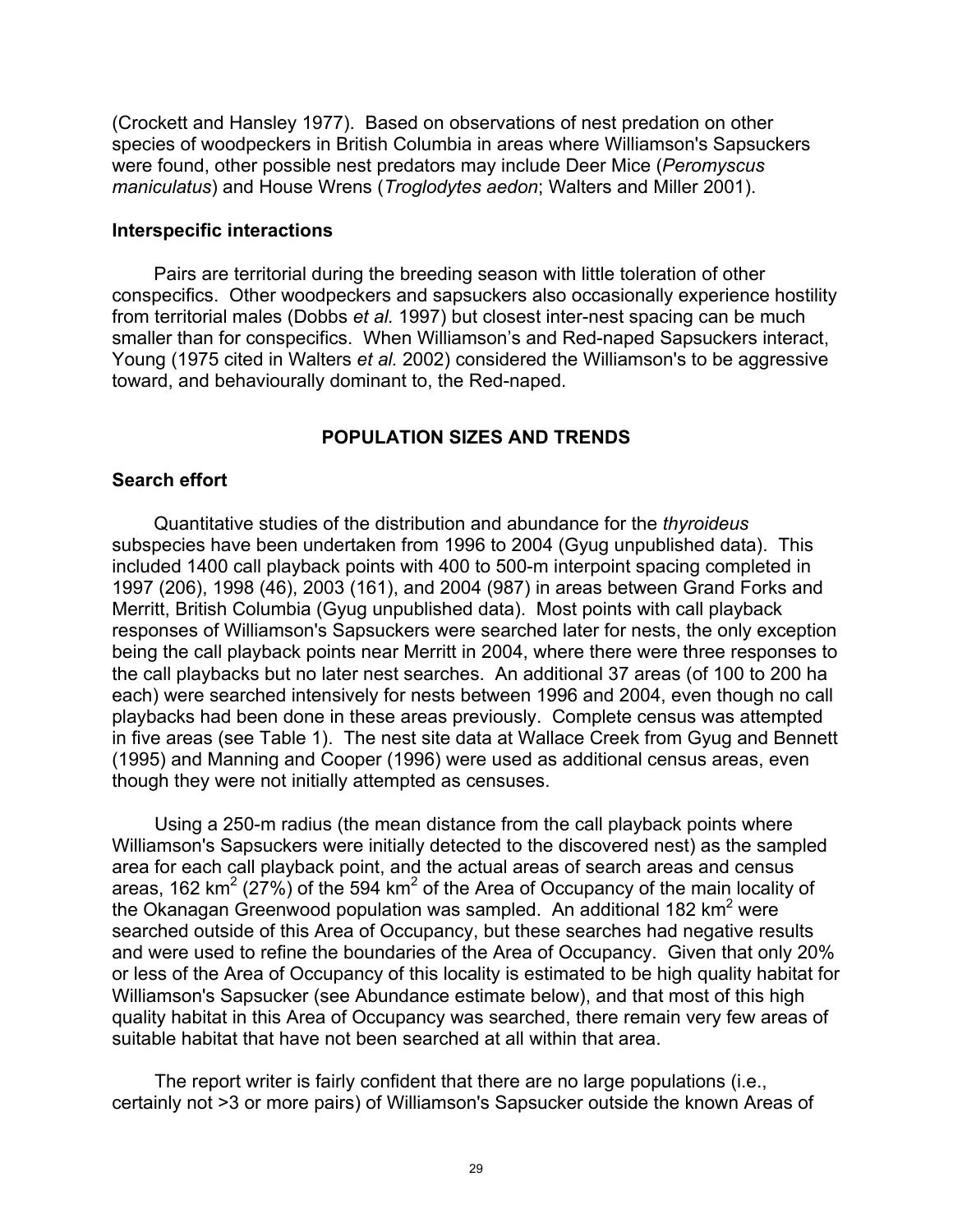Occupancy. Extensive records of other species of sapsuckers and woodpeckers throughout southern British Columbia (as summarized in Campbell *et al*. 1990) indicate that the lack of records of Williamson's Sapsucker outside the Areas of Occupancy is not because of a lack of searching, but is a true reflection of the absence or rarity of Williamson's Sapsuckers outside these areas.

Prior to these fairly intensive and extensive searches for Williamson's Sapsuckers, there had been no quantitative basis on which to make any population estimate of Williamson's Sapsuckers in British Columbia. Gyug and Peatt (2000) published an estimate in 2000 which should no longer be viewed as authoritative since the density estimates were based on only one census area (Johnstone Creek 1997-1999) which we later found to be lower than the density in other areas (see Table 1).

Search effort for *nataliae* in 1996 was 52 call playback points and 14 intensive search areas (Cannings 1997). No *nataliae* were found on these searches. All current locations and knowledge of the *nataliae* subspecies come from incidental observations from a wide range of sources.

# **Abundance**

The Area of Occupancy of the main group of locations of the Okanagan-Greenwood population was  $594 \text{ km}^2$  in size in 2003-2004. The current total is about 89 km<sup>2</sup> (15.0%) of older forests within this Area of Occupancy (see Habitat Trends section). The mean Williamsons Sapsucker breeding pair densities of each of the three census areas (Okanagan Falls 3.11; Gregoire Creek 1.96; Johnstone Creek 0.75; see Table 1) were averaged to estimate the mean density found in older Western Larch/Douglas-fir forest in the area. The mean density estimate was 1.94 breeding pairs/km<sup>2</sup>. Multiplying this estimate by the area estimated to be in older forest yields an estimate of 173 breeding pairs in this locality. Additional localities in the Okanagan-Greenwood population north of Shuttleworth Creek would add nine breeding pairs to this estimate. There were therefore 182 breeding pairs estimated in the Okanagan-Greenwood population in 2004.

Additional localities in the other *thyroideus* populations must be added to this estimate. There would be up to six breeding pairs in the Hat Creek population based on three nests found in one year, and others probably missed (Wayne Campbell pers. comm. 2004). The report writer estimates that there would be up to eight breeding pairs in the Merritt population based on estimates of two in the Sunshine Valley locality, four at Midday Creek and two at Kane Valley/Aspen Grove. I would estimate up to ten breeding pairs currently in the Princeton population based primarily on 3 known nests, one breeding pair and two other adult males in 2004 in the Copper Mountain Road/August Lake locality, and possibly a few others in unsurveyed locations. There would be a few nesting pairs not included in any of the above populations. I would estimate these at four breeding pairs in 2004 based on the one known from Trout Creek in 2004, and possibly up to three northwards to the area near Kamloops that may remain undiscovered.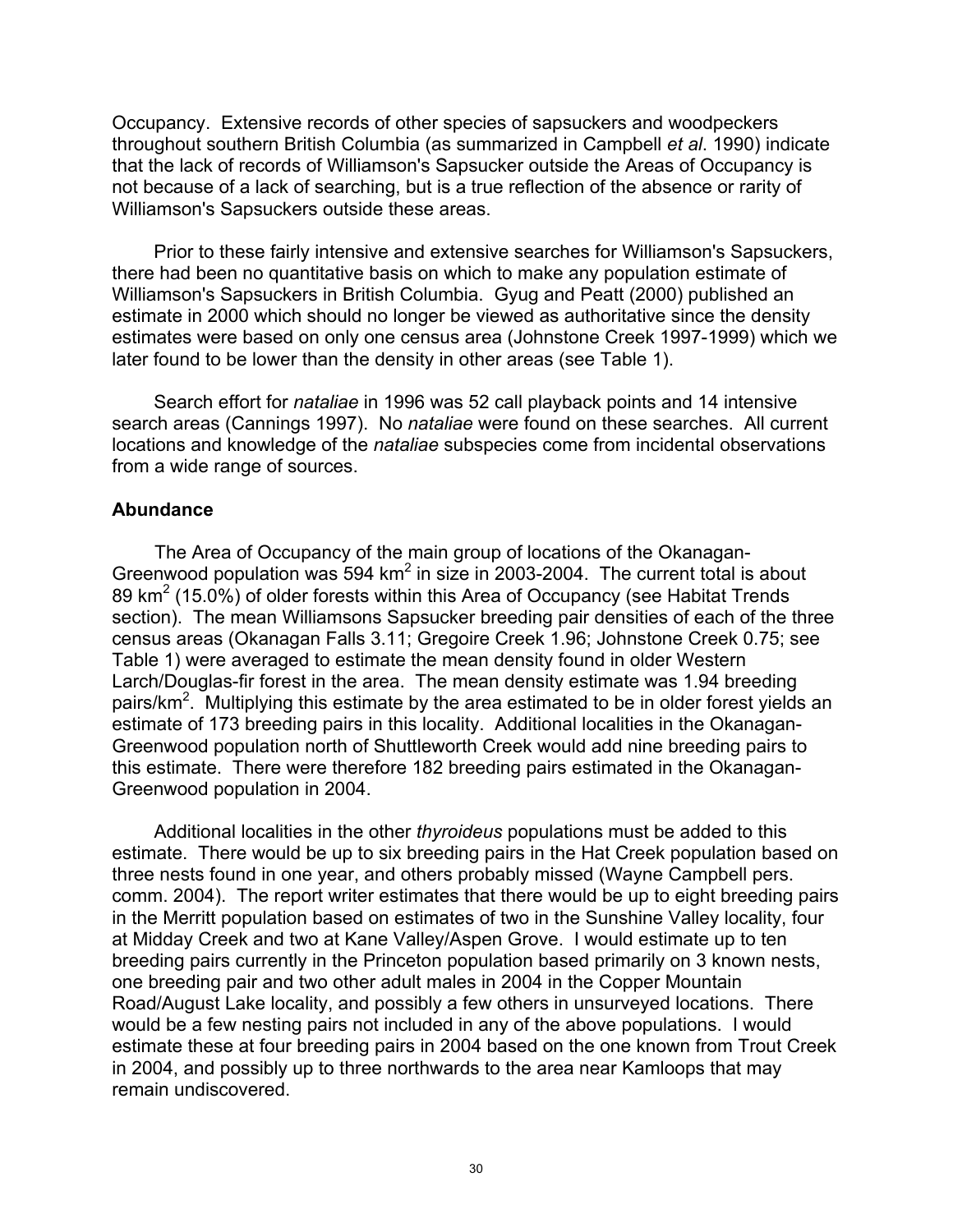There is insufficient information to provide a reliable estimate of the number of breeding pairs in the *nataliae* Williamson's Sapsucker population in British Columbia. Based on the rarity of nest records, or any other sightings, of this subspecies, a best estimate would be that there are fewer than five breeding pairs, or 10 breeding adults. This population would be similar in size and extent to the Princeton population of the *thyroideus* subspecies, although there is no known nucleus or single location where *nataliae* is relatively abundant as is the case in Princeton.

The estimated breeding pairs in the Williamson's Sapsucker Total Population in British Columbia in 2004 is 215. This is based on 182 in the Okanagan-Greenwood population (85% of the Total Population), and 33 in four other populations, and in locations outside any population centres. The estimated number of breeding adults in the Total Population is 430, i.e., double the estimate of breeding pairs.

Only 95.6 km<sup>2</sup> (3.4%) of the *nataliae* breeding range was estimated to be in forests older than 140 years (see Habitat Trends section). There is insufficient density information from which to extrapolate population numbers from this estimate of potential habitat size. However, given that only 3.4% of the breeding range might be considered currently potentially suitable habitat, this may indicate that significant loss of older forests may have already occurred in the breeding range of the *nataliae* subspecies, and this could be one of the reasons it is very rare.

#### **Fluctuations and trends**

No long-term population numbers are known for Williamson's Sapsucker in Canada. However, based on decreases in suitable habitat, the population is probably declining. There are sketchy long-term population records for only two areas of the Okanagan-Greenwood population of *thyroideus*. At Schoonover Mountain (east of Okanagan Falls), they were first collected in 1913 (Munro and Cowan 1947), and are still common there—probably because the stand of veteran Western Larch has remained. However, this stand is much smaller now than it once was, is now isolated from similar stands, and a substantial portion is proposed to be timber harvested (see Habitat Trends section).

The only other area for which there is a long-term record is Anarchist Mountain which was the "centre of abundance" of this subspecies in the province (Guiguet 1970), and where the species has been "Common in all the heavy timber from Midway to Osoyoos Lake, B.C., at an altitude of about 4000 ft [1200 m]" (Spreadborough, cited in Macoun and Macoun 1909). That area is no longer the centre of abundance because of extensive land clearing and logging in the past 50 years. The area formerly colloquially known as "Sapsucker Woods" on Anarchist Mountain (Dick Cannings pers. comm. 2004) has been entirely cleared and no longer has any breeding Williamson's Sapsuckers (Gyug unpublished data). A few veteran Western Larch that appear to be former Williamson's Sapsucker nesting trees were left standing after land clearing, but the habitat around them is completely unsuitable. Overall numbers appear to be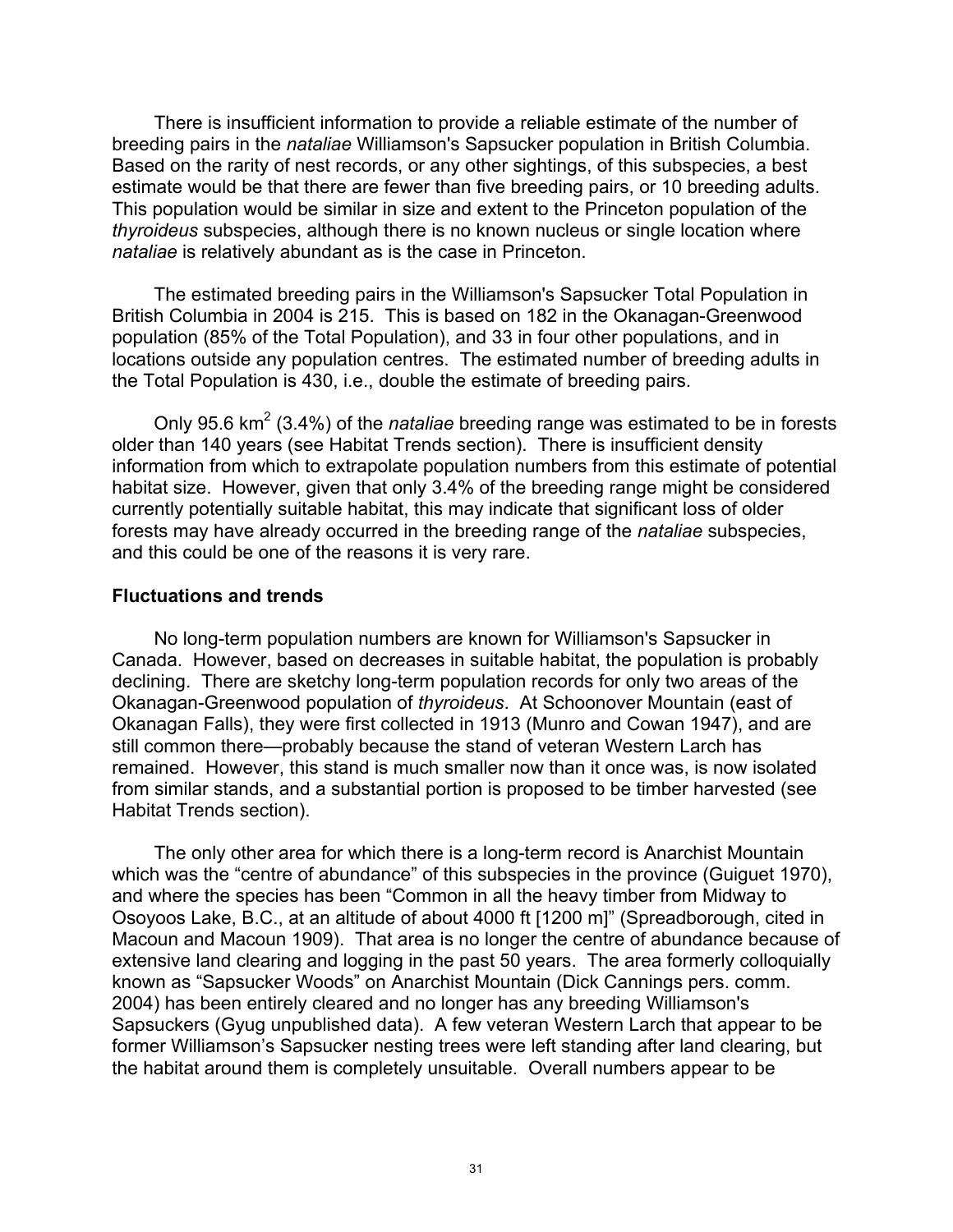decreasing because of habitat loss in this population, but there are no prior estimates of population numbers to quantify this numerical loss.

Williamson's Sapsuckers are detected too infrequently on Breeding Bird Survey (BBS) routes to develop reliable overall population trends (Sauer *et al.* 2004), but in the only place where there is a reliable trend (Oregon), the species is declining at an annual rate of 3.3%.

# **Rescue effect**

There are populations of *thyroideus* Williamson's Sapsuckers in adjacent areas of Washington State. However, while there is a possibility of rescue effect from immigration should populations in British Columbia decline to unsustainable levels, the principal population limit for the Okanagan-Greenwood population is currently habitat, and the rescue effect is not relevant. At any rate, even if the rescue effect should be required to repopulate suitable habitat, there is probably relatively little long-distance dispersal of young in Williamson's Sapsucker based on the only banding study of six nestlings (Crockett 1975) where half the young returned to his study area to breed within two years. Given that the overwinter mortality of young is unknown, but could easily be equal to half the fledglings, most or all of the young that survived to their first year may have returned to near the natal site, and there may be almost no longdistance dispersal.

Populations of *nataliae* Williamson's Sapsucker are relatively low south of the Canadian border in Montana (Sauer *et al.* 2004; Hutto and Young 1999; Weydemann and Weydemann 1928; McClelland *et al.* 1979). Even if suitable habitat was abundant, or more was created, in Canada, there may not be large enough populations in Montana with much long-distance dispersal to provide a rescue effect to this population.

# **LIMITING FACTORS AND THREATS**

The principal limiting factor to Williamson's Sapsucker populations in Canada appears to be limitations of amount of suitable breeding habitat. In the Okanagan-Greenwood population (89% of the *thyroideus* Total Population) primary habitat consists of old-growth stands with large veteran Western Larch nesting trees with heartrot, smaller (20-40 cm DBH) Douglas-fir and Western Larch for sap well creation, and older trees with abundant carpenter ants for feeding nestlings. All three habitat components must be present to create suitable habitat. Most (88%) of the Williamson's Sapsucker nests found in this population were associated with stands >170 years old, or with Western Larch trees >170 years old in multi-aged stands (see Habitat section).

The primary habitat threat to these old-growth Western Larch stands is timber harvesting on Crown Land, and land clearing on private land. Old trees that Williamson's Sapsucker use for nesting and foraging for carpenter ants will not be replaced under current timber management schemes based on approximate 100-year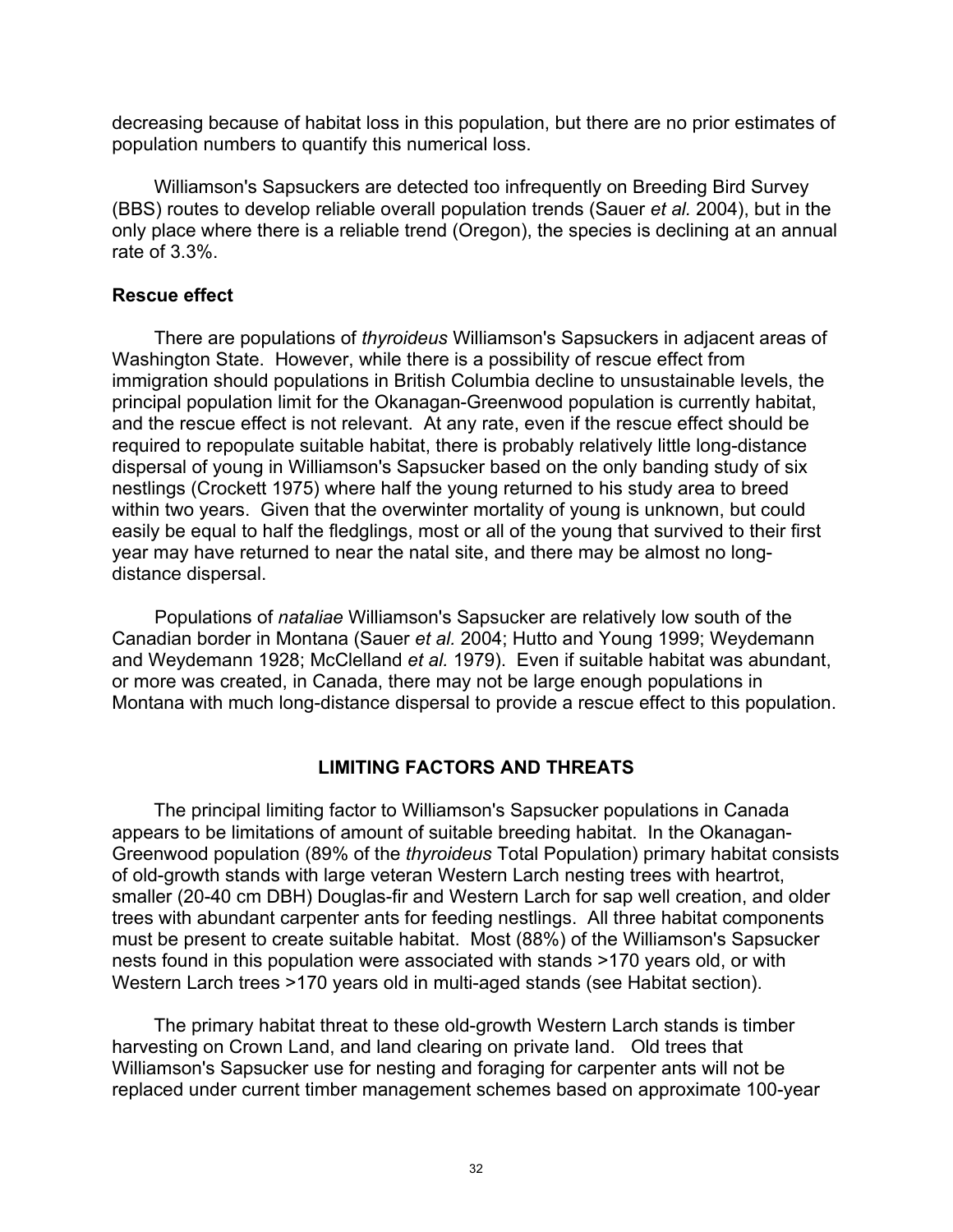rotations. Even if these individual trees may be replaced by retaining seedtrees or reserved mature trees in clearcuts, these clearcut stands will not be suitable habitat for Williamson's Sapsucker throughout most of the rotation period since adjacent stands containing old-growth trees will still be required to meet most foraging needs.

The trend in habitat over the past 10-14 years, and the next 10 years can be estimated from available data for the Okanagan-Greenwood population. The reduction in suitable habitat from the early 1990's to 2004 was 23%, i.e. reduced from 19.5% to 15% of the Okanagan-Greenwood population Area of Occupancy (see Habitat Trends section). Over the next 10 years, timber harvesting in this area is expected to proceed at the approximate rate of 1% of the area per year, 80% of which is being directed at the older Western Larch stands occupied by Williamson's Sapsucker (see Habitat Trends section). In 10 years, this could reduce the suitable habitat from 15% to 7%, or a reduction of 53%. At that rate of timber harvesting, suitable habitat for Williamson's Sapsucker in this Area of Occupancy could be almost completely eliminated within 20 years, or at least reduced to an amount that may not be able to sustain a population, as may have already happened in the Rocky Mountain Trench near Cranbrook.

# **SPECIAL SIGNIFICANCE OF THE SPECIES**

Williamson's Sapsucker is of scientific interest as the oldest line, and the least genetically variable, of the North American sapsuckers. It is also of interest as the most sexually dimorphic of all species of woodpeckers, enough so to cause the misidentification of males and females as different species for the first 24 years for which the species was known.

In British Columbia, Williamson's Sapsuckers in the largest population (with 85% of the estimated species numbers in the province), may act as a representative, or an indicator, of the rapidly disappearing old-growth multi-storied Western Larch habitat. The species is of interest to birders because of its rarity, and because of its association in the province with the now-rare, old-growth Western Larch forests. The species is largely unknown to people without an interest in birding because of its relative rarity, and its general limitations to middle-elevation coniferous forests in British Columbia.

Williamson's Sapsucker is a priority species for Partners in Flight in the Great Basin (Partners in Flight British Columbia and Yukon 2003) and for the Canadian Intermountain Joint Venture (2003). It is also a Species of Continental Importance in the Intermountain West Avifaunal Biome, designated by Partners in Flight (Rich *et al*. 2004).

There is no known Aboriginal traditional use or knowledge of this species.

# **EXISTING PROTECTION OR OTHER STATUS DESIGNATIONS**

As a migratory bird Williamson's Sapsucker is protected under the Migratory Bird Convention Act. It is also protected under the British Columbia Wildlife Act. However,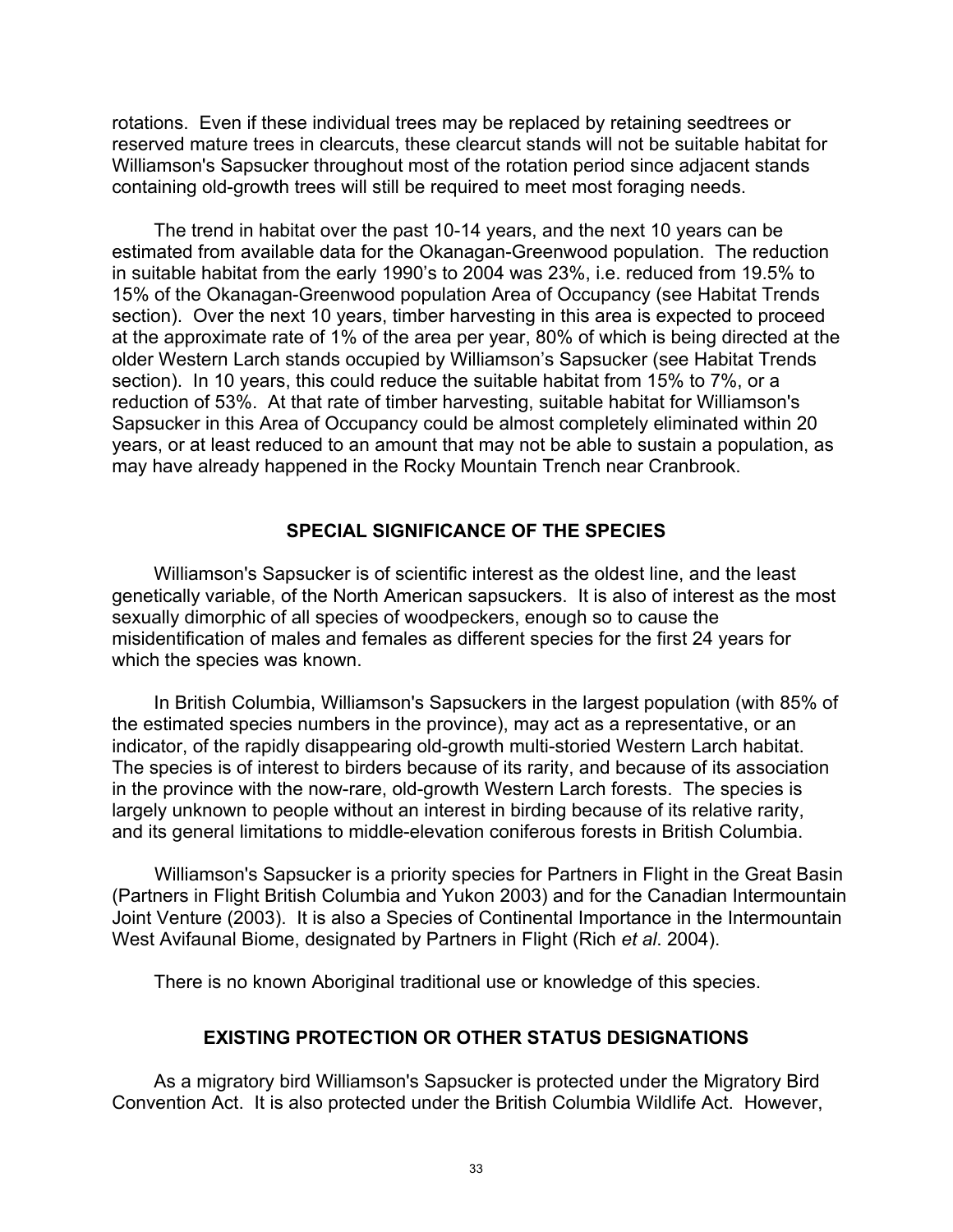there are no known direct threats to the species since it is not hunted, or in any other way directly used by people. Neither of these acts protects Williamson's Sapsucker habitat, and habitat loss is the main population threat.

The habitat of Williamson's Sapsucker in British Columbia does not receive any sort of consideration under the current (Version 2004) Identified Wildlife Management Strategy (IWMS) of the Forest and Range Practices Act of British Columbia (British Columbia Ministry of Water, Land and Air Protection 2004). A Williamson's Sapsucker species account and habitat measures were prepared for Volume 1 (B.C. Ministry of Forests and B.C. Environment 1999), and again for inclusion in the next volume (which is now called a version because instead of adding to the protections afforded in Volume 1 as originally anticipated, Version 2004 now replaces Volume 1 entirely). However, in neither case was Williamson's Sapsucker included in the final edition.

The current stated objectives of the IWMS (Version 2004) are only to address COSEWIC-listed species as Identified Wildlife to receive any specific habitat protection under the Forest and Range Practices Act. The first volume addressed a wide range of species that required some form of habitat management under timber harvesting and silvicultural schemes, but has been superseded by the second version. Since Williamson's Sapsucker has not been previously assessed by COSEWIC, no protection has been afforded it under the IWMS despite its current assessment within the province of British Columbia by the B.C. Conservation Data Centre (Table 7).

| <b>Explorer (2004).</b> |                         |                     |                             |  |
|-------------------------|-------------------------|---------------------|-----------------------------|--|
|                         | <b>Taxonomic Unit</b>   | Status <sup>1</sup> | <b>Other Status</b>         |  |
| Global                  | Sphyrapicus thyroideus  | G5                  |                             |  |
| National                |                         |                     |                             |  |
| Canada                  | $\epsilon\epsilon$      | N3B                 | Not yet assessed by COSEWIC |  |
| <b>United States</b>    | $\epsilon\epsilon$      | <b>N5B, N3N</b>     |                             |  |
| State/Province          |                         |                     |                             |  |
| <b>British Columbia</b> | S. t. thyroideus        | S3B                 | <b>Blue-listed</b>          |  |
| Washington              |                         | S4B                 |                             |  |
| California              | "                       | S3                  |                             |  |
| Oregon                  | S. thyroideus both ssp. | S4B,S3N             |                             |  |
| Nevada                  |                         | S5                  |                             |  |
| <b>British Columbia</b> | S. t. nataliae          | <b>S1, S2B</b>      | Red-listed                  |  |
| Arizona                 | $\epsilon$              | S4                  |                             |  |
| Colorado                | "                       | S4B                 |                             |  |
| Idaho                   | $\epsilon\epsilon$      | S <sub>5</sub> B    |                             |  |
| Montana                 | $\epsilon\epsilon$      | S4B                 |                             |  |
| New Mexico              | "                       | S5B, S5N            |                             |  |
| Texas                   | $\epsilon\epsilon$      | S <sub>2</sub> N    |                             |  |
| Utah                    | $\epsilon\epsilon$      | S <sub>2</sub> B    |                             |  |
| Wyoming                 | "                       | S3B                 |                             |  |

#### **Table 7. Global, national and local status of Williamson's Sapsucker in Canada and the United States based on NatureServe (2004) and B.C. Species and Ecosystem Explorer (2004).**

<sup>1</sup>1 = Critically imperiled; 2 = Imperiled; 3 = Vulnerable; 4 = Apparently Secure; 5 = Secure.

B suffix indicates breeding season only; N indicates non-breeding season only; no suffix indicates both breeding and non-breeding seasons.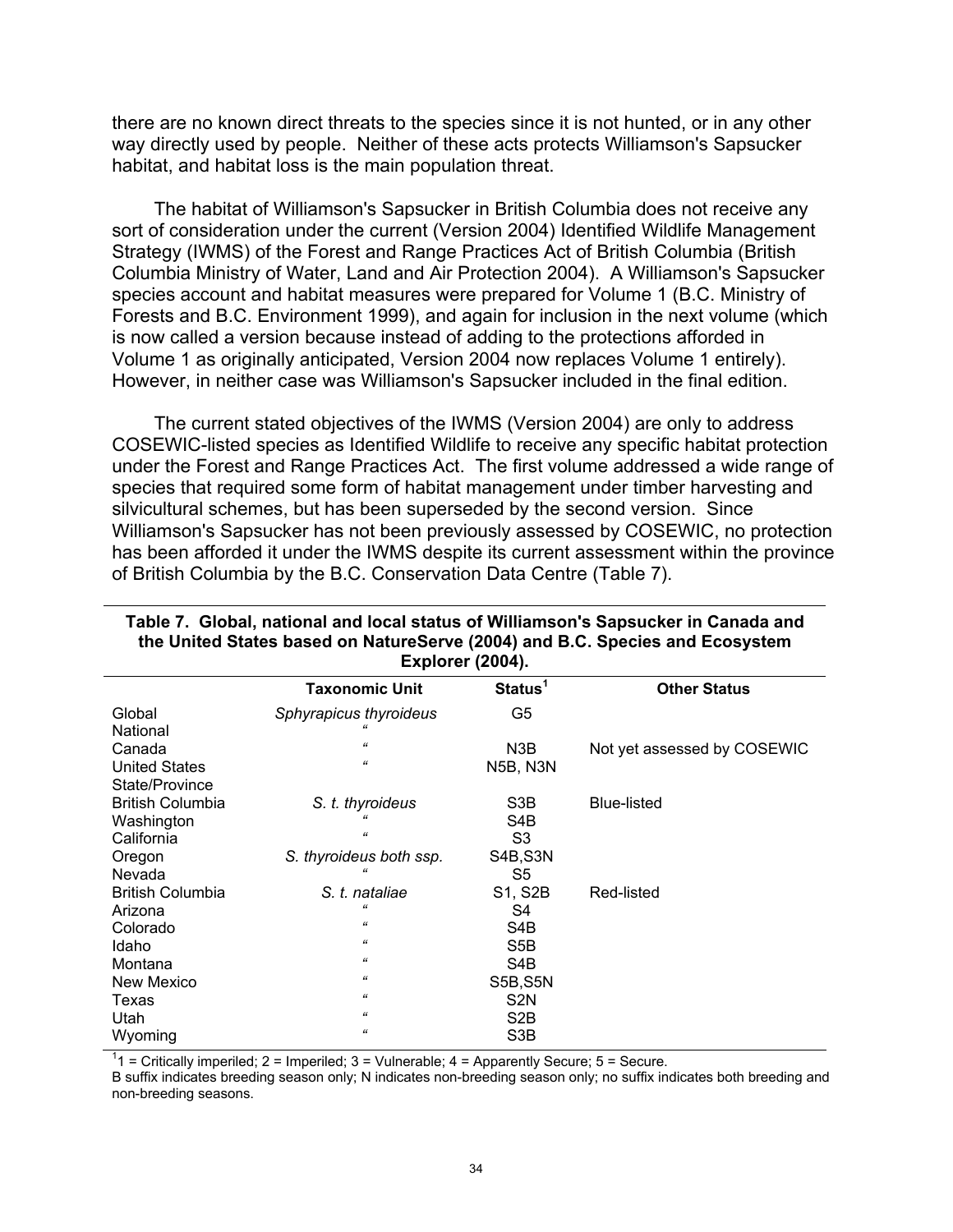Of the currently known Williamson's Sapsucker nest sites, only two are in provincial protected areas, and neither of these are currently occupied. Some nest sites may receive some protection from timber harvesting if draft Old-Growth Management Areas are established under the Forest and Range Practices Act of B.C. However, these have yet to be implemented, and may only protect five of the approximate 170 total nest sites known. The single currently known nest site of the *nataliae* subspecies is in a municipally-managed park, which does afford some level of habitat protection, but not to the extent of the legislated habitat protection available in Class A provincial parks.

While Williamson's Sapsucker is considered globally secure (G5; Table 7), none of the states or provinces in which *thyroideus* occurs in abundance (British Columbia, Washington, Oregon and California) considers it secure, but list it as either Apparently Secure (S4) or Vulnerable (S3). British Columbia lists the status of *nataliae* as S1,S2, i.e., Critically Imperiled or Imperiled. The states where only *nataliae* breeds have variously assessed the status as S2, S3, S4 or S5, although the states where it is most common (Arizona, Colorado and New Mexico) have listed is as Secure or Apparently Secure.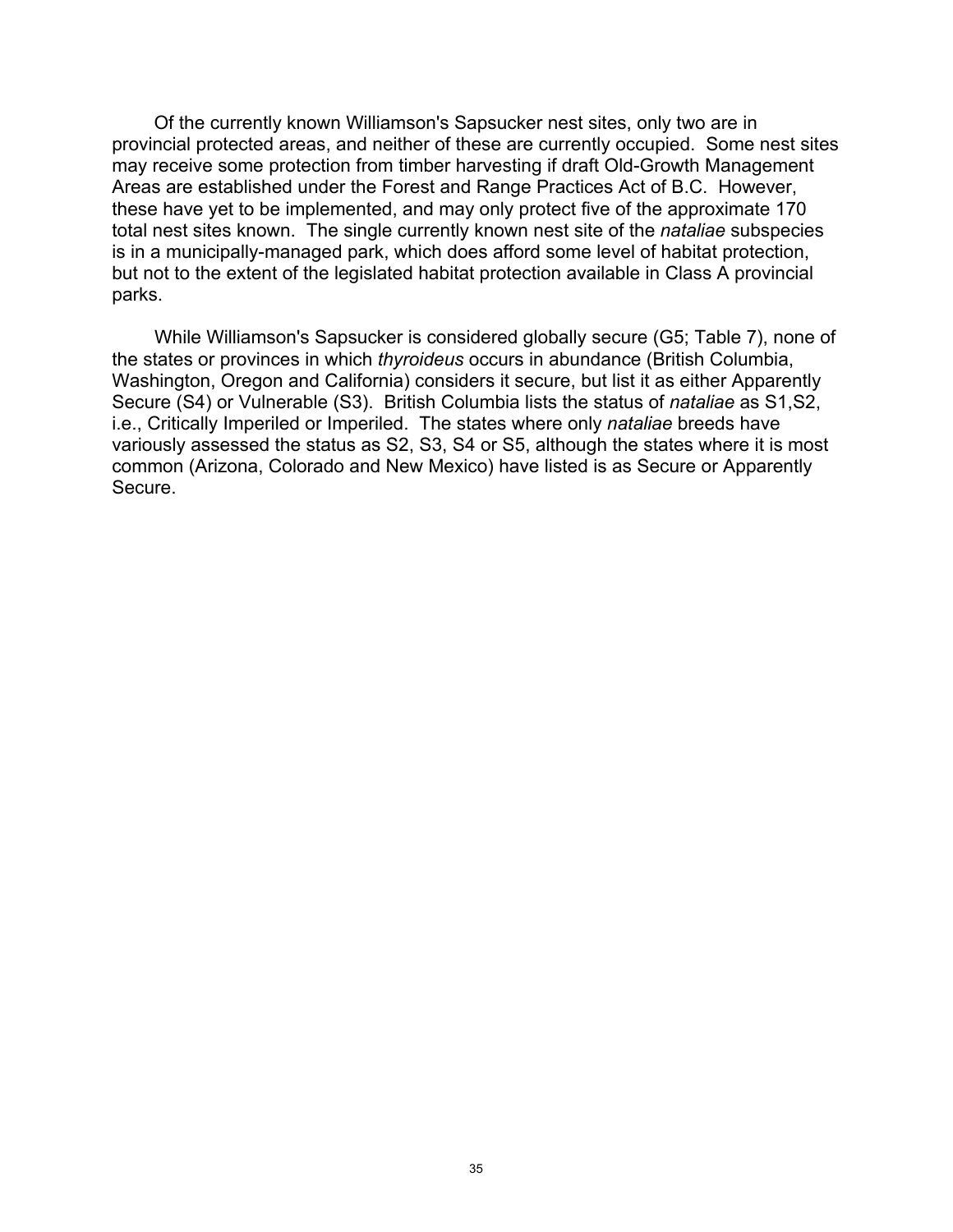# **TECHNICAL SUMMARY**

#### *Sphyrapicus thyroideus*

Williamson's Sapsucker Pic de Williamson Range of Occurrence in Canada: British Columbia

|                               | <b>Extent and Area Information</b>                                                                                                                                                                                                                                                                                                                                                                                                                                                                                                                   |                                                                                                                                                               |  |  |  |
|-------------------------------|------------------------------------------------------------------------------------------------------------------------------------------------------------------------------------------------------------------------------------------------------------------------------------------------------------------------------------------------------------------------------------------------------------------------------------------------------------------------------------------------------------------------------------------------------|---------------------------------------------------------------------------------------------------------------------------------------------------------------|--|--|--|
| $\bullet$                     | Extent of occurrence (EO)(km <sup>2</sup> )<br>Developed from published and unpublished data sources (see<br>Distribution section of Report).                                                                                                                                                                                                                                                                                                                                                                                                        | 43058 km <sup>2</sup>                                                                                                                                         |  |  |  |
|                               | • Specify trend in EO                                                                                                                                                                                                                                                                                                                                                                                                                                                                                                                                | Increased historically, now<br>stable                                                                                                                         |  |  |  |
|                               | • Are there extreme fluctuations in EO?                                                                                                                                                                                                                                                                                                                                                                                                                                                                                                              | <b>No</b>                                                                                                                                                     |  |  |  |
| $\bullet$                     | Area of occupancy (AO) (km <sup>2</sup> )<br>Based on known habitat use around currently used locations,<br>primarily based on Gyug (unpublished data) and on other published<br>and unpublished sources (see Distribution section of Report), and on<br>500-m radius to define habitat use around locations with a single<br>known breeding site (not necessarily currently occupied), and an<br>assumption of the existence of undiscovered nest sites outside<br>known Areas of Occupancy that were included in the Total<br>Population estimate. | $1016$ km <sup>2</sup>                                                                                                                                        |  |  |  |
|                               | Specify trend in AO<br>$\bullet$                                                                                                                                                                                                                                                                                                                                                                                                                                                                                                                     | Unknown, probably<br>decreasing                                                                                                                               |  |  |  |
|                               | • Are there extreme fluctuations in AO?                                                                                                                                                                                                                                                                                                                                                                                                                                                                                                              | <b>No</b>                                                                                                                                                     |  |  |  |
|                               | Number of known or inferred current locations                                                                                                                                                                                                                                                                                                                                                                                                                                                                                                        | 23 locations<br>22 S. t. thyroideus<br>1 S. t. nataliae                                                                                                       |  |  |  |
|                               | Specify trend in #<br>$\bullet$                                                                                                                                                                                                                                                                                                                                                                                                                                                                                                                      | Unknown                                                                                                                                                       |  |  |  |
|                               | Are there extreme fluctuations in number of locations?<br>$\bullet$                                                                                                                                                                                                                                                                                                                                                                                                                                                                                  | <b>No</b>                                                                                                                                                     |  |  |  |
|                               | Specify trend in area, extent or quality of habitat                                                                                                                                                                                                                                                                                                                                                                                                                                                                                                  | Decreasing from timber<br>harvesting and land<br>clearing                                                                                                     |  |  |  |
| <b>Population Information</b> |                                                                                                                                                                                                                                                                                                                                                                                                                                                                                                                                                      |                                                                                                                                                               |  |  |  |
|                               |                                                                                                                                                                                                                                                                                                                                                                                                                                                                                                                                                      |                                                                                                                                                               |  |  |  |
|                               | Generation time (average age of parents in the population)                                                                                                                                                                                                                                                                                                                                                                                                                                                                                           | Unknown (minimum of one<br>year to first reproduction)                                                                                                        |  |  |  |
| $\bullet$                     | Number of mature individuals                                                                                                                                                                                                                                                                                                                                                                                                                                                                                                                         | Estimated 430                                                                                                                                                 |  |  |  |
| $\bullet$                     | Total population trend:                                                                                                                                                                                                                                                                                                                                                                                                                                                                                                                              | Decreasing                                                                                                                                                    |  |  |  |
|                               | % decline over the last/next 10 years or 3 generations.<br>$\bullet$<br>Habitat loss estimated for Okanagan-Greenwood population Area<br>of Occupancy, which represents about 85% of the Total<br>Population numbers.                                                                                                                                                                                                                                                                                                                                | Habitat loss estimated at<br>23% in last 10 years due to<br>timber harvest, and at up to<br>53% in the next 10 years<br>based on projected timber<br>harvest. |  |  |  |
|                               | Are there extreme fluctuations in number of mature individuals?                                                                                                                                                                                                                                                                                                                                                                                                                                                                                      | No                                                                                                                                                            |  |  |  |
| $\bullet$                     | Is the total population severely fragmented?                                                                                                                                                                                                                                                                                                                                                                                                                                                                                                         | $\mathcal{P}$                                                                                                                                                 |  |  |  |
|                               | Specify trend in number of populations<br>$\bullet$                                                                                                                                                                                                                                                                                                                                                                                                                                                                                                  | Increasing historically from<br>1950 to 1970 but stable<br>since then.                                                                                        |  |  |  |
|                               | Are there extreme fluctuations in number of populations?<br>List populations with number of mature individuals in each: Okanagan-Greenwood 364; Princeton 20;                                                                                                                                                                                                                                                                                                                                                                                        | <b>No</b>                                                                                                                                                     |  |  |  |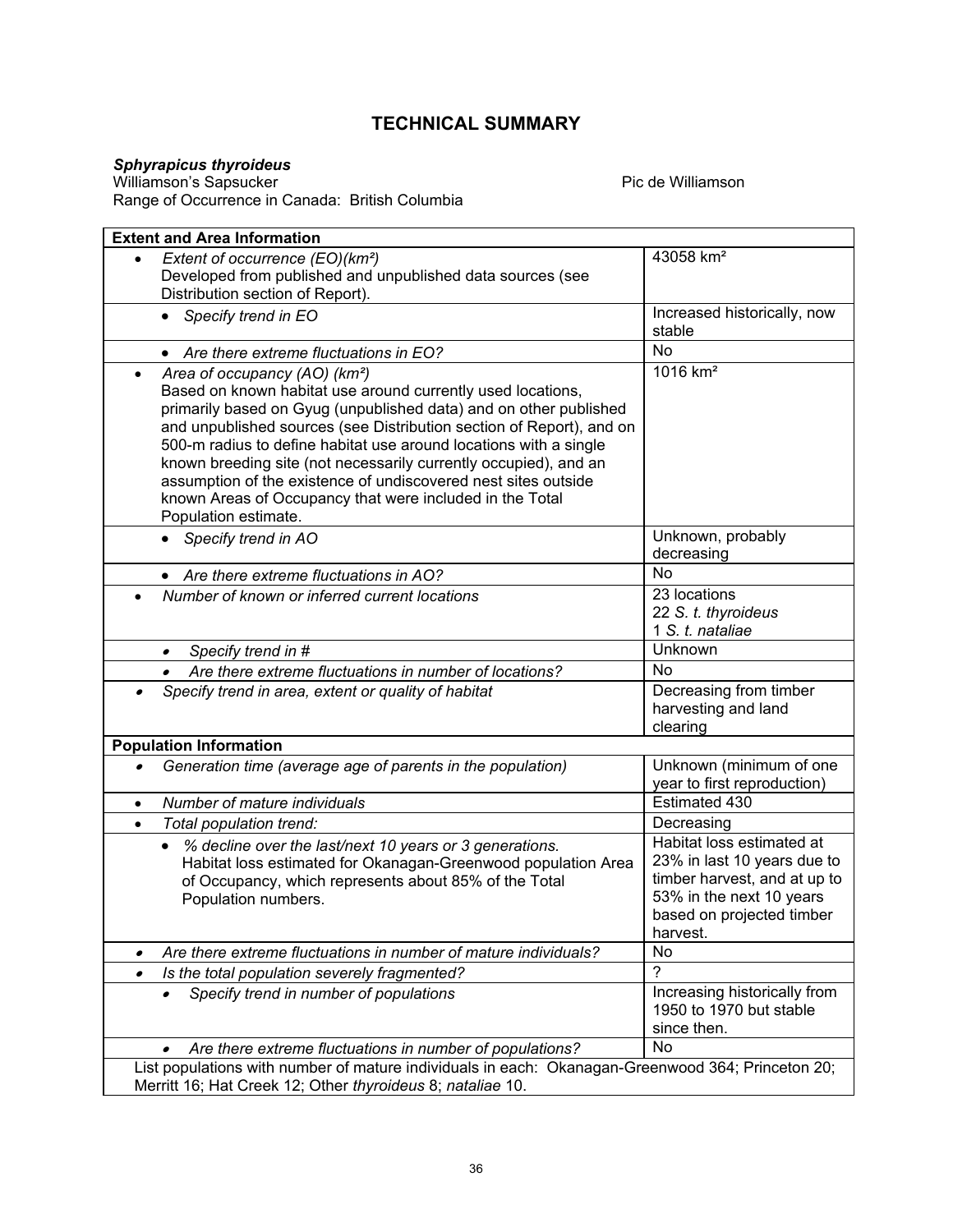| Threats (actual or imminent threats to populations or habitats)                                                                                                                                                                                         |                                    |  |  |  |
|---------------------------------------------------------------------------------------------------------------------------------------------------------------------------------------------------------------------------------------------------------|------------------------------------|--|--|--|
| Habitat Loss from land clearing and timber harvesting.                                                                                                                                                                                                  |                                    |  |  |  |
| Rescue Effect (immigration from an outside source)                                                                                                                                                                                                      |                                    |  |  |  |
| Status of outside population(s)?<br>$\bullet$<br>USA: Arizona (S4), California (S3), Colorado (S4B), Idaho (S5B), Montana (S4B), Nevada (S5),<br>New Mexico (S5B, S5N), Oregon (S4B, S3N), Texas (S2N), Utah (S2B), Washington (S4B),<br>Wyoming (S3B). |                                    |  |  |  |
| Is immigration known or possible?<br>$\bullet$                                                                                                                                                                                                          | Yes                                |  |  |  |
| Would immigrants be adapted to survive in Canada?<br>$\bullet$                                                                                                                                                                                          | Yes                                |  |  |  |
| Is there sufficient habitat for immigrants in Canada?<br>$\bullet$                                                                                                                                                                                      | No, main threat is habitat<br>loss |  |  |  |
| Is rescue from outside populations likely?<br>$\bullet$                                                                                                                                                                                                 | No.                                |  |  |  |
| <b>Quantitative Analysis</b>                                                                                                                                                                                                                            | Not determined                     |  |  |  |
| <b>Current Status</b>                                                                                                                                                                                                                                   |                                    |  |  |  |
| COSEWIC: Endangered (May 2005)<br>British Columbia: Blue-listed as sensitive or vulnerable (S3B)                                                                                                                                                        |                                    |  |  |  |

# **Status and Reasons for Designation**

| <b>Status: Endangered</b>                                                                                                                                                                                                                                                                                                         | Alpha-numeric code: A4c, C1 |  |  |  |
|-----------------------------------------------------------------------------------------------------------------------------------------------------------------------------------------------------------------------------------------------------------------------------------------------------------------------------------|-----------------------------|--|--|--|
| <b>Reasons for Designation:</b><br>This woodpecker is associated with mature western larch forests in south-central British Columbia. Less<br>than 500 adults breed in Canada. Habitat loss through forest harvest is estimated to have been 23% over<br>the last 10 years and is projected to be about 53% over the next decade. |                             |  |  |  |
| <b>Applicability of Criteria</b>                                                                                                                                                                                                                                                                                                  |                             |  |  |  |
| <b>Criterion A</b> (Declining Total Population): Endangered A4c                                                                                                                                                                                                                                                                   |                             |  |  |  |
| <b>Criterion B</b> (Small Distribution, and Decline or Fluctuation): Threatened B2abiii if one considers the<br>population fragmented (otherwise does not meet criterion)                                                                                                                                                         |                             |  |  |  |
| <b>Criterion C</b> (Small Total Population Size and Decline): Endangered C1                                                                                                                                                                                                                                                       |                             |  |  |  |
| <b>Criterion D</b> (Very Small Population or Restricted Distribution): Threatened D1                                                                                                                                                                                                                                              |                             |  |  |  |
| <b>Criterion E</b> (Quantitative Analysis): Not done                                                                                                                                                                                                                                                                              |                             |  |  |  |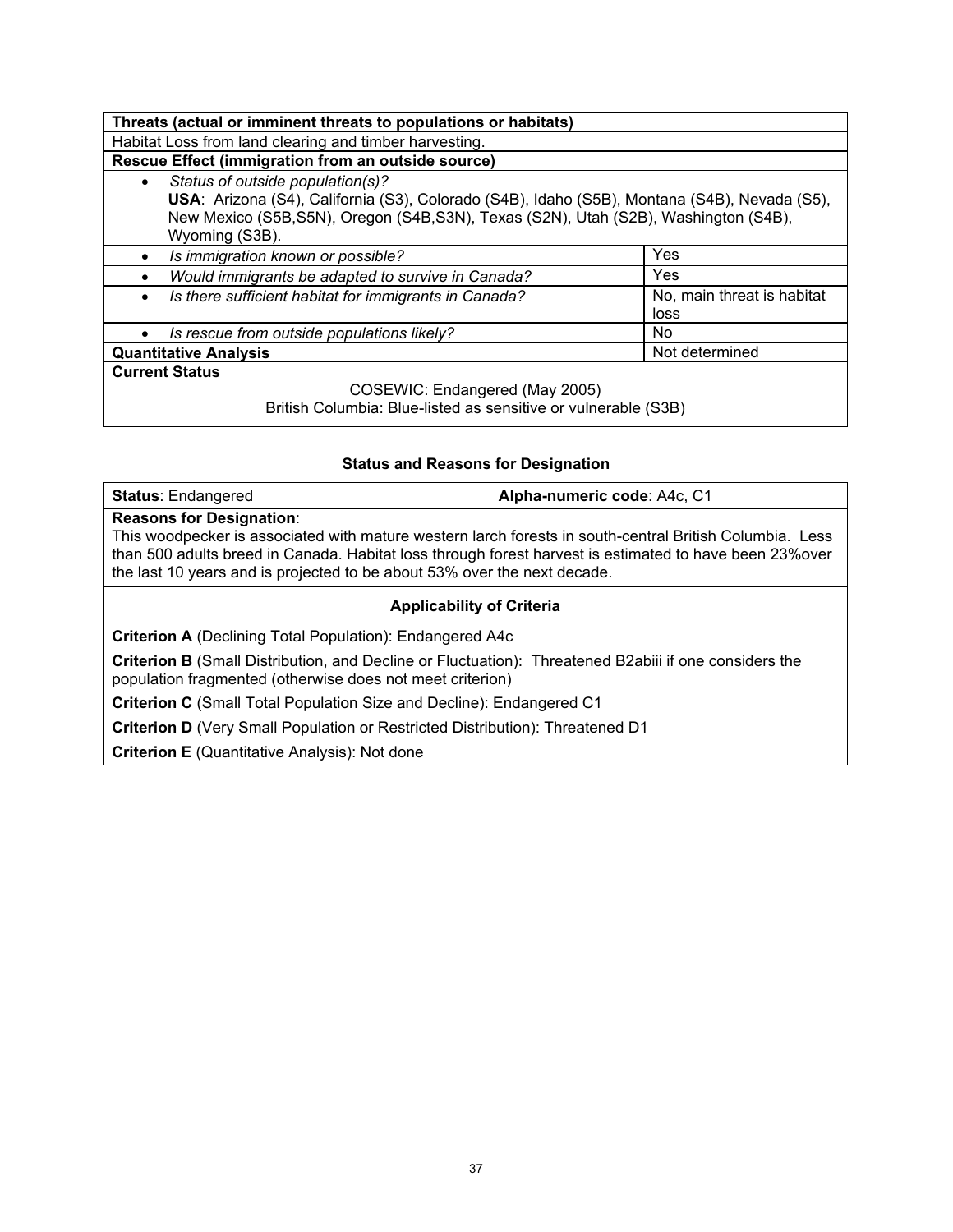# **ACKNOWLEDGEMENTS AND AUTHORITIES CONTACTED**

# **Acknowledgements**

We would like to thank the numerous people who have provided observations of Williamson's Sapsucker to me for the past eight years and whose data or records have been included in this report. Many observations have been provided over the internet, using e-mail groups, as information for any interested birders, but these groups are proving invaluable for ongoing and up-to-date tracking of relatively rare species such as Williamson's Sapsucker. Dick Cannings and Jerry Herzig provided particularly large numbers of observations of Williamson's Sapsucker directly to me that considerably improved the depth and accuracy of this report. Wayne Campbell provided records from the B.C. Nest Record Scheme. This report benefited from the changes recommended by reviewers of the first draft including Dick Cannings, Erica Dunn, Elsa Gagnon, Michel Gosselin, and Marty Leonard.

Funding for preparation of this report was provided by the Canadian Wildlife Service, Environment Canada. Funding for field inventories of Williamson's Sapsucker from 1996-2004 was provided by British Columbia Ministry of Water, Land and Air Protection (WLAP), or its predecessor, B.C. Ministry of Environment, Lands and Parks, which allowed use of this unpublished data cited as Gyug, unpublished data, throughout this status report. WLAP also provided the author with access to digital GIS coverages including forest cover, orthophotos and others which were used in analysis of the unpublished data cited throughout this status report. The Canadian Wildlife Service funded the author for a literature search on Williamson's Sapsucker, among other species, in February and March, 2004, the results of which have been used in preparation of this report.

# **Authorities contacted**

- Antifeau, Ted. Rare and Endangered Species Biologist, Kootenay Region, British Columbia Ministry of Water, Land and Air Protection, Nelson, B.C.
- Armstrong, Richard. Contact for Aboriginal Traditional Knowledge from the Technical Council of En'owkin Centre. Penticton, B.C.
- Campbell, R. Wayne. Manager of the British Columbia Nest Record Scheme, and former curator of Ornithology at the Royal British Columbia Museum, Victoria, B.C.
- Cannings, R.J. (Dick). BC Programs Manager, Bird Studies Canada, also, Co-chair Bird Species Specialist Subcommittee, COSEWIC. Naramata, B.C.

Dyer, O. Wildlife biologist, Ministry of Water, Land and Air Protection, Penticton, BC. Goulet, Gloria. COSEWIC Secretariat Aboriginal Traditional Knowledge Coordinator,

Ottawa, Ont.

Howie, Richard. Birding consultant, formerly biologist with Southern Interior Region, British Columbia Ministry of Water, Land and Air Protection, Kamloops, B.C.

Hoyt, Jeff. Identified Wildlife Biologist, Biodiversity Branch, British Columbia Ministry of Water, Land and Air Protection, Victoria, B.C.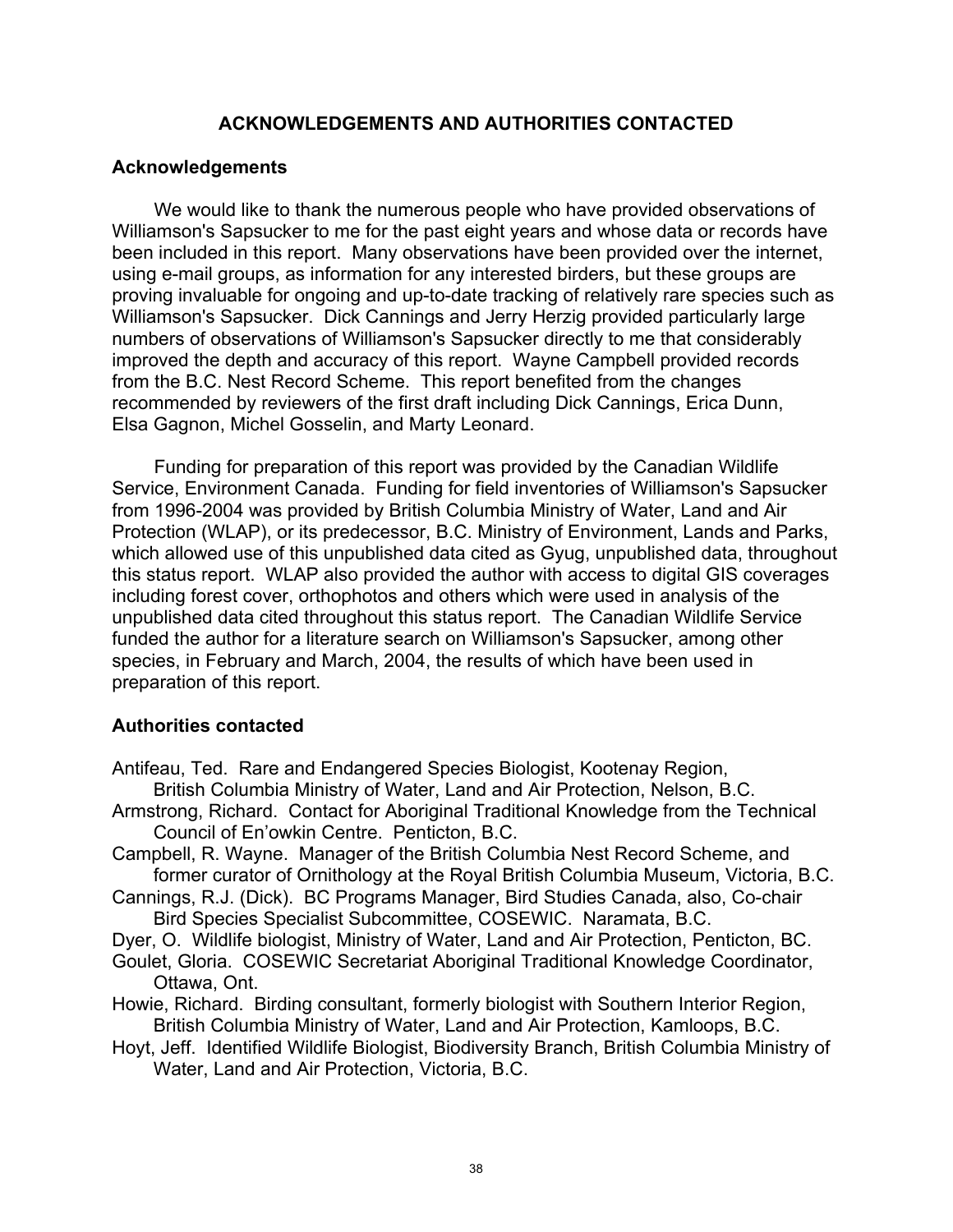Surgenor, John. Wildlife Biologist, Southern Interior Region, British Columbia Ministry of Water, Land and Air Protection, Kamloops, B.C.

# **INFORMATION SOURCES**

Almond, H. pers. comm.. 2004. Birder, Kelowna, BC

- Aney, W.C. 1984. The effects of patch size on bird communities of remnant old-growth pine stands in western Montana. M.S. thesis, Univ. of Montana, Missoula.
- Audubon Colorado 2004. Audubon Colorado Website: www.auduboncolorado.org/iba/ [accessed March 2004].
- B.C. Assessment. 2004. Website indicating property tax assessment procedures on privately-owned forest land: http://www.bcassessment.bc.ca/index.html.
- British Columbia Conservation Data Centre (B.C. CDC). 2004. Database of 8 Williamson's Sapsucker locations provided to Les Gyug for this COSEWIC status report.
- B.C. Ministry of Forests and B.C. Environment. 1999. Managing Identified Wildlife Guidebook (Forestry Practices Code): Procedures and Measures. Prov. of British Columbia, Victoria, B.C.
- British Columbia Ministry of Sustainable Resource Management. 2004. GIS data ftp site. [Available at web site: http://srmwww.gov.bc.ca/gis/arcftp.html; last accessed November 2004]
- British Columbia Ministry of Water, Land and Air Protection. 2004. Accounts and measures for managing identified wildlife. Version 2004. British Columbia Ministry of Water, Land and Air Protection, Victoria, B.C. [Available at web site: http://wlapwww.gov.bc.ca/wld/identified/accounts.html; accessed September 2004]
- British Columbia Ministry of Water, Land and Air Protection (WLAP). 2004. Two Williamson's Sapsucker nest records provided to Les Gyug by the Kamloops Region Rare and Endangered Species Specialist for the COSEWIC status report.
- British Columbia Ministry of Water, Land and Air Protection (WLAP). 2004. Wildlife Database containing a number of Williamson's Sapsucker observations provided to Les Gyug by the Okanagan Region (Penticton) Biodiversity Branch for the COSEWIC status report.
- British Columbia Nest Record Scheme (BCNRS). 2003. Photocopies of 65 nest record cards provided to Les Gyug for this COSEWIC status report by Wayne Campbell. This is apparently only a partial collection of these cards as some records referred to in Cooper (1995) and Campbell *et al*. (2000) did not appear to be in this set.
- B.C. Species and Ecosystems Explorer. 2004. B.C. Conservation Data Centre, Victoria, British Columbia, Canada. [Available at web site: http://srmapps.gov.bc.ca/apps/eswp/ Accessed September 2004].
- BCINTBIRD. 2004. British Columbia Interior Birders Yahoo e-mail group. Website: http://groups.yahoo.com/group/bcintbird/
- Beal, F.E.L. 1911. Food of the woodpeckers of the United States. U.S. Dept. Agr., Biol. Surv. Bull 37.
- Bent, A.C. 1939. Life histories of North American woodpeckers. U.S. Natl. Mus. Spec. Bull. 174.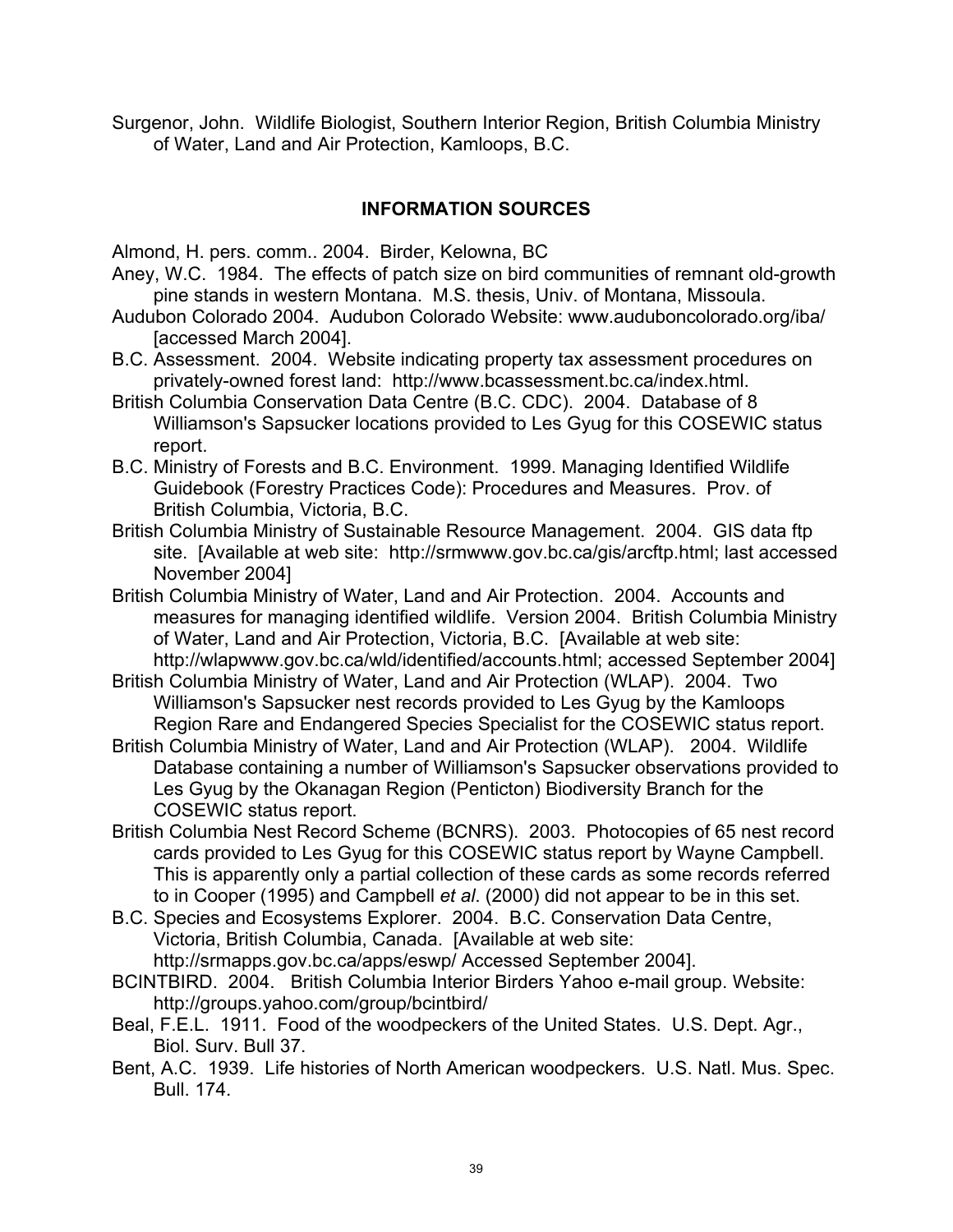- Bienz, C., A. Markus, and M. Elston. 2004. Birds and Burns Network; Fire Effects on Populations and Habitats of Sensitive Species of Wildlife in Ponderosa Pine Forests of the Interior West. February 2004. Progress Report 2003. [Available at web site: http://www.rmrs.nau.edu/lab/4251/birdsnburns/]
- Bock, C.E., and D.L. Larson. 1986. Winter habitats of sapsuckers in southeastern Arizona. Condor 88:246-247.
- Bock, Carl E., and J.F. Lynch. 1970. Breeding bird populations of burned and unburned conifer forest in the Sierra Nevada. Condor 72:182-189
- Bull, E.L. and J.A. Jackson. 1995. Pileated Woodpecker (*Dryocopus pileatus*). In The Birds of North America, No. 148. (A. Poole and F. Gill, eds.). The Academy of Natural Sciences, Philadelphia, PA, and The American Ornithologists' Union, Washington, D.C.
- Bull, E.L., R.C. Beckwith, and R.S. Holthausen. 1992. Arthropod diet of Pileated Woodpeckers in northeastern Oregon. Northwestern Naturalist 73:42-45.
- Bull, E.L., S.R. Peterson, and J.W. Thomas. 1986. Resource partitioning among woodpeckers in northeastern Oregon. U.S. For. Serv. Res. Note PNW-444, Portland, OR.
- Campbell, R.W. pers. comm. 2004. Bird research consultant, Victoria, BC
- Campbell, R.W., A.K. Dawe, I. McTaggart-Cowan, J. Cooper, G. Kaiser, and M.C. McNall. 1990. Birds of British Columbia: Volume 2, Nonpasserines; Diurnal Birds of Prey through Woodpeckers. Royal British Columbia Museum.
- Campbell, R.W., A.R. Norris, M.L. Funk, and K.V. Kimm. 2000. British Columbia nest record scheme:  $45<sup>th</sup>$  annual report – 1999 nesting season. Wild Bird Trust of British Columbia Wildlife Report No. 6. West Vancouver, B.C.
- Canadian Intermountain Joint Venture. 2003. Biological Foundation and Prospectus. British Columbia, Canada pp.72.
- Canning, R.J. pers. comm. 2004. BC Programs Manager, Bird Studies Canada, also, Co-chair Bird Species Specialist Subcommittee, COSEWIC. Naramata, B.C.
- Cannings, R.A., R.J. Cannings and S.G. Cannings. 1987. Birds of the Okanagan Valley, British Columbia. Royal British Columbia Museum.
- Cicero, C., and N. K. Johnson. 1995. Speciation in sapsuckers (*Sphyrapicus*): III. Mitochondrial-DNA sequence divergence at the cytochrome-b locus. *Auk* 112:546-563.
- Clapp, R.B., M.K. Klimkiewicz, and A.G. Futcher. 1983. Longevity records of North American Birds: Columbidae through Paridae. J. Field Ornithol. 54:123-137.
- Conway, C.J., and T.E. Martin. 1993. Habitat Suitability for Williamson's Sapsuckers in Mixed-Conifer Forests. J. Wildl. Manage. 57(2): 322-328.
- Cooper, J.M. 1995. Status of the Williamson's Sapsucker in British Columbia. Ministry of Environment Lands and Parks, Victoria, B.C.
- Cowan, I. McT. 1938. Distribution of the races of the Williamson's Sapsucker in British Columbia. Condor 40:128-129.
- Crockett, A.B. 1975. Ecology and behavior of the Williamson's Sapsucker in Colorado. Ph.D. dissertation, Univ. of Colorado, Boulder, CO.
- Crockett, A.B., and H.H. Hadow. 1975. Nest Site Selection by Williamson and Red-Naped Sapsuckers. Short Communications. Condor. 77: 365-368.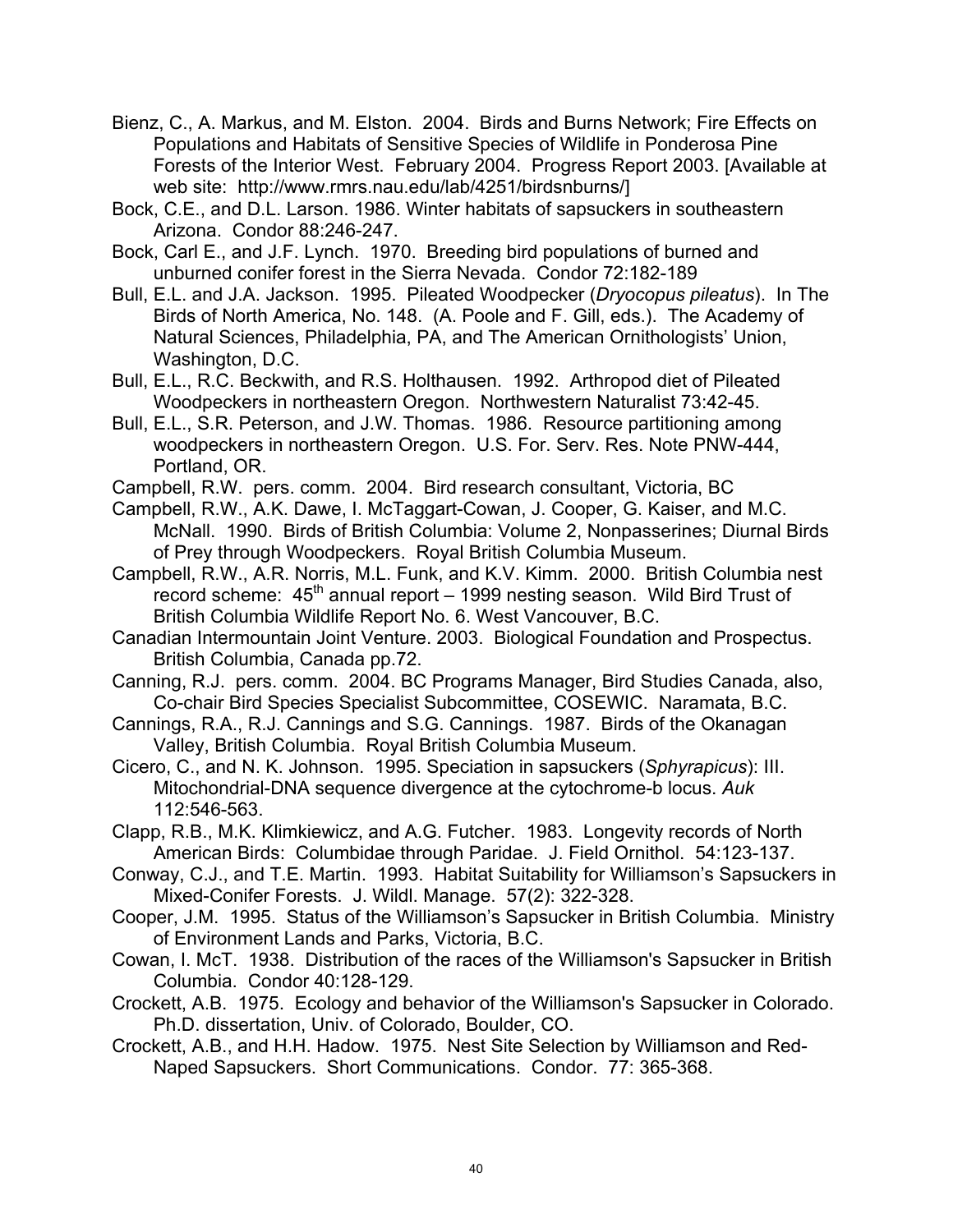Crockett, A.B., and P.L. Hansley. 1977. Coition, nesting and postfledging behavior of Williamson's Sapsucker in Colorado. The Living Bird 16:7-19.

Delisle, G. pers. comm. 2000. Woodlot Operator, Woodlot 411, Arrow-Boundary Forest District, BC.

Dobbs, R.C., T.E. Martin, and C.J. Conway. 1997. Williamson's Sapsucker (*Sphyrapicus thyroideus*). In The Birds of North America, No. 285. (A. Poole and F. Gill, eds.). The Academy of Natural Sciences, Philadelphia, PA, and The American Ornithologists' Union, Washington, D.C.

EKOOTENAYBIRD. 2004. East Kootenay, British Columbia, Birders Yahoo e-mail group. Website: http://groups.yahoo.com/group/ekootenaybirds/

Fannin, J. 1891. Checklist of British Columbia birds. British Columbia Provincial Museum, Victoria. 49 pp.

Fleury, S.A. 2000. Population and community dynamics in western riparian avifauna: the role of Red-naped Sapsucker (*Sphyrapicus nuchalis*). Ph.D. diss., University of Nevada, Reno.

Franzreb, K.E. and R.D. Ohmart. 1978. The effects of timber harvesting on breeding birds in a mixed-coniferous forest. Condor 80:431-441.

- Godfrey, W.E. 1986. The birds of Canada. Rev. ed. Natl. Mus. Nat. Sci., Ottawa, ON.
- Guiguet, C.J. 1970. Birds of British Columbia (1) Woodpeckers (2) Crows and their allies. B.C. Provincial Museum, Handbook No. 6. Victoria, B.C.
- Gyug, L.W., and A. Peatt. 2000. Inventories of Sagebrush Northern Bog Lemming, Williamson's Sapsucker, and Mountain Beaver in the Southern Interior of British Columbia. p. 417-422 *in* Darling, L., ed. Proceedings of a conference on the biology and management of species and habitats at risk, University College of the Cariboo, Kamloops, B.C. February 15-19, 1999. 974 pp.
- Gyug, L.W., and S.N. Bennett. 1995. Bird Use of Wildlife Tree Patches 25 years after Clearcutting. Prepared for B.C. Ministry of Environment, Penticton, B.C.
- Gyug, L.W. Unpublished Data. Primarily data collected during field research on Williamson's Sapsuckers conducted for the British Columbia Ministry of Water, Land and Air Protection from 1996 to 2004, as well as other personal observations and data collected from 1994 to 2004.
- Hall, L., M.L. Morrison, and W.M. Block. 1997. Songbird Status and Roles. Chapter 4 Pp. 69-88 In Songbird ecology in southwestern ponderosa pine forests: a literature review. W.M. Block and D.M. Finch (tech eds.). USDA Forest Service General Technical Report. RM-GTR-292.
- Hejl, S.J., D.E. Mack, J.S. Young, J.C. Bednarz and R.L. Hutto. 2002. Birds and changing landscape patterns in conifer forests of the North-central Rocky Mountains. Studies in Avian Biology 25:113-129.

Herzig, J. pers. comm. 2000. Birder, Princeton, BC

- Hovey, F. pers. comm. 2003. British Columbia Ministry of Forests researcher. Personal Communication to Ted Antifeau, Ministry of Water, Land and Air Protection, Nelson, B.C.
- Hutto, R.L. 1995. Composition of bird communities following stand replacement fires in northern Rocky Mountain (U.S.A.) conifer forests. Conserv. Biol. 9: 1041–1058.
- Hutto, Richard L., and J.S. Young. 1999. Habitat relationships of landbirds in the Northern Region, USDA Forest Service. General Technical Report. RMRS-GTR-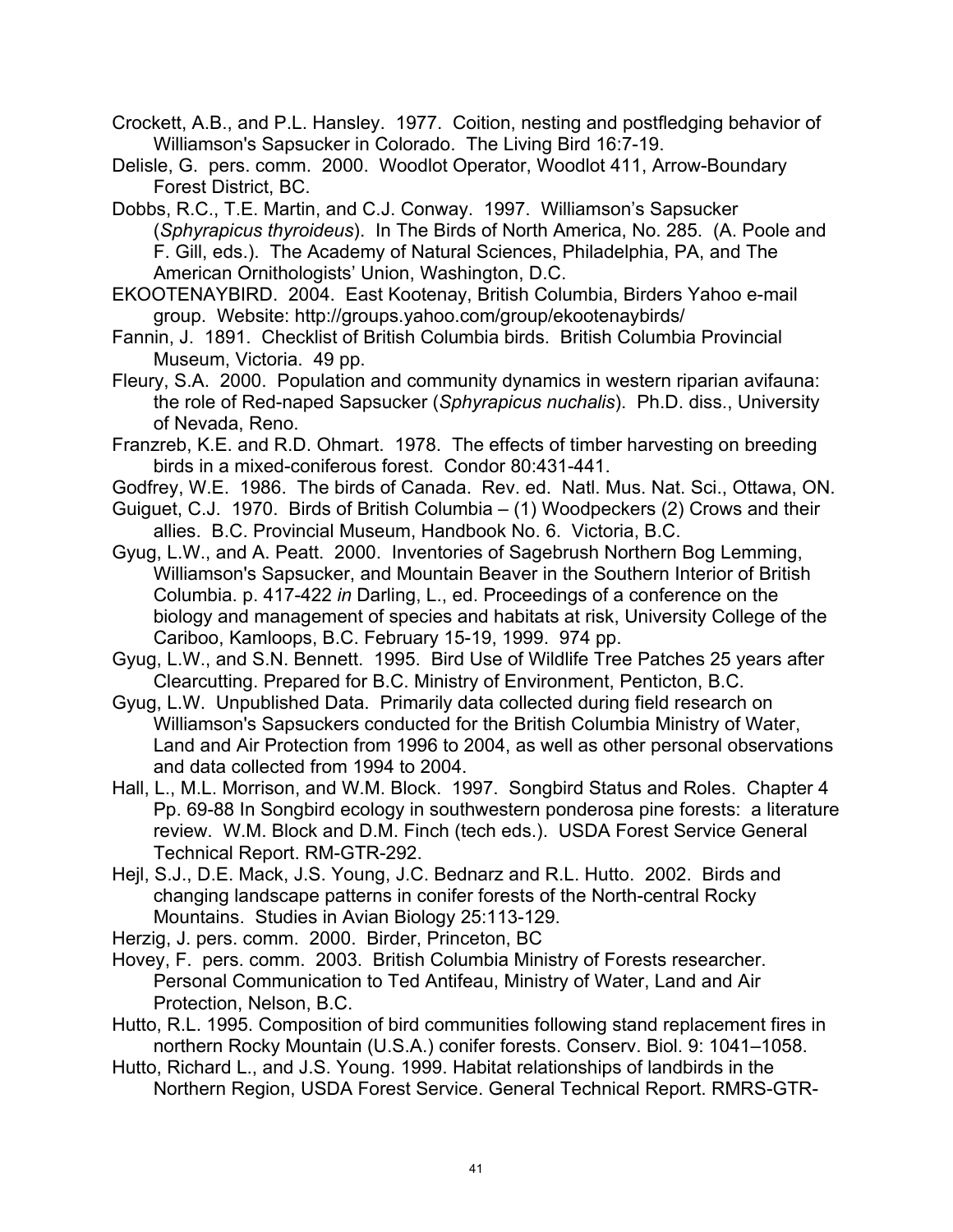32. Ogden, UT: U.S. Department of Agriculture, Forest Service, Rocky Mountain Research Station. 72 p.

- Johnson, N.K., and R.M. Zink. 1983. Speciation in sapsuckers (*Sphyrapicus*): I. Genetic differentiation. *Auk* 100:871-884.
- Jones, D.L., and B.R. Gates. 1973. Carpenter Lake deer improvement project and other studies in the Bridge River drainage system. Spec. Proj., Vote 237-032. B.C. Fish and Wildlife Branch, Victoria, B.C.
- Kaiser, G.W., R.W. McKelvey, and D.W. Smith. 1978. A preliminary report on the first set of aerial surveys to be conducted through a full annual cycle in the Columbia valley between the Libby Reservoir and Golden, British Columbia (1976-1977). Can. Wild. Serv., Delta, B.C. 54 pp.
- Kimberley Nature Park Society. 2004. Kimberley Nature Park Web Site: http://www.rockies.net/kimberley/naturepark/overview.htm [Accessed August 2004].
- Lehmkuhl, J., K. Woodruff, M. Haggard, J. Lindsey, D. Harrington, J. Jakubowski, R. Robertson, and K. Kistler. 2004. Okanogan and Wenatchee National Forest, Birds and Burning, Progress Report 2003. February 18, 2004 [Available at web site: http://www.rmrs.nau.edu/lab/4251/birdsnburns/]
- Li, P., and T.E. Martin. 1991. Nest-site selection and nesting success of cavity-nesting birds in high elevation forest drainages. Auk 108:405-418.
- Lloyd, D, K. Angove, G. Hope, and C. Thompson. 1990. A guide to site identification and interpretation for the Kamloops Forest Region. B.C. Min. of Forests, Victoria, B.C.
- Loose, S.S., and S.H. Anderson. 1995. Woodpecker habitat use in the forests of southeastern Wyoming. J. Field Ornithology 66:503-514.
- Macoun, John and James M. Macoun. 1909. Catalogue of Canadian birds. Department of Mines, Geological Survey Branch, Ottawa.
- Manning, E.T., and J.M. Cooper. 1996. Progress Report (Year 1 1996). An assessment of woodpecker foraging, home range and patch utilization at Wallace Creek, British Columbia. Prepared for B.C. Ministry of Environment, Penticton, B.C.
- Marshall, D.B., M.G. Hunter, and A.L. Contreras (editors). 2003. Birds of Oregon: a general reference. Oregon State University Press, Corvallis, OR.
- McClelland, B. R., and P.T. McClelland. 1999. Pileated Woodpecker nest and roost trees in Montana: links with old-growth and forest "health". Wildlife Society Bulletin 27(3):846-857.
- McClelland, B. R., S. S. Frissell, W. C. Fischer, and C. H. Halvorson. 1979. Habitat management for hole-nesting birds in forests of western larch and Douglas-fir. Journal of Forestry 77(8): 480-483.
- Mearns, E.A. 1890. Observations on the avifauna of portions of Arizona. Auk 7(3):251-264.
- Munro, J.A., and I.McT. Cowan. 1947. A review of the bird fauna of British Columbia. British Columbia Provincial Museum Special Publication No. 2, Victoria, B.C. 285 pp.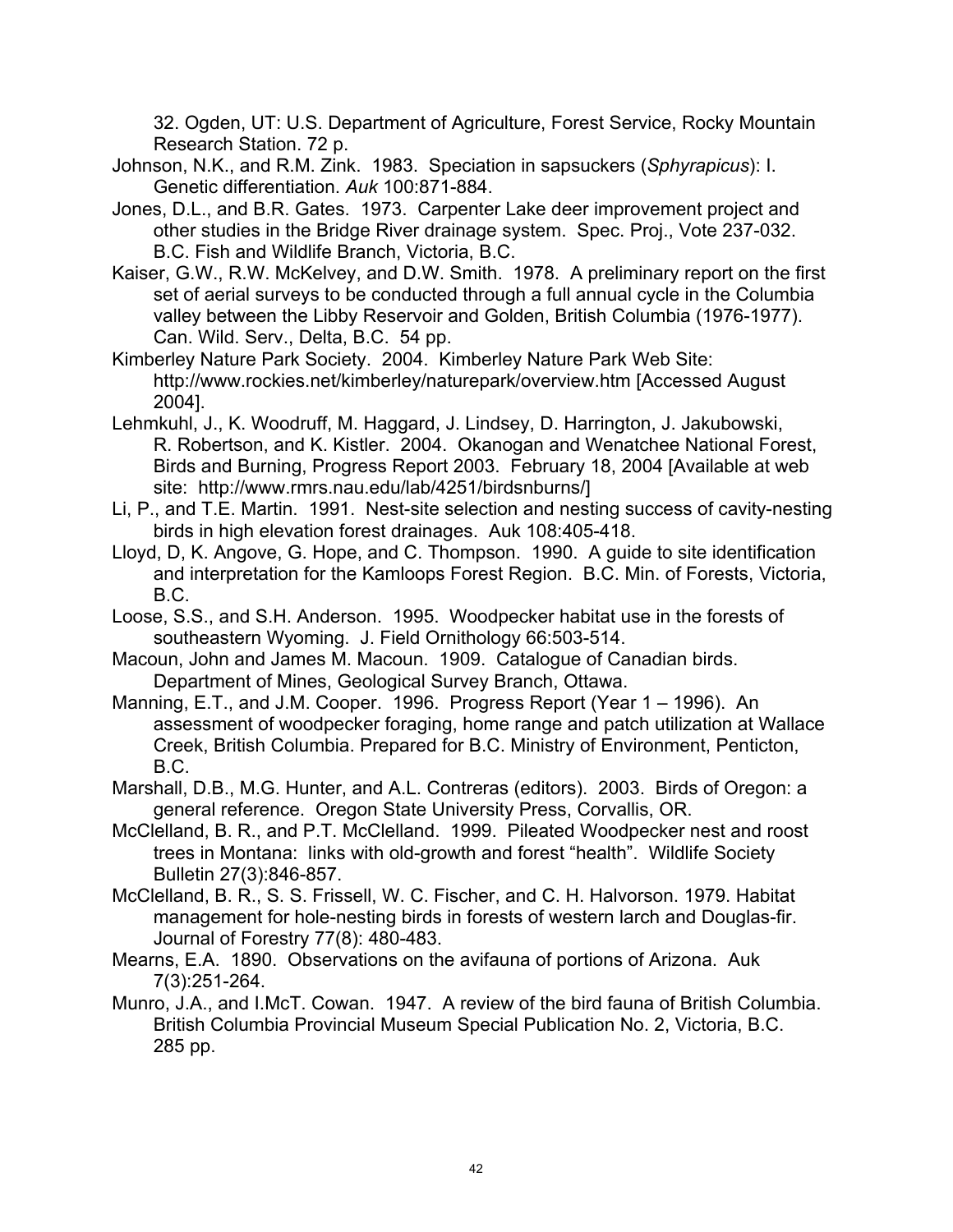NatureServe. 2004. NatureServe Explorer: An online encyclopedia of life [web application]. Version 4.0. NatureServe, Arlington, Virginia. Available http://www.natureserve.org/explorer. (Accessed: August, 2004).

Oliver, W.W. 1970. The feeding pattern of sapsuckers on ponderosa pine in northeastern California. Condor 72:241

Otvos, I.S., and R.W. Stark. 1985. Arthropod food of some forest-inhabiting birds. Canadian Entomologist 117:971-990.

Partners in Flight British Columbia and Yukon. 2003. Canada's Great Basin Landbird Conservation Plan, Version 1.0. Partners in Flight British Columbia and Yukon, Delta, British Columbia, Canada. 100 pp.

Pinel, H.W. 1993. First verified record of Williamson's Sapsucker for Alberta. Blue Jay 51:209-210.

Raphael, M.G., and M. White. 1984. Use of snags by cavity-nesting birds in the Sierra Nevada. Wildlife Monographs 86: 1-66.

Raphael, M.G., M.L. Morrison, and M.P. Yoder-Williams. 1987. Breeding bird populations during twenty-five years of postfire succession in the Sierra Nevada. Condor 89:614-626.

Reynolds, R.T., and E.C. Meslow. 1983. Partitioning of food and niche characteristics of coexisting *Accipiter* during breeding. Auk 101:761-779.

Rich, T.D., C. J. Beardmore, H. Berlanga, P.J. Blancher, M.S.W. Bradstreet, G.S. Butcher, D.W. Demarest, E.H. Dunn, W.C. Hunter, E.E. Inigo-Elias, J.A. Kennedy, A.M. Martell, A.O. Panjabi, D.N. Pashley, K.V. Rosenberg, C.M. Rustay, J.S. Wendt, T.C. Will. 2004. Partners in Flight North American Landbird Conservation Plan. Cornell Lab of Ornithology. Ithaca, NY.

Ridgway, R. 1914. The birds of North and Middle America. U.S. Natl. Mus. Bull. 50, part 6.

Saab, V. and S. Story. 2003. Investigating the Use of Prescribed Fire to Restore Wildlife Habitat in the South Fork Salmon River (SFSR) Sub-basin. Annual Progress Report to Birds and Burns Network, Payette National Forest, Idaho.

Sanders, C.J. 1970. The distribution of carpenter ant colonies in the spruce-fir forest of northwestern Ontario. Ecology 51(5):865-873.

Sauer, J. R., J. E. Hines, and J. Fallon. 2004. The North American Breeding Bird Survey, Results and Analysis 1966 - 2003. Version 2004.1. USGS Patuxent Wildlife Research Center, Laurel, MD.

Schepps, J., S. Lohr, and T. E. Martin. 1999. Does tree hardness influence nest tree selection by primary cavity nesters? Auk 116: 658-665.

Scott, V.E., and J.L. Oldemeyer. 1983. Cavity-nesting bird requirements and responses to snag cutting in ponderosa pine. Pp.19-23 IN J.W. Davis, G.A. Goodwin, and R.A. Ockenfels, technical coordinators. Snag habitat management: proceedings of the symposium, June 7-9, 1983, Northern Arizona University. USDA Forest Service General Technical Report RM-99.

Scott, V.E., J.A. Whelan, and P.L. Svoboda. 1980. Cavity-nesting birds and forest management. Pp. 311-324 IN Management of western forests and grasslands for nongame birds: Proc. Workshop (R.M. DeGraaf, ed.). USDA Forest Service Gen. Tech. Report INT-86.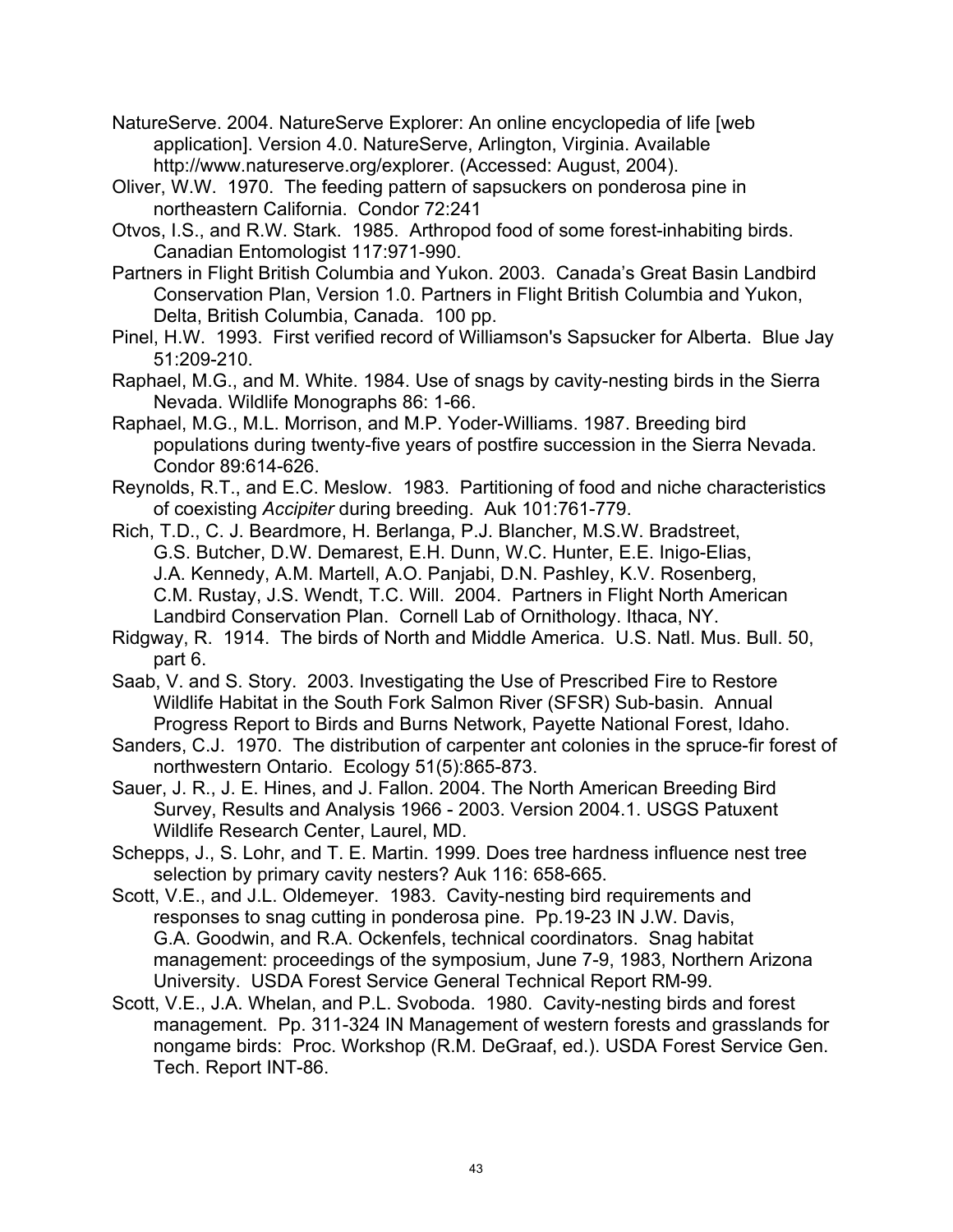Short, L.L. 1982. Woodpeckers of the world. Delaware Mus. Nat. Hist. Monogr. Ser. No. 4.

Short, L.L., and J.J. Morony. 1970. A second hybrid Williamson's x Red-naped Sapsucker and an evolutionary history of sapsuckers. Condor 72:310-315.

Siegel, J.J. 1989. An evaluation of the minimum habitat quality standards for birds in old-growth ponderosa pine forests, northern Arizona. M.S. thesis, Univ. Arizona, Tucson, AZ. 94 pp.

Smith, K.G. 1982. On habitat selection of Williamson's and "Red-naped" yellow-bellied sapsuckers. Southwest. Nat. 27: 464-466.

Smith, M.R., P.W. Mattocks, Jr., and K.M. Cassidy. 1997. Breeding Birds of Washington State.--Volume 4 in Washington State Gap Analysis Final Report (K. M. Cassidy, C. E. Grue, M.R. Smith, and K. M. Dvornich, Eds). Seattle Audubon Society Publications in Zoology No. 1, Seattle, WA.

Stallcup, P.L. 1968. Spatio-temporal relationships of nuthatches and woodpeckers in ponderosa pine forests of Colorado. Ecology 49:831-843.

Stanford, J.S., and G.F. Knowlton. 1942. Food of some Utah birds. Auk 59:580-581.

- Swarth, H.S. 1917. Geographical variation in *Sphyrapicus thyroideus*. Condor 19:62-65.
- Trerise, R. pers. comm. 1994. Woodlands Manager, Pope and Talbot Ltd., Midway, BC.
- Villard, P. 1994. Foraging behavior of black-backed and three-toed woodpeckers during spring and summer in a Canadian boreal forest. Can. J. Zool. 72: 1957–1959.
- Vos, G., and P. Yoder. 2003. Pagosa Ranger District, 2003 Birds and Burns Project Report. [Available at web site: http://www.rmrs.nau.edu/lab/4251/birdsnburns/]

Walters, E.L., and E.H. Miller. 2001. Predation on nesting woodpeckers in British Columbia. Canadian Field-Naturalist 115(3):413-419.

- Walters, E.L., E.H. Miller, and P.E. Lowther. 2002. Red-breasted Sapsucker (*Sphyrapicus ruber*) and Red-naped Sapsucker (*Sphyrapicus nuchalis*). In The Birds of North America, No. 663. (A. Poole and F. Gill, eds.). The Birds of North America, Inc., Philadelphia, PA.
- Weydemeyer, W., and D. Weydemeyer. 1928. The woodpeckers of Lincoln County, Montana. Condor 30:339-346.

Winkler, H.D., D.A. Christie, and D. Nurney. 1995. Woodpeckers: an identification guide to the woodpeckers of the world. Houghton Mifflin Co., Boston.

Winternitz, B.L. 1976. Temporal change and habitat preference of some montane breeding birds. Condor 78:383-393

WKBIRDS. 2004. West Kootenay, British Columbia, Birders Yahoo e-mail group. Website: http://groups.yahoo.com/group/wkbirds/

Young, R.C. 1975. Interspecific territoriality in Williamson's and Red-naped sapsuckers (*Sphyrapicus thyroideus* and *S. varius nuchalis*). M.S. Thesis, Univ. New Mexico, Albuquerque, NM 32 pp.